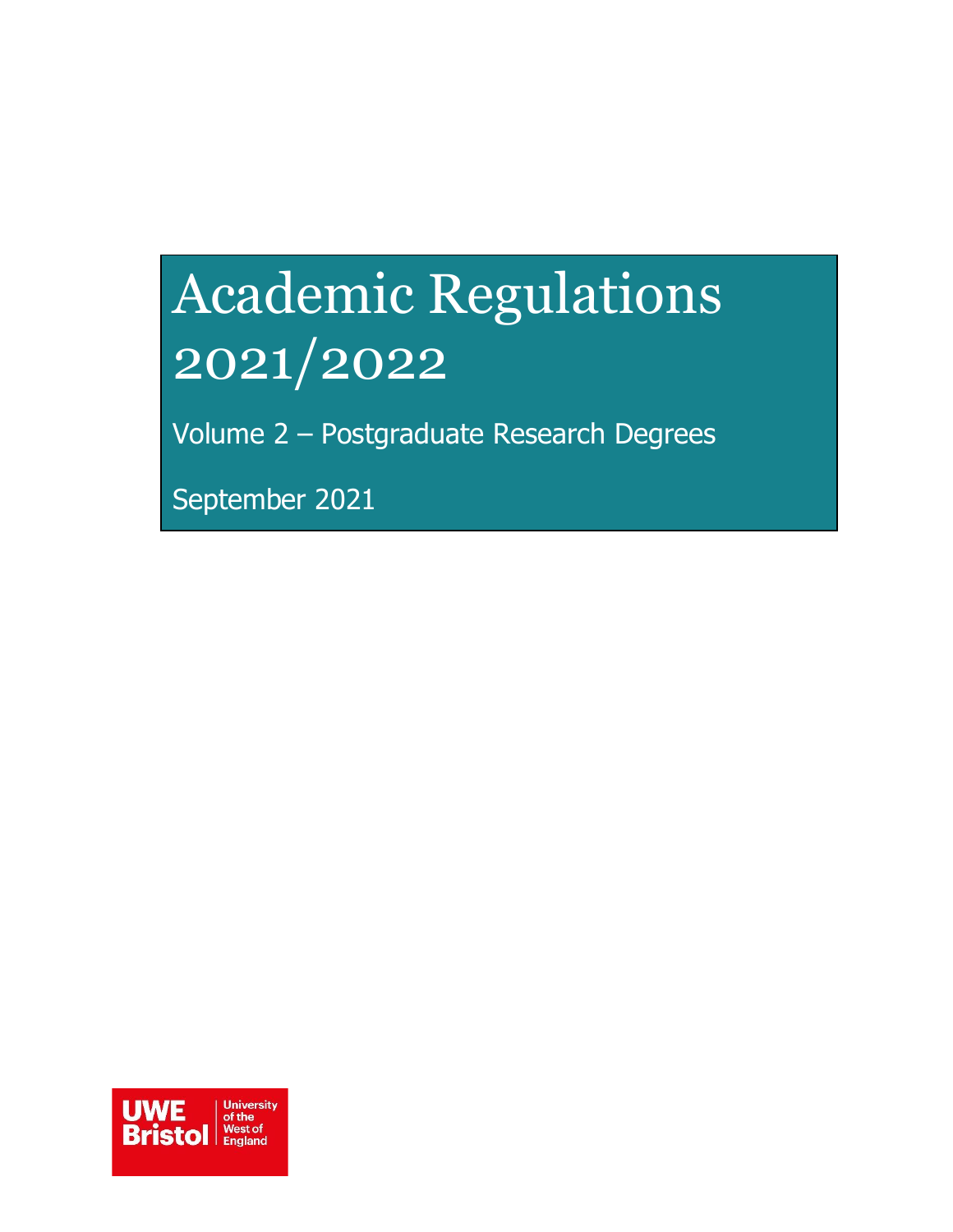### **Contents**

| Part 5: Postgraduate researcher personal conduct and expectations13                           |
|-----------------------------------------------------------------------------------------------|
| Part 6: Postgraduate researcher professional development and research training requirements;  |
| Part 7: Wellbeing and sources of support for postgraduate researchers, including personal     |
|                                                                                               |
|                                                                                               |
|                                                                                               |
| Part 10: Research governance including: research project conduct and expectations; ethics and |
|                                                                                               |
|                                                                                               |
|                                                                                               |
|                                                                                               |
|                                                                                               |
| Part 16: Quality assurance matters, representation, consultation, complaints, monitoring and  |
| Appendix 1 to the Postgraduate Research Degrees regulations: higher doctorates51              |
| Appendix 2 to the Postgraduate Research Degrees Regulations: PGR force majeure regulations    |

### **Ctrl + Click to navigate to each part of the PGR Regulations**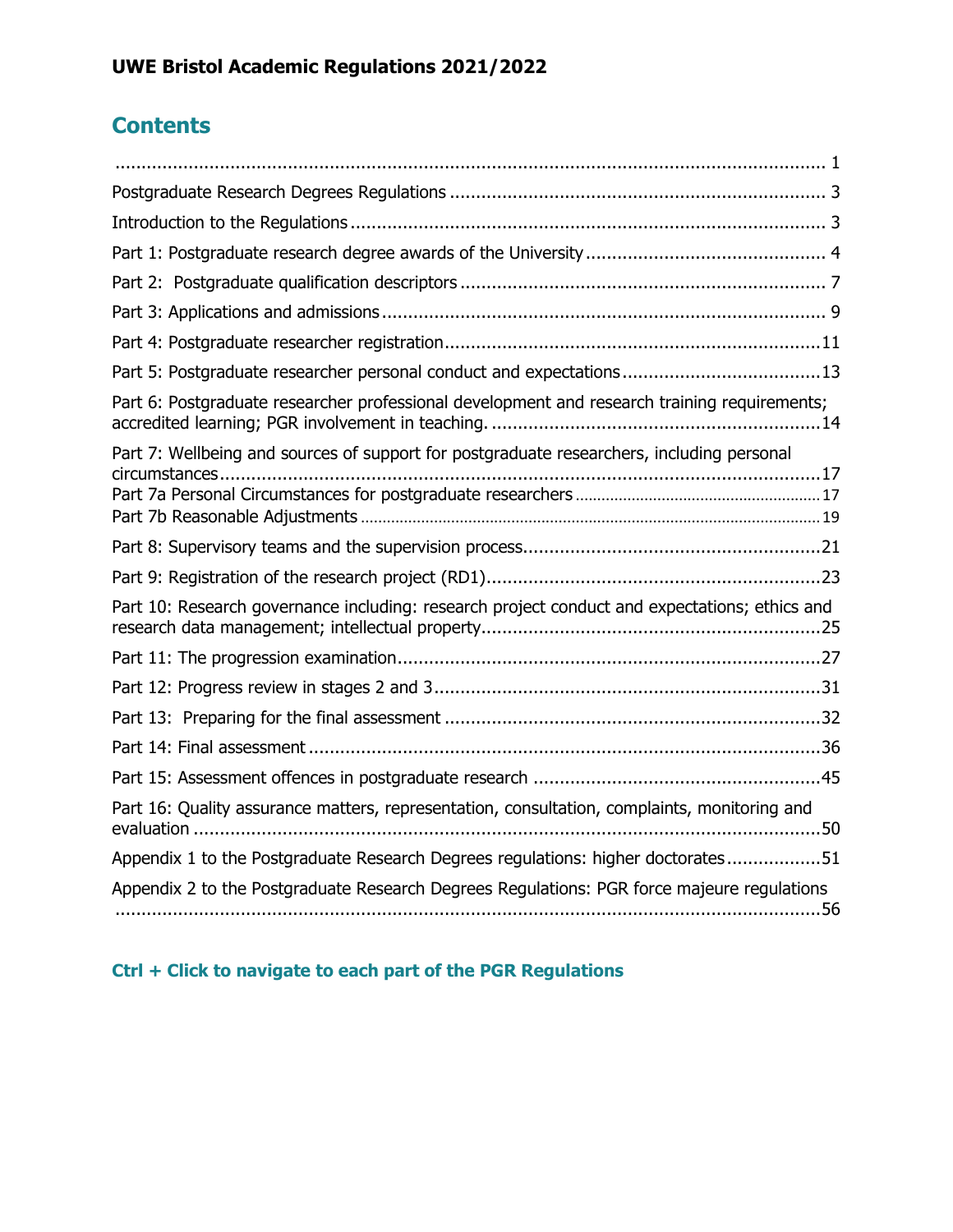# <span id="page-2-0"></span>**Postgraduate Research Degrees Regulations Introduction to the Regulations**

<span id="page-2-1"></span>The Academic Regulations is the framework of rules in which all the University's learning and assessment activities take place. Regulations are mandatory; they set out what must happen and what the impact will be.

These Postgraduate Research Degree (PGR) regulations are applicable to all postgraduate researchers and are about the research project element of their research degree award. They are also for all those who are involved in supporting postgraduate research degree study at UWE.

Where postgraduate researchers undertake taught modules either as part of their research development and training programme, or as part of a Professional Doctorate award, the University's Academic Regulations and Procedures for taught awards apply to those elements. This includes personal circumstances for assessments and coursework in taught modules.

Processes for making an academic appeal against the decision of an Award Board, or for making a complaint are the same for both research and taught aspects of research degree awards and may be accessed at:

<http://www1.uwe.ac.uk/students/academicadvice/academicappeals.aspx>

As students of the University, all postgraduate researchers are also subject to and supported by the University's published non-academic policies, such as the student conduct policy and the tuition fees policy. These can be found here: <http://www1.uwe.ac.uk/about/corporateinformation/policies.aspx>

Any postgraduate researcher who is uncertain about which regulations apply to them should contact the Graduate School: [graduateschool@uwe.ac.uk](mailto:graduateschool@uwe.ac.uk) in Room 3E37, Frenchay Campus.

The complete current PGR academic regulations and procedures, together with further information, guidance and good practice can be found in the [Graduate School Handbook](https://www1.uwe.ac.uk/research/postgraduateresearchstudy/currentpgresearchers/graduateschoolhandbook.aspx) which is available online and is updated annually.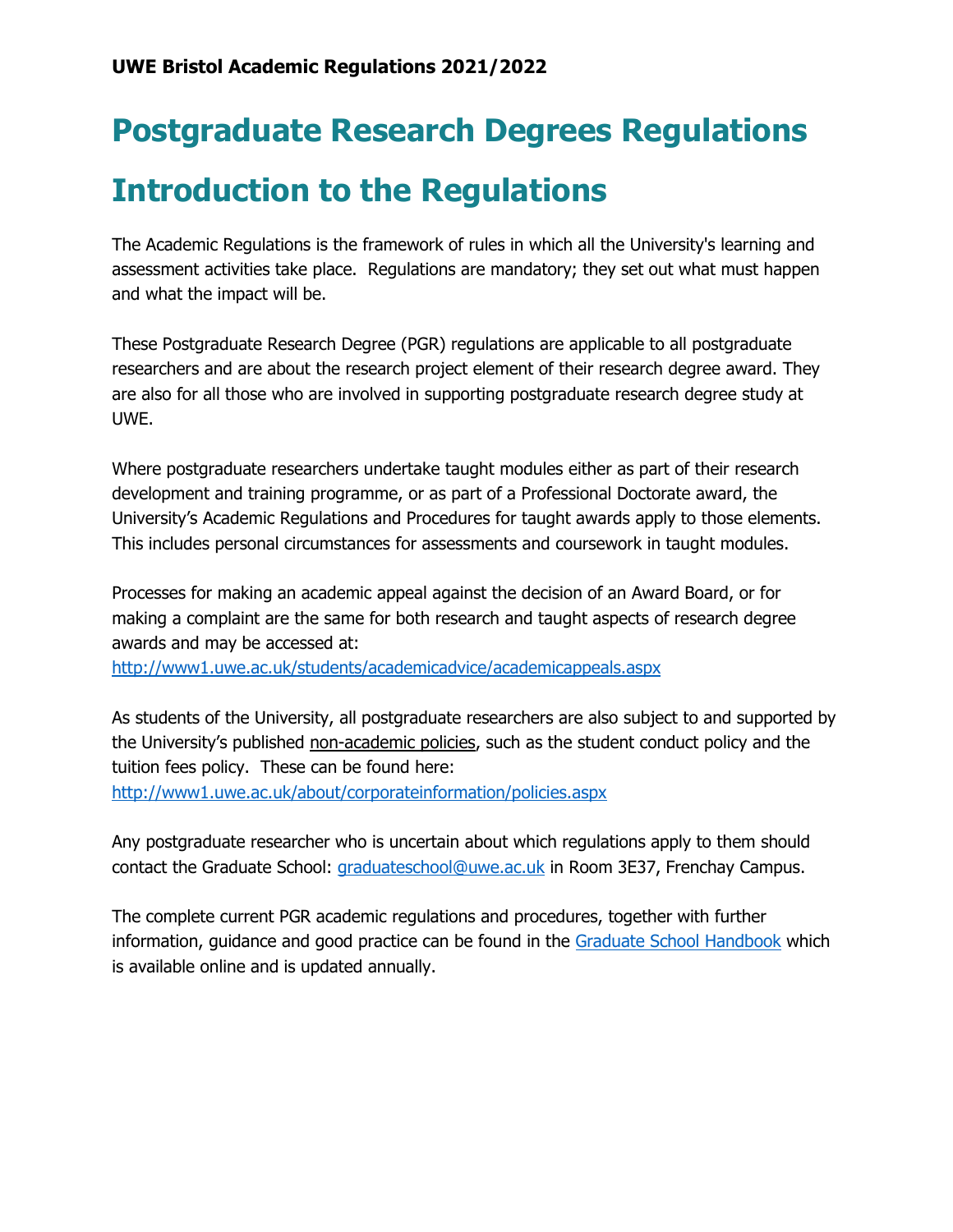### <span id="page-3-0"></span>**Part 1: Postgraduate research degree awards of the University**

#### **PGR 1. Postgraduate research degree awards granted by the University**

**PGR1.1R** The following awards may be granted to persons who successfully complete approved supervised research (including, where required, taught units of study) and satisfy the conditions in the Academic Regulations and Procedures:

Masters degree by Research;<sup>1</sup> Master of Philosophy (MPhil); Doctor of Philosophy (PhD); Master of Philosophy by publication (MPhil); Doctor of Philosophy by publication (DPhil); Professional Doctorate (award titles as approved by the Academic Board from time to time).

#### **PGR1.2 PhD and MPhil awards**

**PGR1.2.1R** MPhil and Doctoral level research-based awards (including MPhil, PhD, Professional Doctorate degrees) are assessed by submission of a written thesis and an oral defence (normally a viva voce examination). For MPhil and PhD, the written thesis may incorporate research outputs.

#### **PGR 1.3. Research degrees by published research**

**PGR1.3.1R** The awards of Doctor of Philosophy (DPhil) and Master of Philosophy (MPhil) may be granted to persons who successfully submit evidence of scholarship through a collection of published work and satisfy the conditions in the Academic Regulations and Procedures.

#### **PGR 1.4. Professional Doctorate**

**PGR1.4.1R** The University may award a professional doctorate to persons who successfully complete an approved programme requiring completion of taught elements and supervised research of relevance and application to a defined area of professional practice and appropriate to the level and nature of the award. The following award titles have been approved by Academic Board and others may be approved from time to time:

 $\overline{a}$ 1 In the context of the FARSCOPE Doctoral Training Programme joint award developed with the University of Bristol, UWE may award a Masters degree by Research as this is required by the University of Bristol regulations which govern the programme.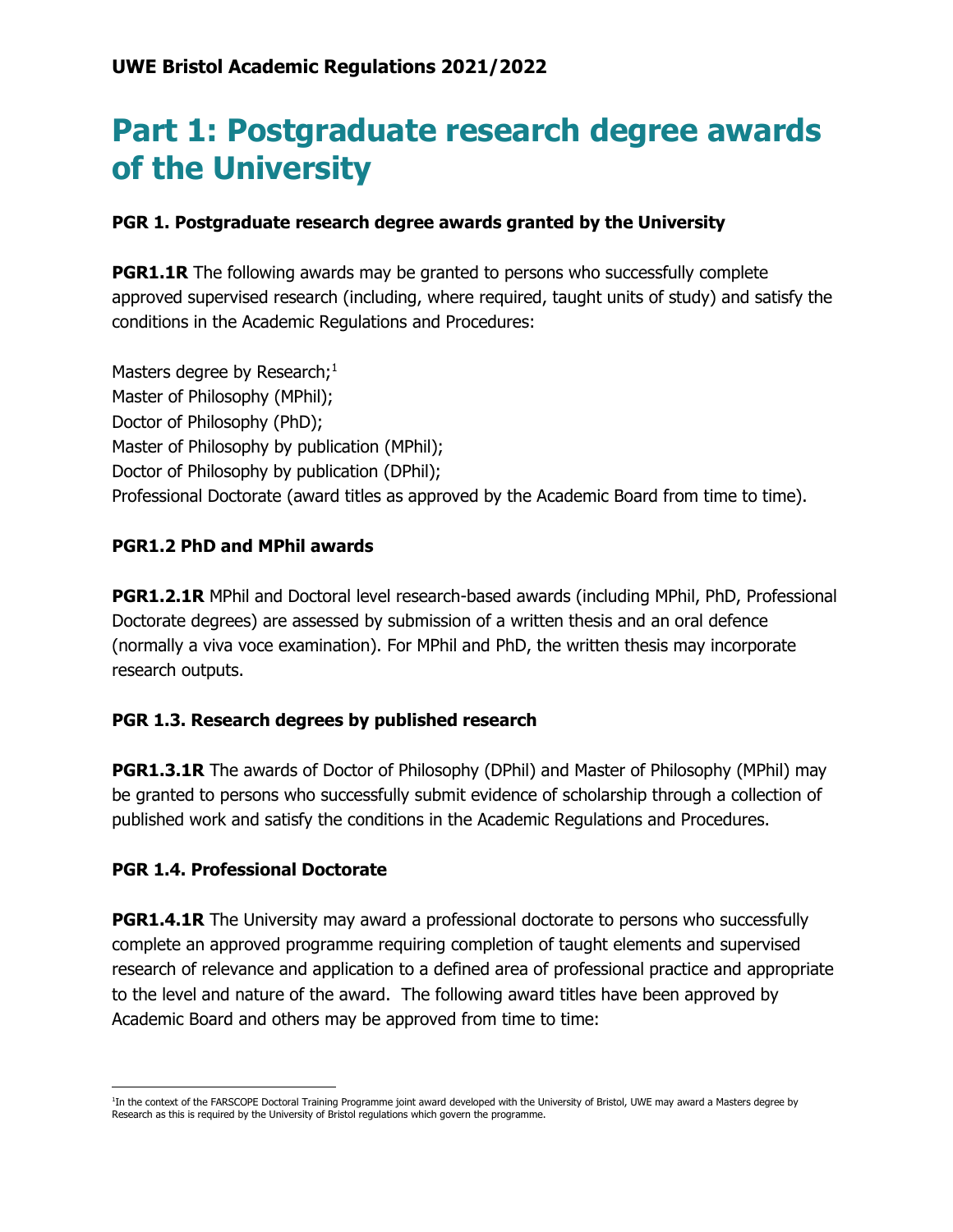Doctor of Biomedical Sciences (DBMS); Doctor of the Built Environment (DBEnv); Doctor of Business Administration (DBA); Doctor of Counselling Psychology (DCounsPsych); Doctor of Education (EdD); Doctor of Health Psychology (DHealthPsych); Doctor of Health and Social Care (DHSC); Doctor of Spatial Planning (DPlan); Doctor of Engineering (DEng).

#### **PGR 1.5 Creative Practice**

**PGR1.5.1R** A postgraduate researcher (PGR) may undertake research in which their own creative work forms a significant part of the intellectual enquiry, and where the creative work is undertaken as part of the registered research programme approved by the Faculty Research Degrees Committee. The project registration proposal (RD1) should set out the intended form of submission as described at a. below.

**PGR1.5.2R** A postgraduate researcher may also undertake research in which the principal focus is preparation of a scholarly edition of the works of others e.g., one or more texts, musical or choreographic works, works of fiction or other original artefacts.

**PGR1.5.3R** In both such cases:

- a. part of the final submission for assessment may comprise examples of original works in addition to the thesis, for example: works of fiction, musical or choreographic works, designs, devices and products, short film, exhibition of works, installation or other original artefacts, or examples of creative work. Where practical this should be bound into the thesis;
- b. any submitted creative work must be clearly presented in relation to the argument of a thesis written by the candidate and set in its relevant theoretical, historical, critical or design context;
- c. the final deposition of the thesis to the University research repository must be accompanied by some permanent record (for example, electronic recording, photographic record, musical score, or diagrammatic representation) of the creative work.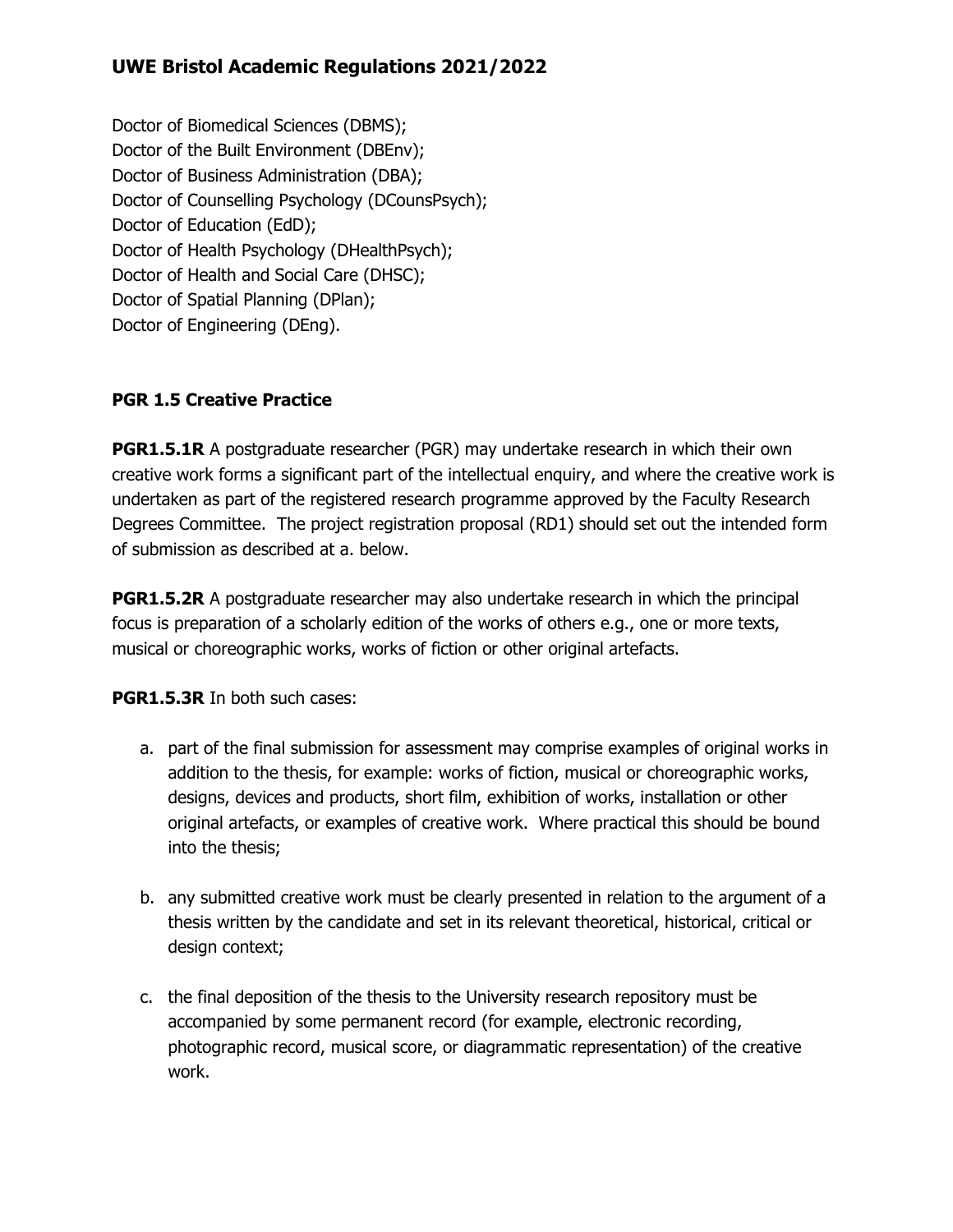#### **PGR1.6 Collaboration with other bodies**

**PGR1.6.1R** The University encourages co-operation with industrial, governmental, commercial, professional or research establishments for the purpose of research leading to research degree awards. All such collaborative working will be governed by contractual arrangement agreed by the University and the external party.

#### **PGR 1.7 Establishing a relationship with external institutions for delivery of programmes of supervised postgraduate research**

Definition: relationships between the University and a) institutions of higher education with degree-awarding powers for taught programmes only, or b) affiliated institutions of the University where the institution wishes its postgraduate researchers to be registered for awards of the University.

**PGR1.7.1R** An initial inquiry concerning a possible academic relationship of this kind shall be referred to the Director of Student and Academic Services who will manage the application process, working in close collaboration with the Director and the Manager of the UWE Graduate School from the outset.

#### **PGR 1.8 Higher doctorates**

**PGR 1.8.1R** The following awards may be granted to persons who provide evidence of work of high distinction in accordance with the Academic Regulations:

- Doctor of Letters (DLitt);
- Doctor of Science (DSc).

Enquiries about higher doctorate awards should be directed to the UWE Graduate School in the first instance.

The process for application, assessment and award of higher doctorates is described at PGR Appendix 1: Higher doctorates.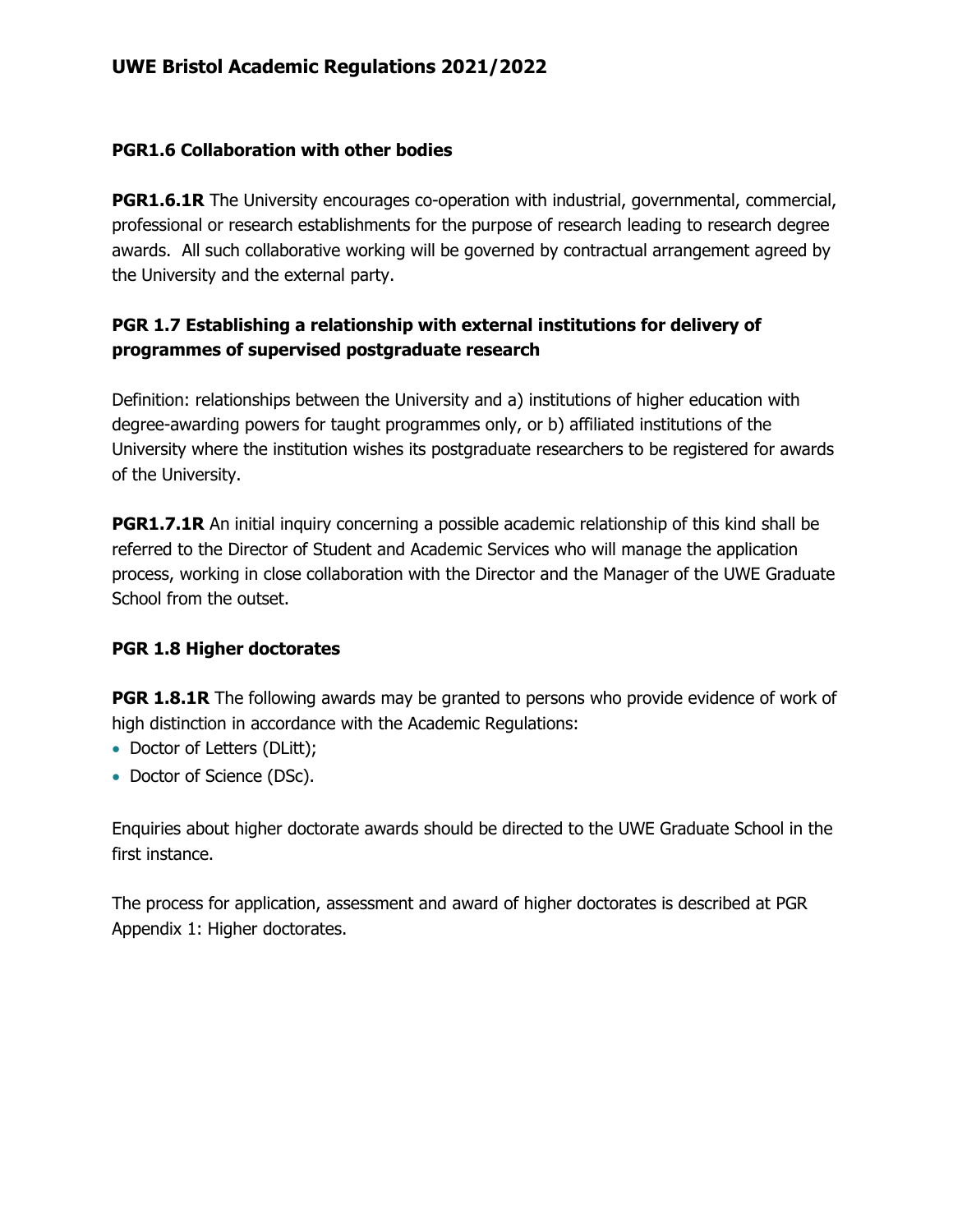# <span id="page-6-0"></span>**Part 2: Postgraduate qualification descriptors**

#### **PGR 2.1 Expectations**

**PGR2.1.1** In higher education, levels of learning and achievement are described in the Frameworks for Higher Education Qualifications of degree awarding bodies published by the QAA.

[www.qaa.ac.uk/en/Publications/Documents/qualifications-frameworks.pdf](http://www.qaa.ac.uk/en/Publications/Documents/qualifications-frameworks.pdf)

**PGR2.1.2** Qualification descriptors are used to describe the relative intellectual demands, complexity, depth and independent learning associated with a particular level of learning. To gain an award students are expected to be able to demonstrate that they meet the outcomes and have developed the wider skills, abilities and attributes set out in the descriptor for that qualification level.

**PGR2.1.3** Postgraduate research degrees at UWE align with the QAA qualification descriptors for Doctoral Level 8, and Masters Level 7.

**PGR2.1.4** For the purposes of these regulations the written thesis is a document that must allow the appointed examination panel to assess the work against the criteria for the award.

#### **PGR2.2 Doctoral descriptor**

**PGR2.2.1R** The award of a doctorate of the University requires the postgraduate researcher to demonstrate that they:

- a. have conducted enquiry leading to the creation and interpretation of new knowledge through original research or other advanced scholarship, shown by satisfying scholarly review by accomplished and recognised scholars in the field;
- b. can demonstrate a critical understanding of the current state of knowledge in that field of research and / or practice;
- c. show the ability to conceptualise, design and implement a project for the generation of new knowledge at the forefront of the field of research and/or practice including the capacity to adjust the project design in the light of emergent issues and understandings;
- d. can demonstrate a critical understanding of the methodology of enquiry;
- e. have developed independent judgement of issues and ideas in the field of research and / or practice and are able to communicate and justify that judgement to appropriate audiences;
- f. can critically reflect on their work and evaluate its strengths and weaknesses including understanding validation procedures.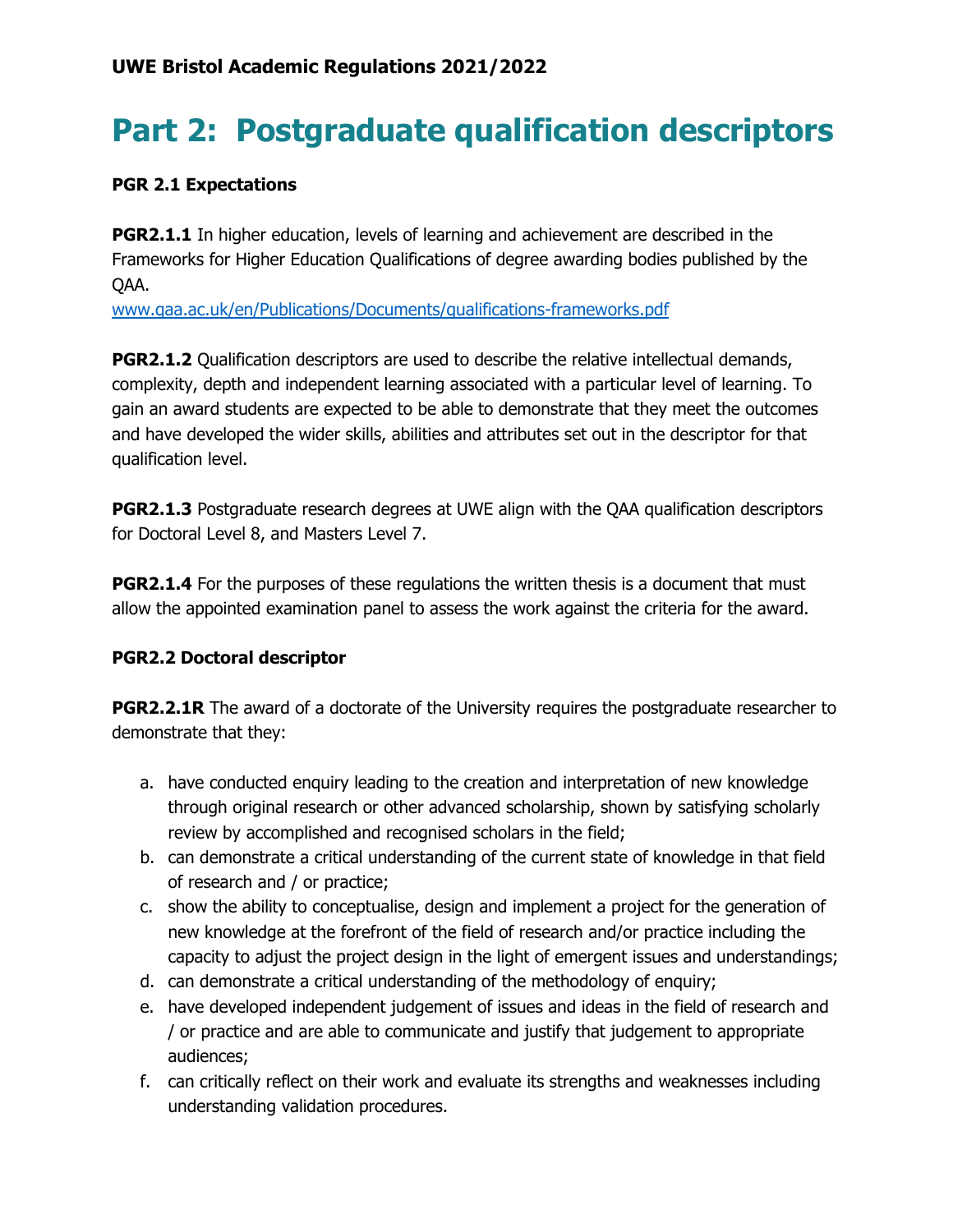#### **PGR2.3 MPhil descriptor**

**PGR2.3.1R** The award of a Master of Philosophy requires the postgraduate researcher to demonstrate that they:

- a. have engaged in enquiry which makes a contribution to knowledge within their field of study;
- b. can demonstrate a systematic understanding of the current state of knowledge within their field of research and / or practice;
- c. show the ability to conceptualise, design and implement a project capable of contributing new knowledge close to the forefront of the field of research and / or practice;
- d. can demonstrate a sound understanding of the methodology and techniques of enquiry relevant to the discipline or field of practice;
- e. have developed a capacity to form judgements of issues and ideas in the field of research and / or practice and communicate and justify these to relevant audiences;
- f. can critically reflect on their work and evaluate its strengths and weaknesses.

**PGR2.3.2** The overall difference between a doctorate and an MPhil is not one of time or length but rather an issue of depth and sophistication.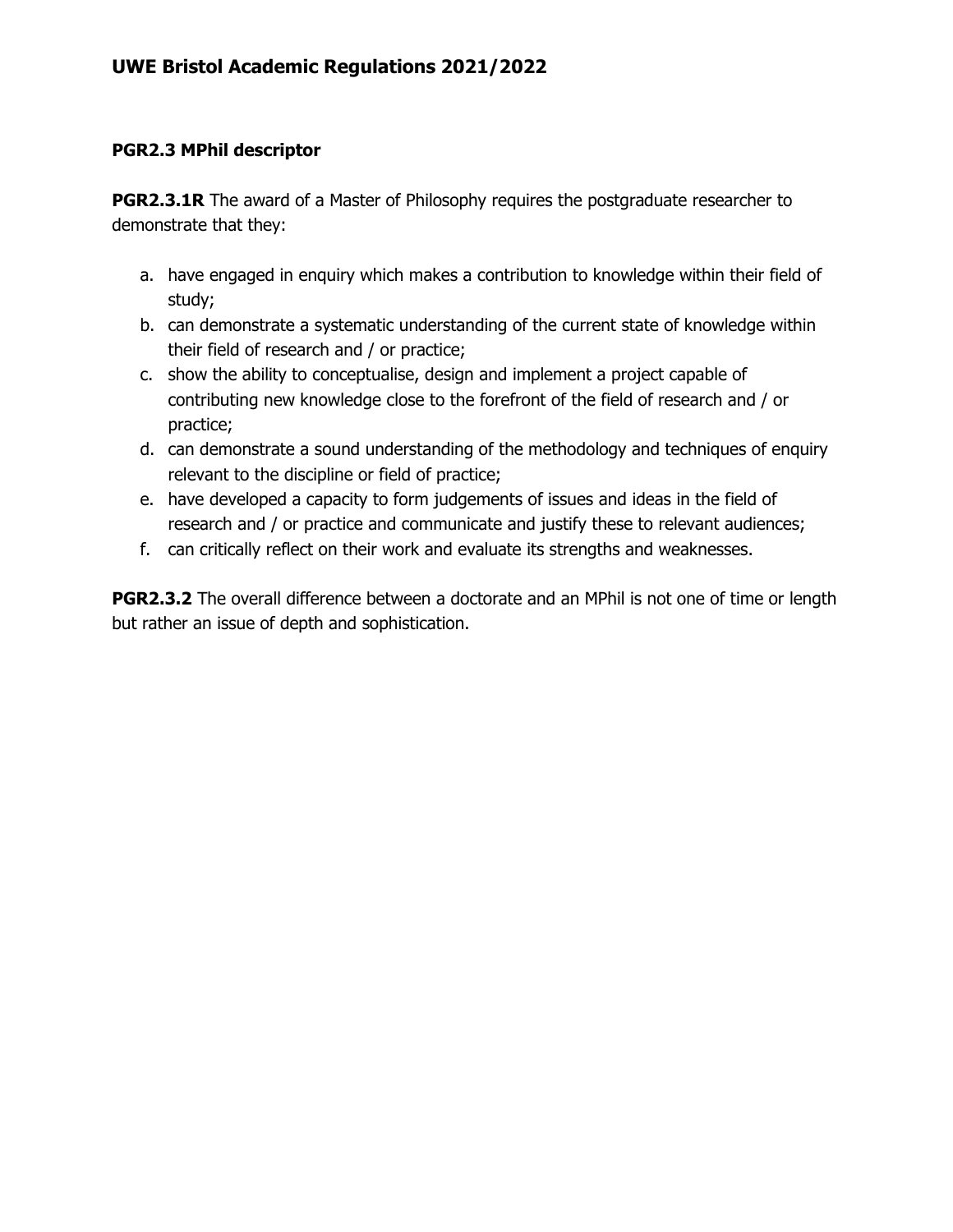# <span id="page-8-0"></span>**Part 3: Applications and admissions**

#### **PGR3.1 Consideration of applications**

**PGR3.1.1R** Applicants must submit a complete application, according to the University's published process.

**PGR3.1.2R** Proposed research can be in any field of study in which the University has the expertise and resource to offer supervision. The proposal must be capable of leading to scholarly work, and the production of a written thesis or other agreed outputs.

**PGR3.1.3R** Applications will be reviewed in the appropriate faculty. Research proposals are considered according to academic merit.

**PGR3.1.4** The following factors will be considered: suitability for research degree study, alignment to the faculty's research priorities; availability of supervision and other resources; mode and place of study; availability of funding; any related accredited studies and research training; research governance including ethical approval requirements and confidentiality; intellectual property rights; arrangements with any collaborators.

#### **PGR 3.2 Entry requirements**

**PGR3.2.1R** Applicants for the MPhil, PhD, DPhil or Professional Doctorate are normally expected to have a UK 2:1 honours degree or above, or a UK Masters qualification (or from a University of comparable standard, if outside the UK).

**PGR3.2.2R** Applicants must meet minimum English language proficiency requirements. For international applicants wishing to pursue research at UWE these are IELTs 6.5 – 7.5 overall or accepted equivalents. Faculties may vary their requirements within this range. Any such variation will be published on the Graduate School website.

**PGR3.2.3R** Applicants for professional doctorate programmes are also expected to have experience of relevant professional practice, and may need to demonstrate that they have access to a suitable professional context in which to conduct their research.

**PGR3.2.4R** To be eligible to apply for the MPhil (by publication) or DPhil, applicants must:

a) Be employed by the University or an affiliated academic institution for a minimum of one year, with at least six months remaining on their contract;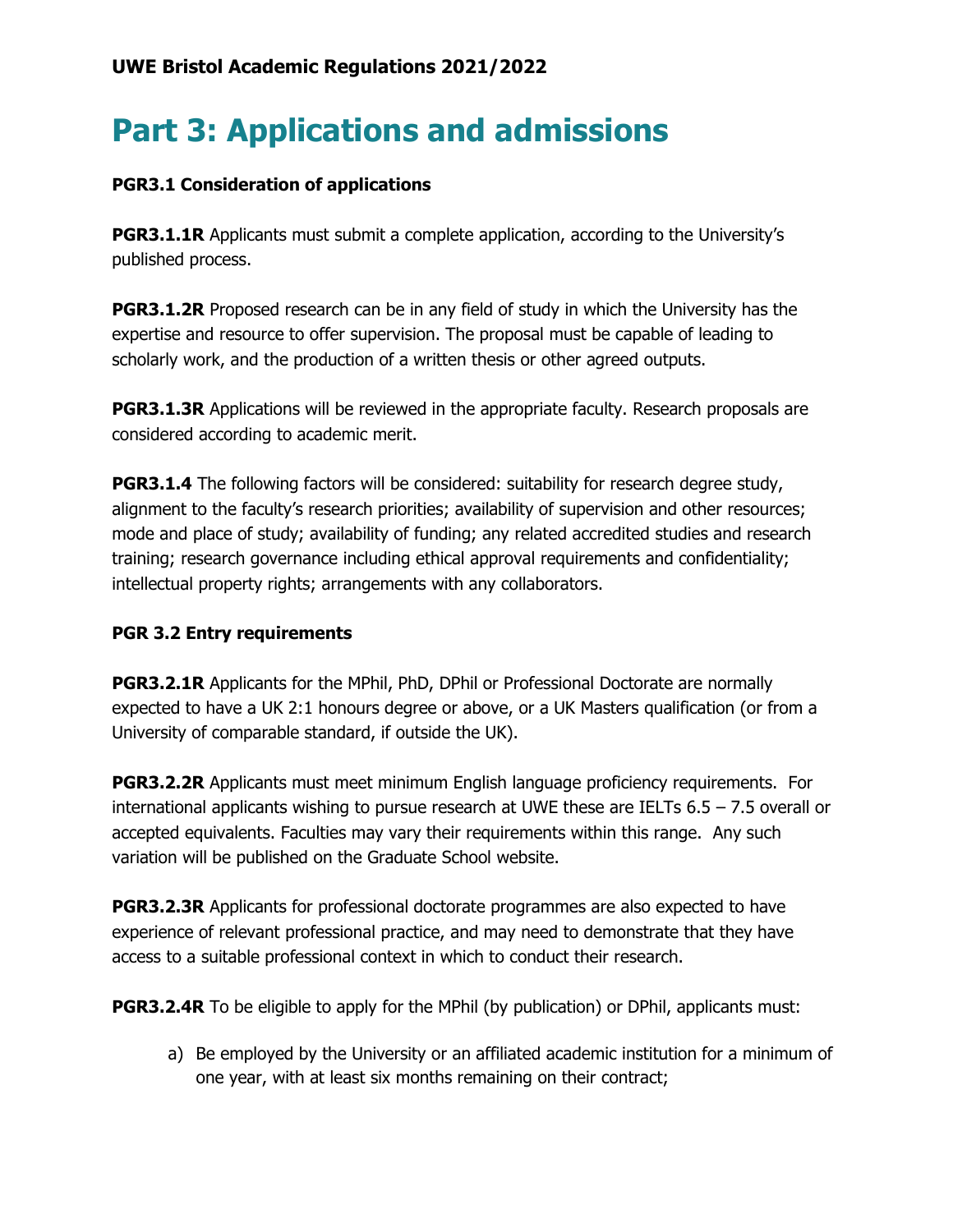Or

b) Have a close association with the University as agreed by the Executive Dean of the relevant Faculty, or the Vice-Chancellor.

In either category applicants must also comply with the relevant published criteria at PGR3.7

Registration for DPhil or MPhil by publication is on a part-time basis.

#### **PGR 3.3 Offer of a place**

**PGR3.3.1R** Successful applicants will only receive a formal offer with terms and conditions, after a successful formal interview. Interviews may take place by video conference, using software approved by the University, where it is not possible to hold a face-to-face event.

**PGR3.3.2R** The appropriate Faculty Research Degrees Committee will approve any offer of a place on a research degree programme.

**PGR3.3.4R** The formal offer will name an appropriate Director of Studies.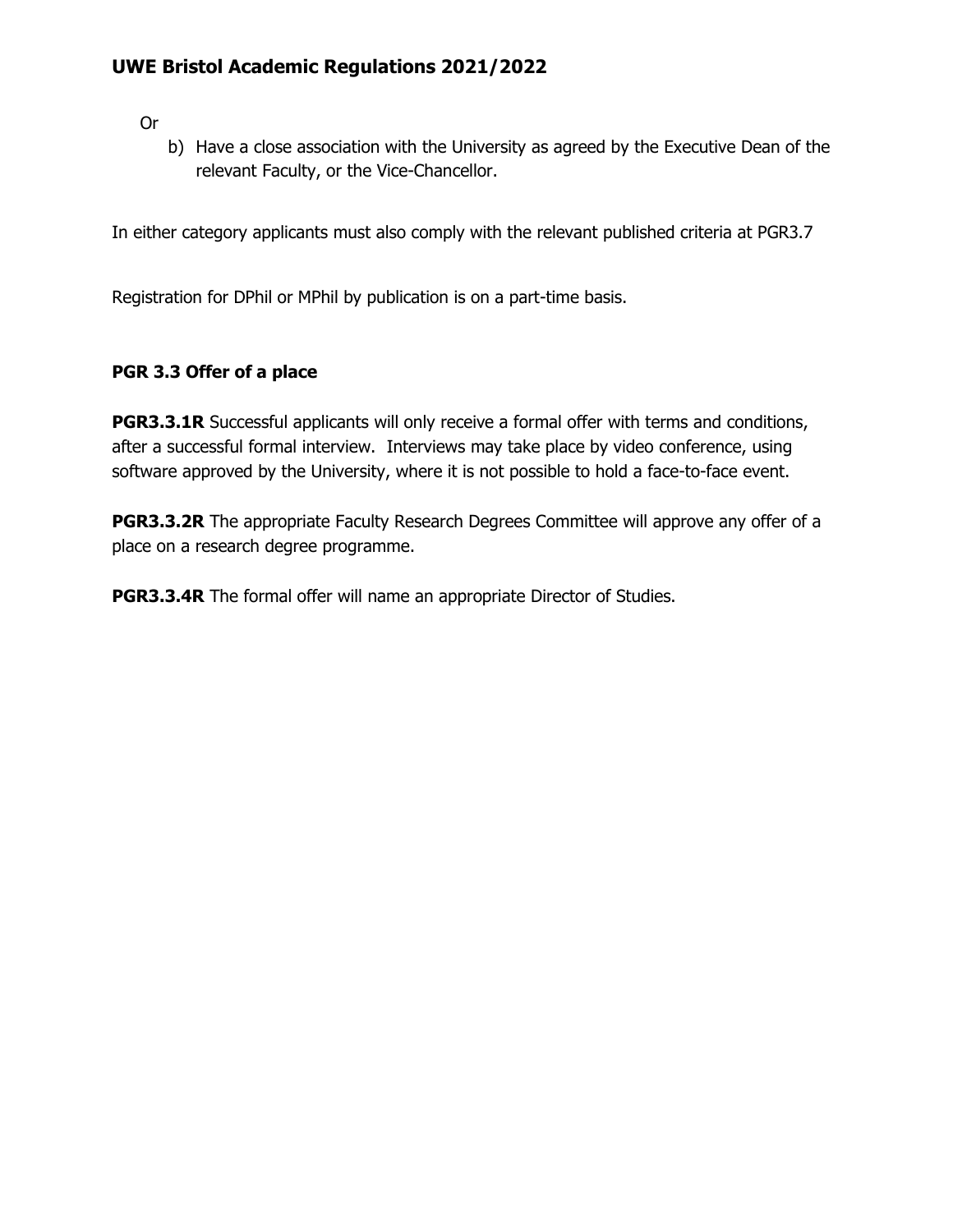# <span id="page-10-0"></span>**Part 4: Postgraduate researcher registration**

**Initial registration, changes to registration and withdrawal of registration.**

#### **PGR 4.1 Initial registration**

**PGR4.1.1R** Normal minimum and maximum periods of registration are as follows:

|                                                  | Minimum | Maximum |
|--------------------------------------------------|---------|---------|
| Master of Philosophy (FT)                        | 18 mths | 36 mths |
| Master of Philosophy (PT)                        | 30 mths | 48 mths |
| Doctor of Philosophy (PhD) (FT)                  | 24 mths | 48 mths |
| Doctor of Philosophy (PhD) (PT)                  | 36 mths | 84 mths |
| Professional Doctorate (FT)                      | 36 mths | 48 mths |
| Professional Doctorate (PT)                      | 48 mths | 72 mths |
| Doctor of Philosophy (DPhil) (PT)                | 12 mths | 72 mths |
| Master of Philosophy by publication (MPhil) (PT) | 12 mths | 48 mths |

**PGR4.1.2R** Initial registration will take place at the postgraduate researcher's (PGR's) start date, and PGRs are required to re-register each year until their completion of, or withdrawal from, the award. Annual fees are due at the start of each registration year.

**PGR 4.1.3R** PGRs must demonstrate satisfactory progress at each stage of their award for registration to continue.

#### **PGR 4.2 Changes to registration, including suspension and extension**

**PGR4.2.1R** Faculty Research Degrees Committees (FRDCs) are responsible for considering applications to make changes to a PGR's registration, where supported by appropriate evidence, including:

- Research project
- Supervisory team
- Mode of attendance
- Registration status (suspension, extension or withdrawal)
- Extension to individual progress milestone deadlines that do not otherwise affect registration
- Change of doctoral registration to MPhil (before submission of thesis)
- Applications from MPhil candidates to withdraw from their MPhil registration and re-apply for registration at doctoral level.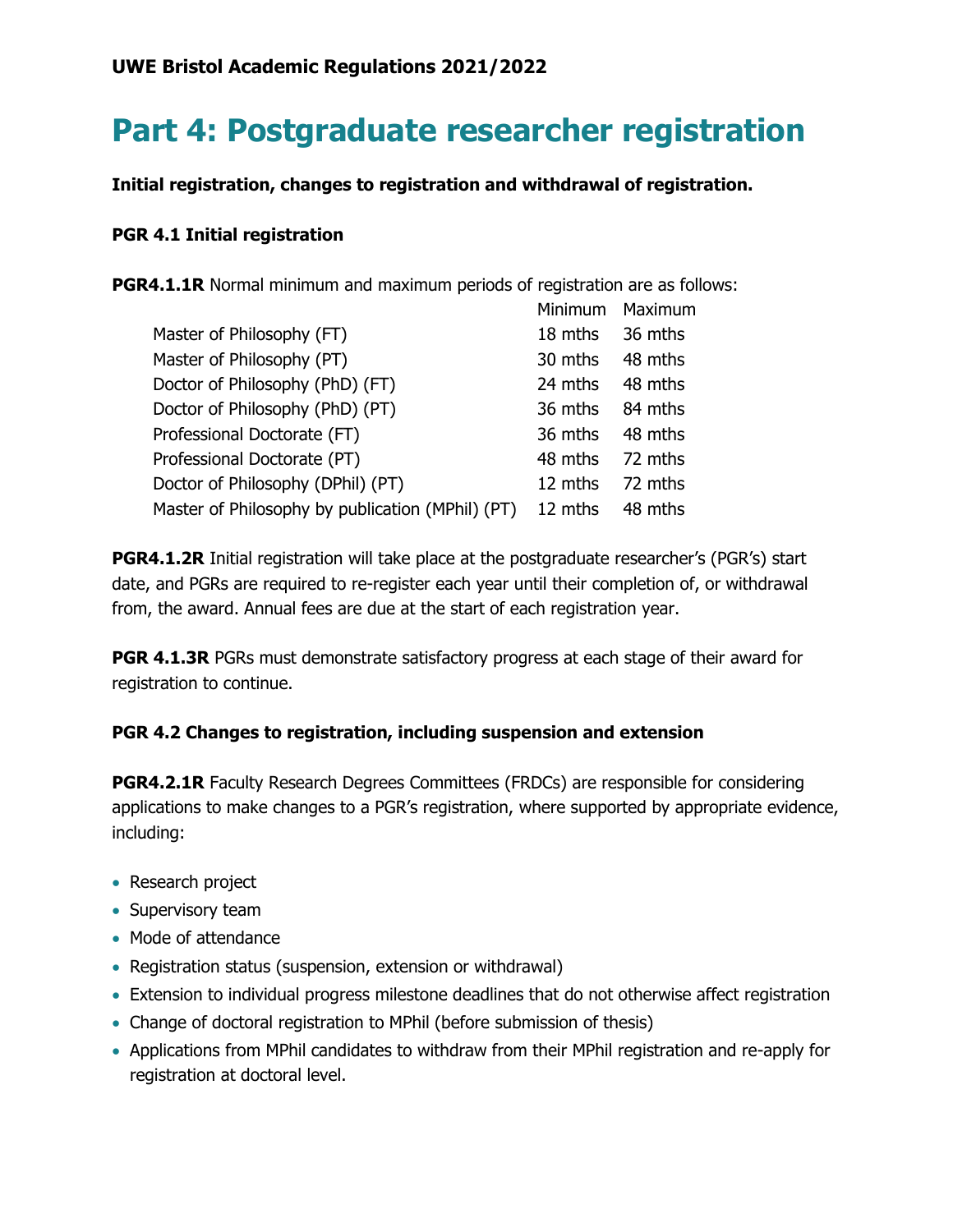**PGR4.2.2R** A PGR can apply for suspension from their registration if they are unable to work on their research degree due to health or other acceptable reasons. The FRDC will not normally approve a suspension of more than one year at a time.

**PGR4.2.3R** Where recommended by the FRDC, the Research Degrees Award Board may extend the PGR's registration where there are acceptable reasons, presented together with appropriate supporting evidence and a realistic timescale for completion.

(See also information about personal circumstances at Part 7 of these PGR Regulations.)

#### **PGR 4.3 Withdrawal of registration**

**PGR4.3.1R** Withdrawal of registration may be initiated by the PGR or the University at any time on application to the Faculty Research Degrees Committee (FRDC). Where withdrawal is initiated by the University the application must be supported by appropriate evidence and comply with the published [PGR withdrawal policy.](https://www2.uwe.ac.uk/services/Marketing/research/pdf/graduate-school/Withdrawal_Policy_and_Guidance_Notes.pdf)

**PGR4.3.2R** The decision to withdraw a PGR's registration is the responsibility of the Research Degrees Award Board on recommendation from the FRDC.

#### **PGR4.4 Additional circumstances in which postgraduate researchers may be required to leave the award or may be expelled by the University**

**PGR4.4.1R** PGRs may also be required to leave the award by the University for reasons other than those described in the PGR withdrawal policy. These reasons may include admission on the basis of an application subsequently found to be incorrect or fraudulent and/or that the PGR has acquired a status which renders continuation on the award inappropriate. For PGRs registered on Professional Doctorate awards where there are concerns regarding their professional suitability or fitness to practice the professional suitability policy and procedure will be used.

Processes governing the expulsion of students of the University, including postgraduate researchers, are described in the [UWE policy for suspension for academic reasons.](https://www1.uwe.ac.uk/about/departmentsandservices/professionalservices/studentandacademicservices/regulationspoliciesquality/regulationsandprocedures/suspensionforacademicreason.aspx)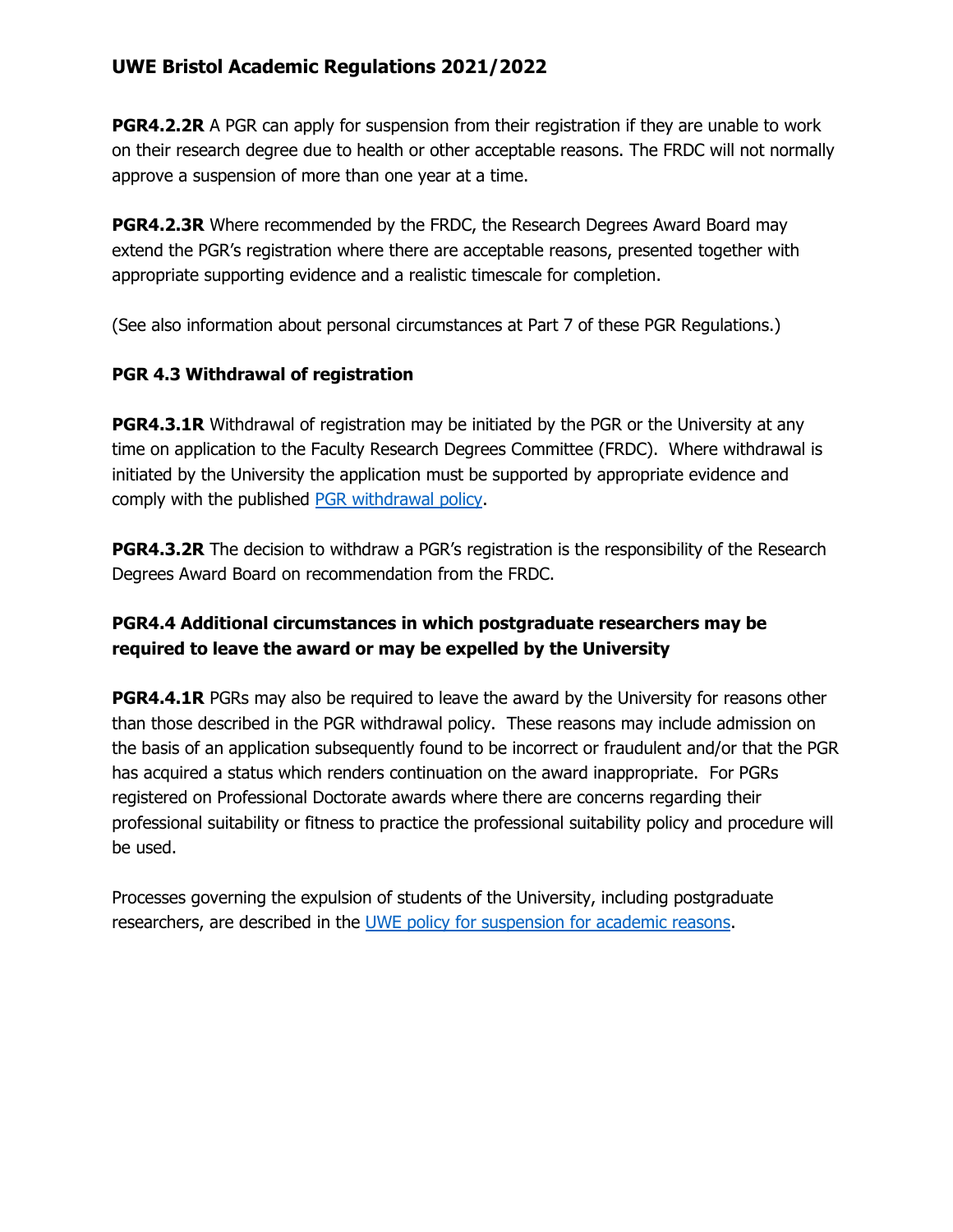### <span id="page-12-0"></span>**Part 5: Postgraduate researcher personal conduct and expectations**

#### **PGR5.1 Responsibilities of Postgraduate Researchers (PGRs)**

**PGR5.1.1R** The rights of PGRs to supervision, tuition, resources, assessment, certification and conferment of an award are subject to remaining in good standing with the University.

**PGR5.1.2R** PGRs are individually responsible for providing the University with such information as it requires for admission, registration and the collection of fees, for the certification of credit and awards, and for any other purpose connected with the University's functions.

**PGR5.1.3R** PGRs are required to comply with the written terms and conditions of their registration on the award, supplied with their formal offer at admission. Non-compliance with these terms and conditions may result in withdrawal of registration.

#### **PGR 5.2 Compliance with University policies – personal academic integrity**

**PGR5.2.1R** PGRs are individually responsible for their own conduct and are required to act with integrity in relation to the production and representation of academic research and outputs, and in acknowledging the contributions of others in their work. They are subject to the requirements of the University's [Code of Good Research Conduct](http://www1.uwe.ac.uk/research/researchgovernance.aspx) and its [Assessment](http://www1.uwe.ac.uk/students/academicadvice/assessments/assessmentoffences.aspx)  [Offences policy](http://www1.uwe.ac.uk/students/academicadvice/assessments/assessmentoffences.aspx), as well as the University's policy about Intellectual Property Rights and must comply with any research integrity training requirements published by the University.

See also [Part 10 of this handbook: Research Governance.](https://www1.uwe.ac.uk/research/postgraduateresearchstudy/currentpgresearchers/graduateschoolhandbook/part10-researchgovernance.aspx)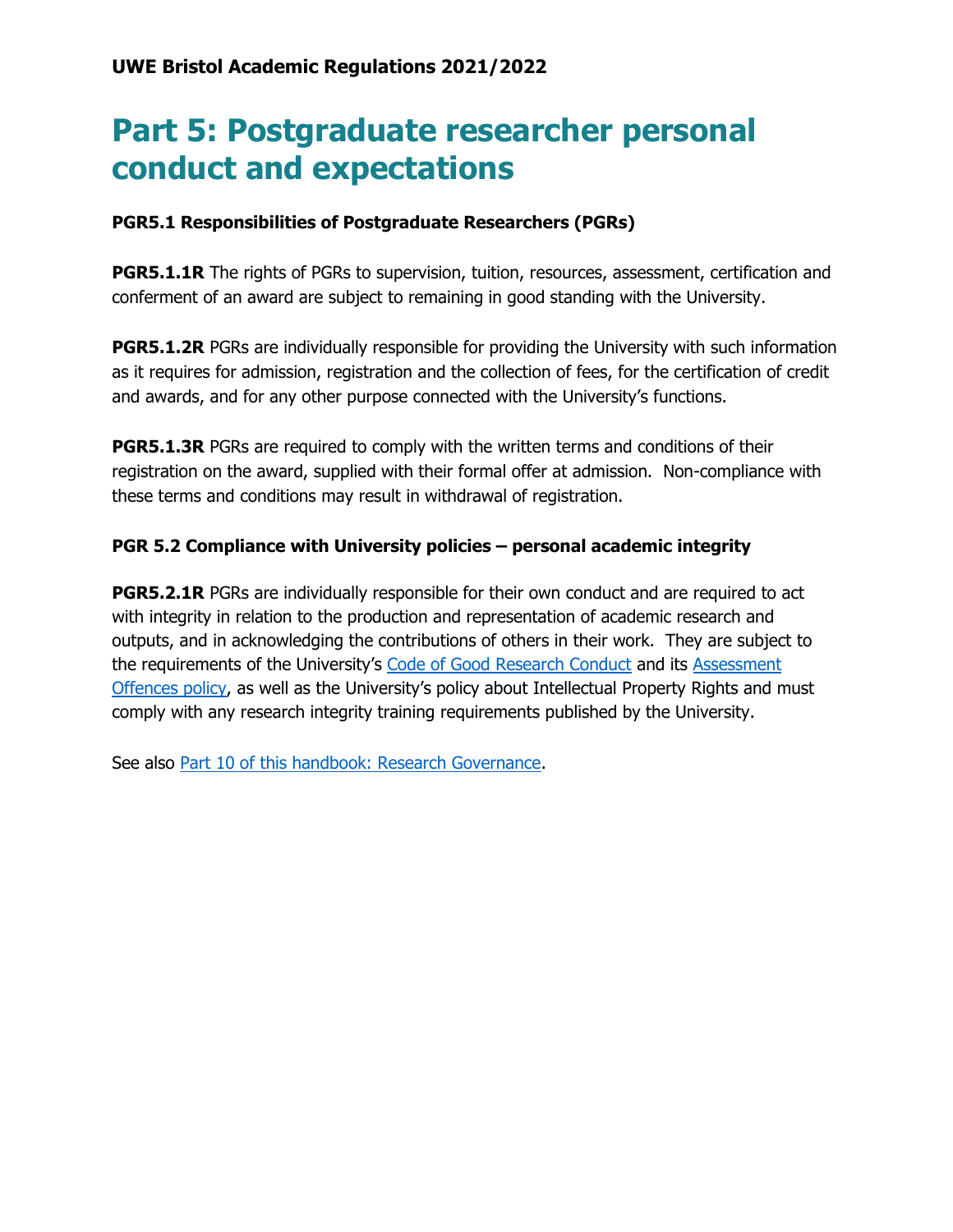### <span id="page-13-0"></span>**Part 6: Postgraduate researcher professional development and research training requirements; accredited learning; PGR involvement in teaching.**

#### **PGR 6.1 Professional development and research skills training requirements**

**PGR6.1.1R** All postgraduate researchers are required to undertake an assessed professional development and research skills training programme of a minimum Masters (M) level credit value to enable them to meet the requirements of the UWE MPhil or Doctoral descriptor and become effective researchers. This programme should align with the aims and objectives of the [Vitae Researcher Development Framework](https://www.vitae.ac.uk/researchers-professional-development/about-the-vitae-researcher-development-framework)

**PGR6.1.2R** The credit requirements for the assessed programme are:

Master of Philosophy 60 of which at least 60 are at level M

Doctor of Philosophy (PhD) 60-120 of which at least 60 are at level M

Professional Doctorate 120 – 270 at level M

Master of Philosophy by publication 60 of which at least 60 are at level M

Doctor of Philosophy by publication (DPhil) 60-120 of which at least 60 are at level M.

It is recognised that some PGRs will benefit from undertaking research training beyond the minimum required to fulfil the credit requirement.

**PGR6.1.3R** Where the programme of related studies includes approved studies leading to a taught award and a PGR is registered for that award and fulfils all its requirements, they may be recommended for that award in addition to the degree of MPhil or PhD.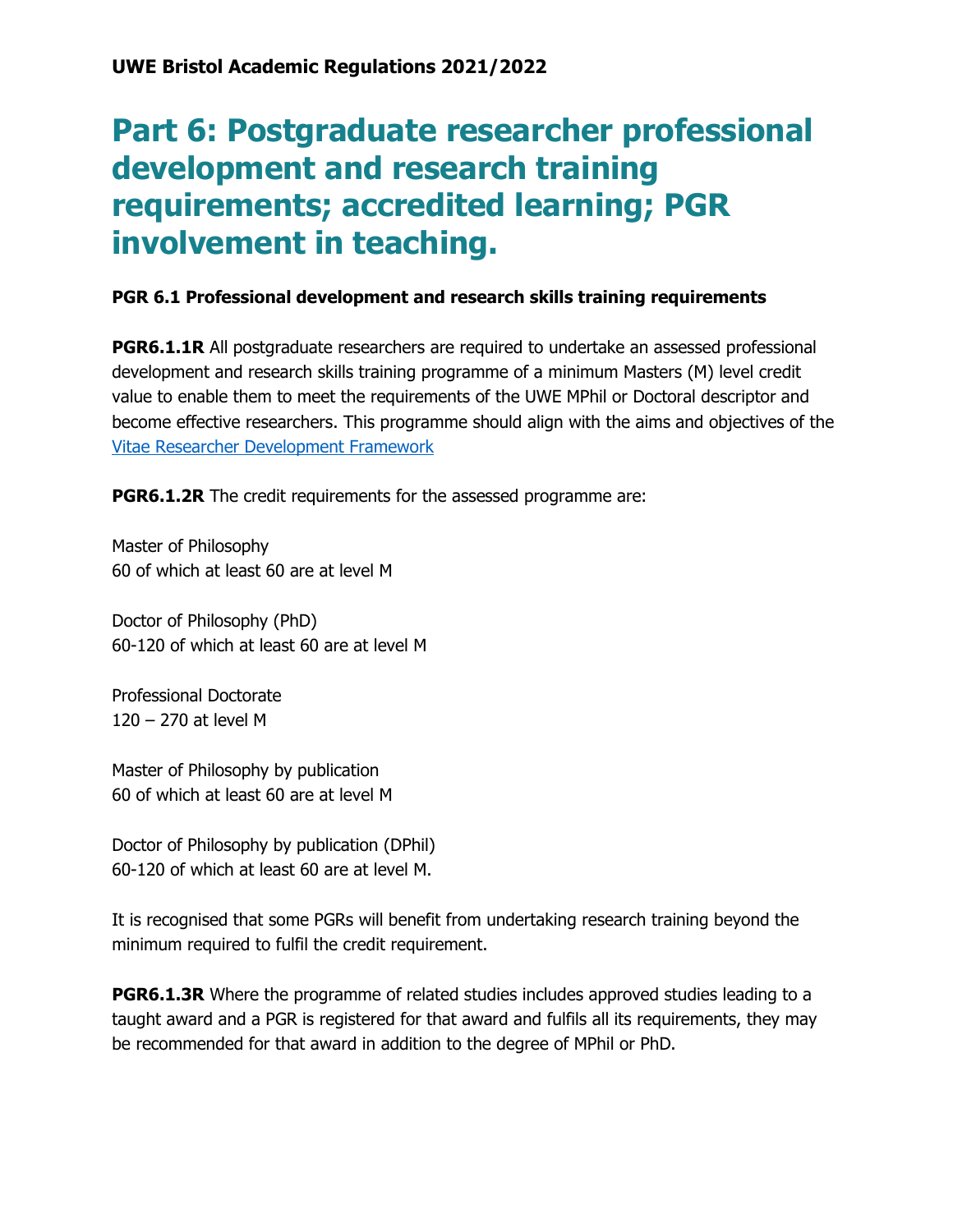#### **PGR 6.2 Recognition of prior certificated learning (accredited learning, AL) in MPhil, PhD, MPhil and DPhil by publication awards**

Prior certificated learning is learning that has been accredited or otherwise certificated by an institution of higher education, including the University of the West of England or other recognised external body acceptable to the University. It is usually referred to as accredited learning or AL.

**PGR 6.2.1R** Postgraduate researchers on MPhil, PhD, MPhil and DPhil by publication awards may apply to use accredited learning to contribute towards some, or occasionally all, of the accredited training requirement of the award for which they are registered, where the Faculty Research Degrees Committee has agreed that this is appropriate for that individual.

**PGR 6.2.2R** The Graduate School has established procedures for the scrutiny and verification of applications for recognition of accredited learning from PGRs in this respect.

#### **PGR6.3 Recognition of prior experiential learning (AEL)**

Experiential learning is defined as learning achieved through experience gained by an individual outside formalised learning arrangements and where the learning is assessable by the University.

**PGR6.3.1R** Assessment of experiential learning requires the matching of the learning achieved by the PGR to the learning outcomes of a specified UWE module.

#### **PGR 6.4 Recognition of prior learning (AL or AEL) in Professional Doctorates**

**PGR6.4.1R** Where prior learning (accredited and / or experiential learning) contributes to the credit requirements of a professional doctorate, the combination shall not exceed two-thirds of the total credit requirements for the award. The two-thirds ceiling shall not apply where a PGR has obtained all credit by study and assessment under the UWE Academic Regulations.

**PGR6.4.2R** Where a professional doctorate researcher fails to meet the requirements of the award on which they are registered but is eligible to receive a lower award, the two-thirds limit for credit gained by external accredited learning and / or accredited experiential learning shall be reduced accordingly for the lower award.

#### **PGR 6.5 Reporting AL and AEL to exam boards**

**PGR6.5.1R** All decisions to recognise credit awarded or certificated by an external institution or body (AL) will be reported to the Research Degrees Award board and identified against the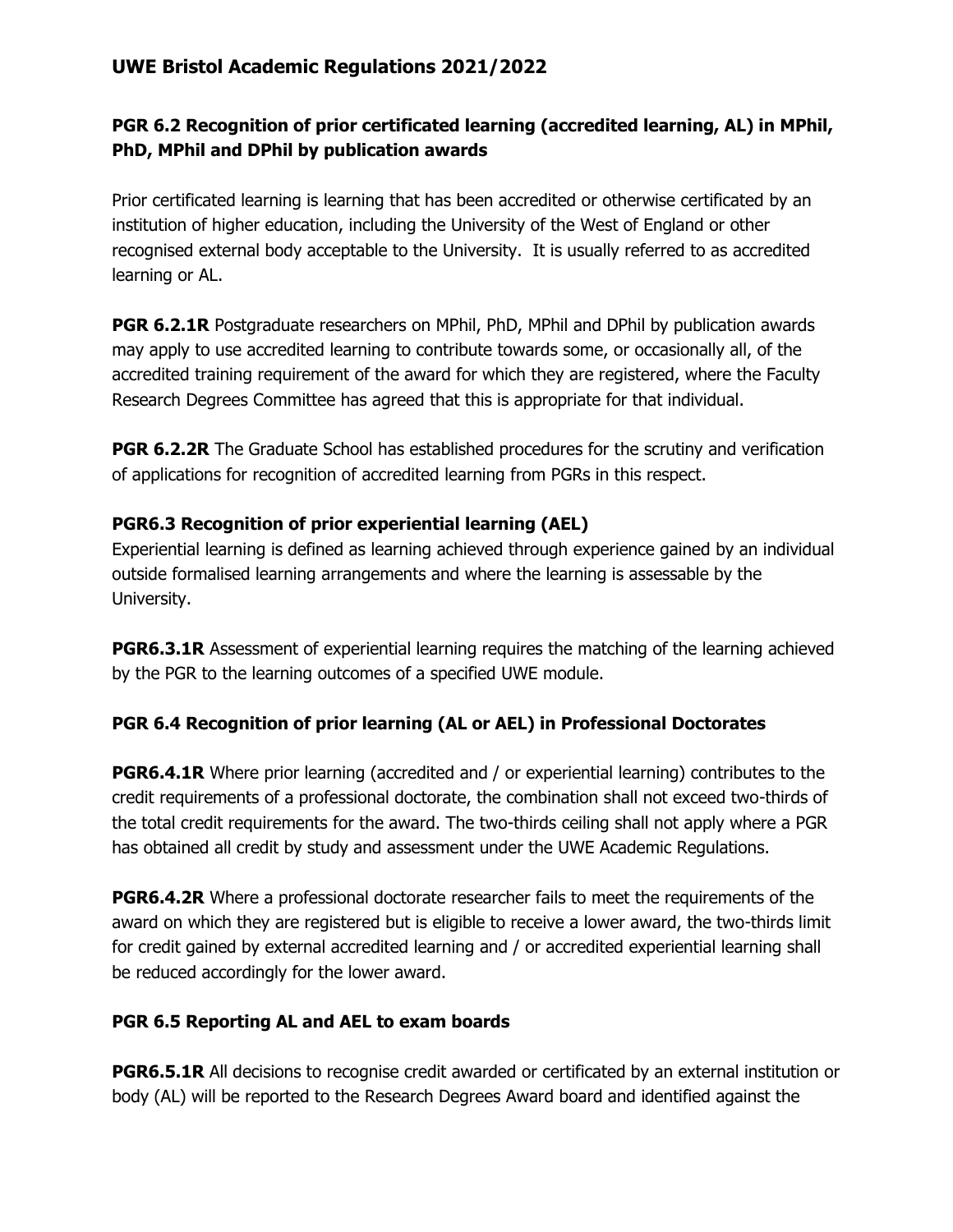relevant modules. This will be identified as recognised certificated learning (accredited learning) on the certificate of credit.

**PGR6.5.2R** Credit awarded for accredited learning will not:

- carry marks or grades awarded by another institution
- carry marks achieved under study and assessment under the University's assessment regulations.

**PGR6.5.3R** The outcome of the assessment of experiential learning (AEL) applications must be reported as recommendations for the award of credit to the relevant Field Board for decision, referencing the module/s against which the assessed learning outcomes are being matched. Where credit is awarded, this will be identified as recognised experiential learning on the certificate of credit. Outcomes of modules will be reported to the Research Degrees Award Board in the normal way.

**PGR6.5.4** The module outcomes in both instances will be pass or fail.

#### **PGR 6.6 Postgraduate researchers who teach**

The University's 2020 strategy identifies research activity, output and knowledge exploration as key to informing and enriching its taught curricula. Postgraduate researchers have the potential to play a significant role in supporting learning and teaching in this respect and the Graduate School has developed a [policy for PGRs who teach w](http://www1.uwe.ac.uk/research/postgraduateresearchstudy/studysupport/guidanceandregulations.aspx)hich underpins this aim.

**PGR6.6.1R** Contribution to teaching by postgraduate researchers can only occur with the permission of the Director of Studies and must not impede progress on the research degree.

**PGR6.6.2R** For full time postgraduate researchers, teaching commitments may not amount in total to more than 120 hours per academic year.

**PGR6.6.3R** Postgraduate researchers who teach more than 120 hours per year must be registered on their research degree award part-time.

**PGR6.6.4R** Postgraduate researchers who teach must undertake the training available that is appropriate to the number of hours they teach per year.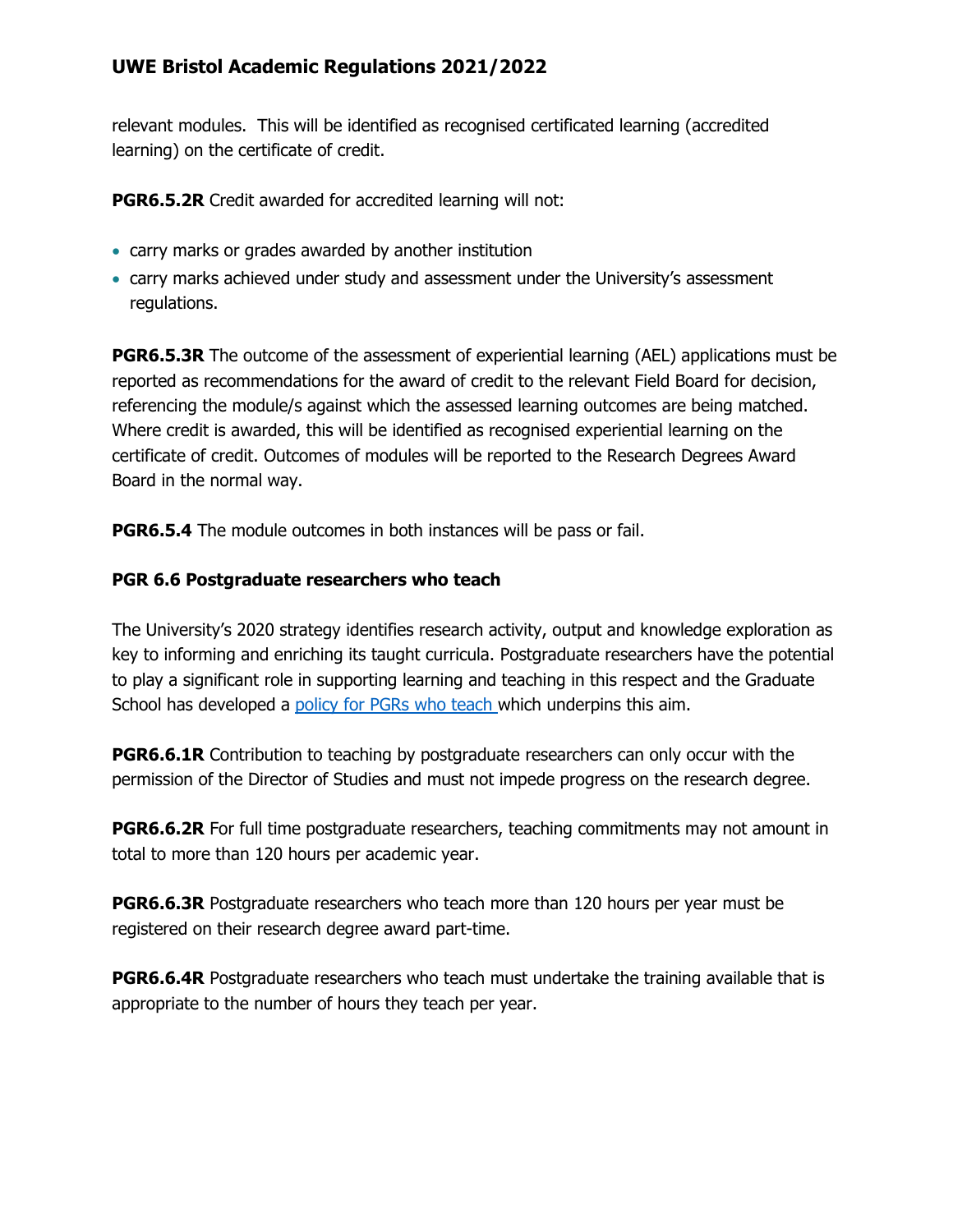### <span id="page-16-0"></span>**Part 7: Wellbeing and sources of support for postgraduate researchers, including personal circumstances**

#### **PGR7.1 Expectations and accessing support and help**

**PGR7.1.1R** All PGRs are entitled to expect access to proper levels of support during their studies, provided by the University via the Graduate School and other professional and special services, from within faculties, and by the supervisory team.

Information about sources of support and help will be made available to postgraduate researchers via the Graduate School Handbook and the Graduate School web pages.

### <span id="page-16-1"></span>**Part 7a Personal Circumstances for postgraduate researchers**

#### **Introduction**

Personal circumstances in this context are significant personal difficulties or significantly disruptive matters outside a PGR's control which impact upon their ability to make progress with research, or to meet the deadline for completing/submitting work for a specific progress milestone, or to attend a progression viva voce/progress review meeting.

They can also apply when completing or submitting a thesis/work for final assessment or undertaking a final assessment viva voce examination, but there is special advice that must followed for the final assessment period.

The University Graduate School has a personal circumstances process in place to help PGRs facing these situations.

All personal circumstances requests must be made using the relevant form provided on the [Graduate School webpage](http://www1.uwe.ac.uk/research/postgraduateresearchstudy/currentpgresearchers/researchdegreeforms.aspx) and must be supported by relevant evidence.

#### **Who is this process for?**

This process is for PGRs registered on post graduate research degrees where personal circumstances are affecting progress with their research study. It is not applicable for circumstances affecting any Masters level modules that PGRs may be taking as part of their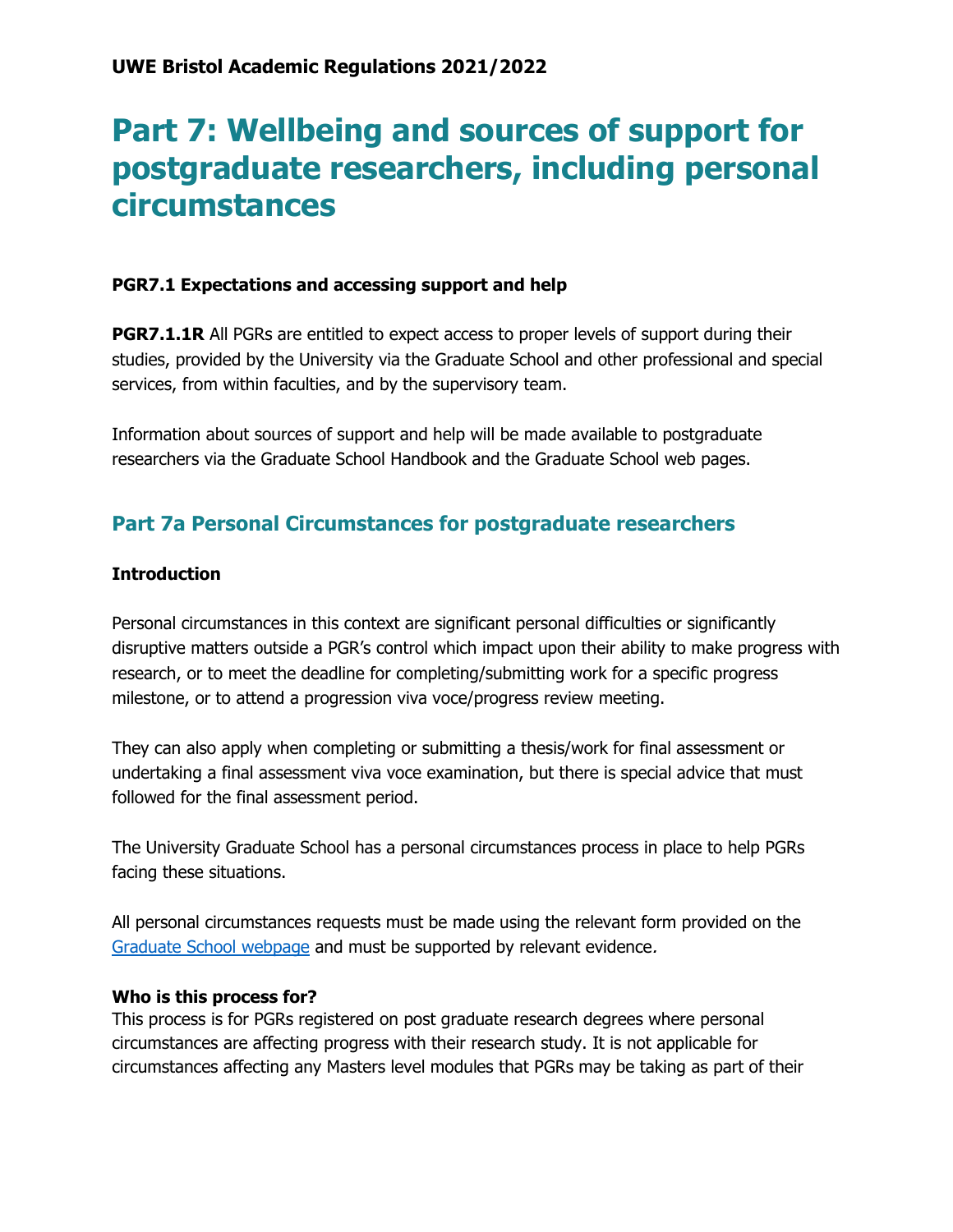training development credit requirement or modules being undertaken by PGRs registered on Professional Doctorate programmes.

For circumstances affecting a specific assessment for a module the University's personal circumstances process for taught modules must be used which can be found at [http://www1.uwe.ac.uk/students/academicadvice/assessments/personalcircumstances.aspx](http://www1.uwe.ac.uk/students/academicadvice/assessments/extenuatingcircumstances.aspx)

For circumstances affecting both research study *and* a specific taught module assessment both the PGR and the taught module processes may need to be used. This is because the range of appropriate options is different for each process. Any PGR unsure about what which process to use should contact the [Graduate School](http://www1.uwe.ac.uk/research/postgraduateresearchstudy/contactuwegraduateschool.aspx) for more advice.

#### **PGR 7.2 Regulations about personal circumstances for PGRs**

**PGR7.2.1R** Postgraduate researchers are expected to engage with all progress review milestones including the RD1 and assessment events (i.e., progression examination and final assessment viva voce examination) that are required of them.

**PGR7.2.2R** If a PGR does not submit the required work/thesis by the specified deadline for a progress review milestone including the RD1, progression examination, or at final submission, this will be recorded as a non-submission. If this is due to significant personal reasons outside the PGR's control, then they may submit a personal circumstances application.

**PGR7.2.3R** If the PGR has chosen to submit the required work/thesis and attend the progress review meeting or viva voce examination it will not normally be possible to submit a personal circumstances application subsequently. [\(See also late personal circumstances, Graduate School](https://www.uwe.ac.uk/research/postgraduate-research-study/current-postgraduate-researchers/graduate-school-handbook/part-seven-wellbeing-and-support/applying-for-personal-circumstances#a1c1f0dcd-ab58-4307-b746-d107c1d656c4)  [Handbook, Part 7\).](https://www.uwe.ac.uk/research/postgraduate-research-study/current-postgraduate-researchers/graduate-school-handbook/part-seven-wellbeing-and-support/applying-for-personal-circumstances#a1c1f0dcd-ab58-4307-b746-d107c1d656c4)

**PGR7.2.4R** If personal circumstances prevent a PGR from actively engaging with their research project, meeting a submission deadline including the RD1, or attending a progress review or viva voce examination they may apply for one of the following:

- Up to 5 working days (Monday Friday) for the late submission of a progress examination report or progress review work. Evidenced or self-certified where no evidence collectible (once only per stage, not available for final submission or within final assessment period).
- An extension to a progress milestone submission deadline i.e., progress examination report or progress review work (for up to 28 days, once only per stage. Not available for final submission or within final assessment period);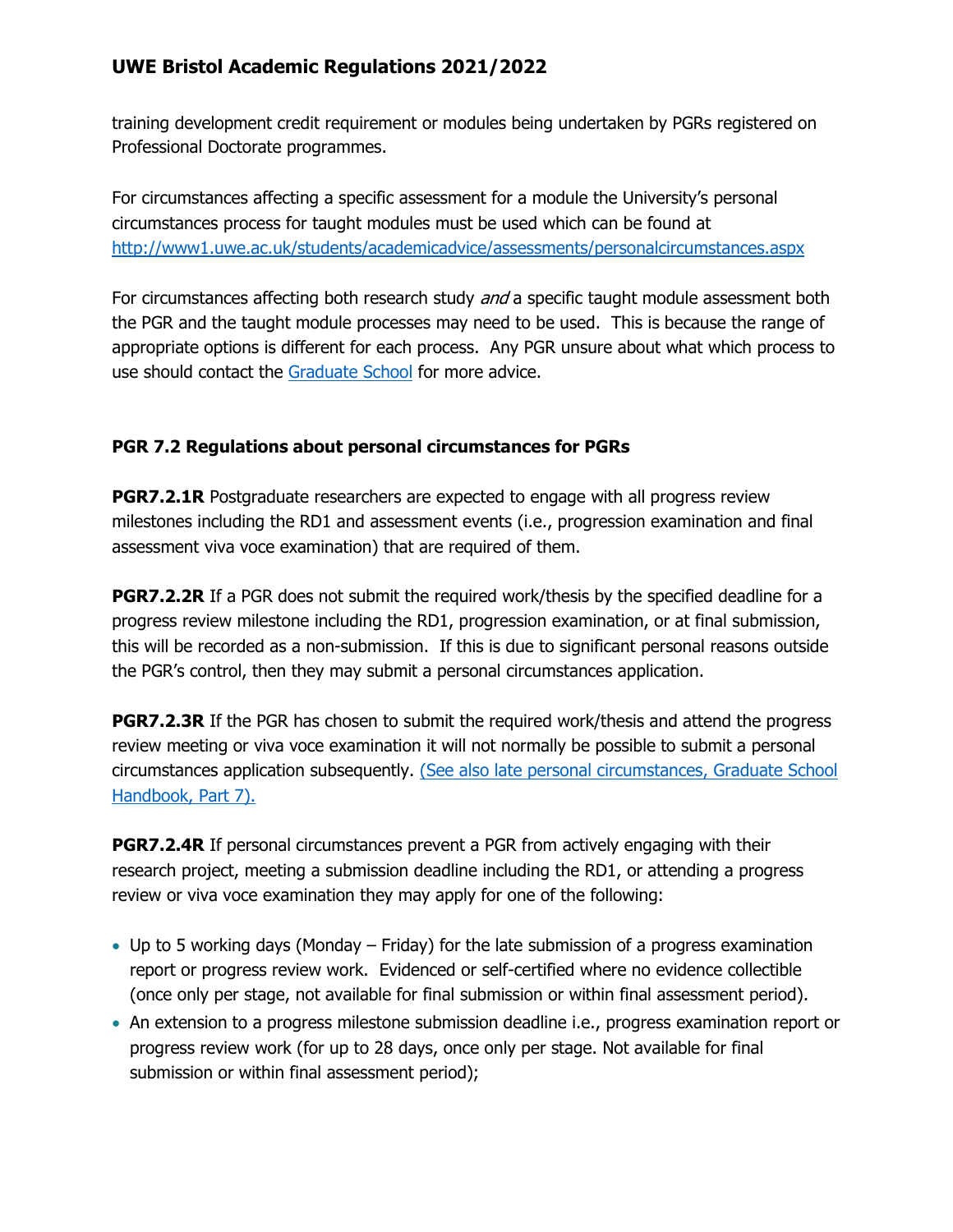- The postponement and rearrangement of a progression examination or progress review meeting;
- A suspension of registration (for up to 12 months, not within the final assessment period);
- An extension to the registration end date (available post stage 3 progress review only extra time to complete and make final submission).
- Postponement and re-arrangement of the final assessment viva voce;
- Suspension during the final assessment period, or extension of the final assessment period.

(NB. The final assessment period commences at the point of submission of the thesis or critical commentary for final assessment.)

In **all** cases (except 5-day self-certification) appropriate supporting evidence will normally be required to ensure the PGR receives the most appropriate support.

The process for making an application is described on the [Graduate School PGR personal](http://www1.uwe.ac.uk/research/postgraduateresearchstudy/studysupport/applyingforresearchstudy-7.aspx)  [circumstances guidance notes,](http://www1.uwe.ac.uk/research/postgraduateresearchstudy/studysupport/applyingforresearchstudy-7.aspx) available on the Graduate School website.

**PGR7.2.5R** Faculty Research Degrees Committees will have mechanisms to consider applications for personal circumstances confidentially up to the commencement of the final assessment period. Exceptionally FRDCs may approve arrangements to support personal circumstances other than those listed at PGR7.2.4R, where there is specific individual need and evidence to support this.

**PGR7.2.6R** The Taught and Research Degrees Award Board (RDAB) will have mechanisms to consider applications for personal circumstances confidentially within the final assessment period. Exceptionally RDAB may approve arrangements to support personal circumstances other than those listed at PGR7.2.4R, where there is specific individual need and evidence to support this.

**PGR7.2.7R** RDAB is responsible for considering personal circumstances relating to the withdrawal of a postgraduate researcher's registration.

### <span id="page-18-0"></span>**Part 7b Reasonable Adjustments**

#### **PGR7.5 Regulations about reasonable adjustments**

**PGR7.5.1R** The Graduate School in collaboration with other professional and specialist services will ensure that there are confidential opportunities for PGRs to disclose disabilities, health or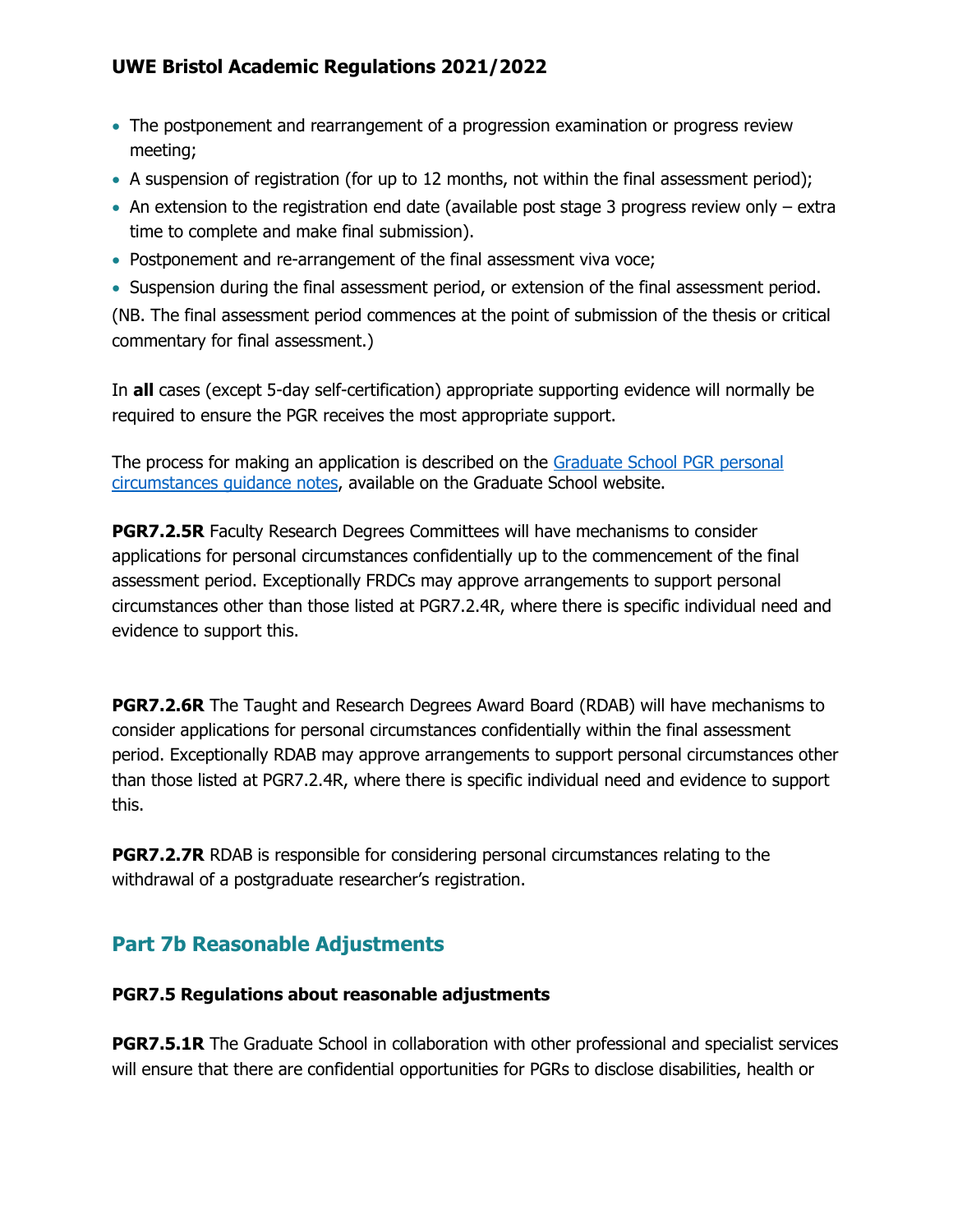other ongoing conditions, or specific learning difficulties (including dyslexia) for which additional support and/or reasonable adjustment may be required.

**PGR7.5.2R** The Graduate School in collaboration with other professional and specialist services will ensure that mechanisms are in place for PGRs with a documented disability, health or other ongoing condition, or specific learning difficulty to access additional support and/or reasonable adjustments.

#### **PGR 7.6 Reasonable adjustments in viva voce examinations, and at progress review**

**PGR7.6.1R** Where appropriate, PGRs may receive extra time or other assessment adjustments. In the case of viva voce examinations and progress review these adjustments can be varied and wide ranging and must be discussed and agreed individually with the Graduate School in advance.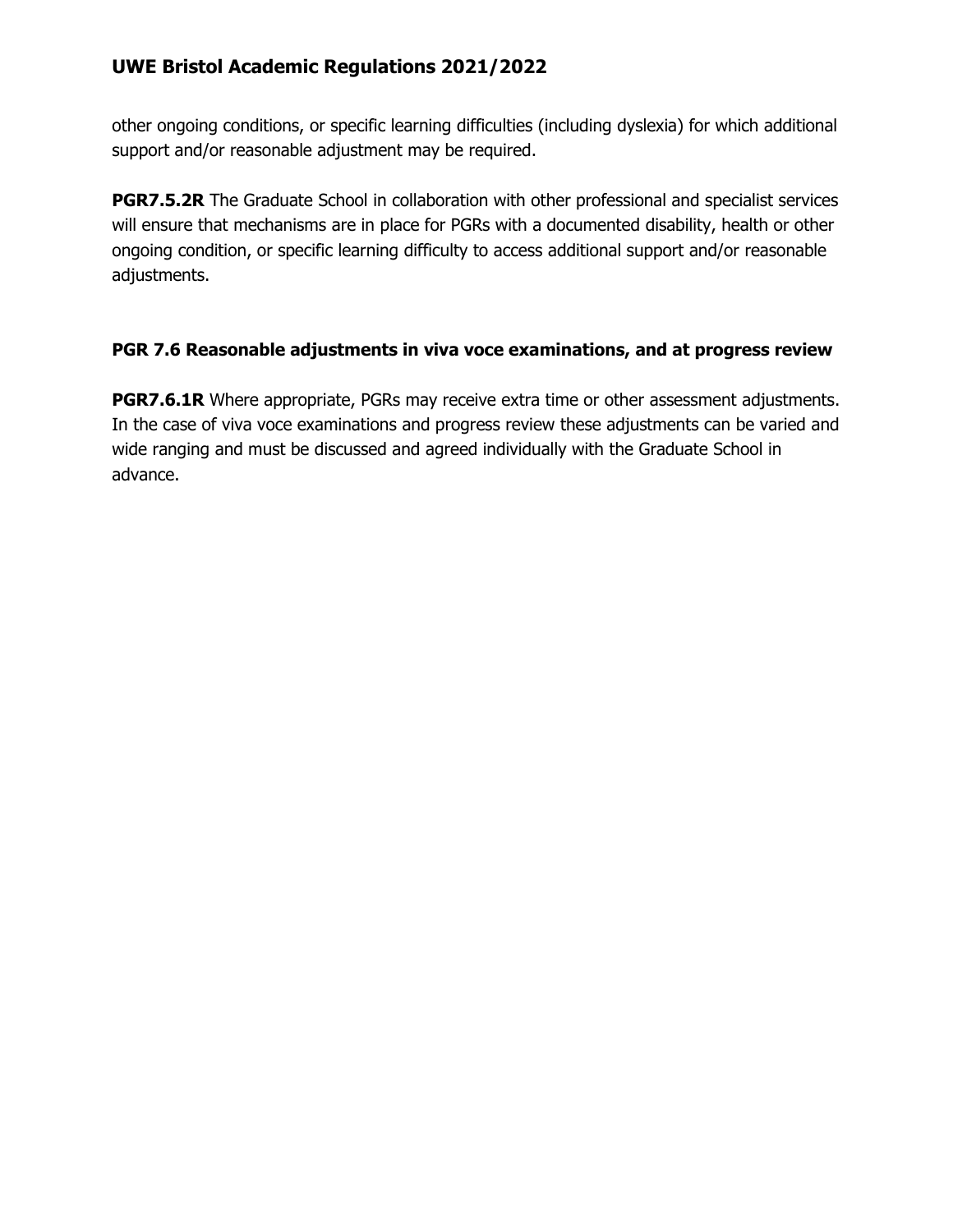# <span id="page-20-0"></span>**Part 8: Supervisory teams and the supervision process**

UWE requirements for the appointment of supervisors and their responsibilities align to principle [3 of the UK Quality Code for Higher Education \(Research Degrees\).](https://www.qaa.ac.uk/en/quality-code/advice-and-guidance/research-degrees)

#### **PGR8.1 The supervisory team**

**PGR8.1.1R** Faculty Research Degree Committees (FRDCs) will appoint at least two supervisors, including one Director of Studies, based upon their collective experience and knowledge of the research area.

**PGR8.1.2R** Prior to formal appointment (RD1), the supervisory team must already have between them experience of UWE supervisor training and experience of PGR supervision at all stages to successful completion at the appropriate level:

- i. The Director of Studies will be a permanent member of UWE staff and is responsible for the conduct and governance of the project (see also Part 10 of these regulations Research Governance).
- ii. At least one member of the supervisory team will have completed the UWE supervisor training prior to the formal appointment of the supervisory team (RD1 approval).
- iii. At least one UWE member of the supervisory team will have previous experience of successful supervision at all stages through to completion at the appropriate level, either at UWE or at another UK University.
- iv. Where the completion experience is with another UK University, this person will also have completed the UWE supervisor training prior to the formal appointment of the supervisory team (RD1 approval). This person will advise the Director of Studies should the DoS not have the required completion experience.

**PGR8.1.3R** All UWE staff who are supervisors including Directors of Studies and those who have supervisory experience at another HEI but are new to UWE, must undertake in full the supervisory training specified by the Graduate School within 12 months of their appointment as a UWE supervisor for the first time. Failure to comply with this requirement without good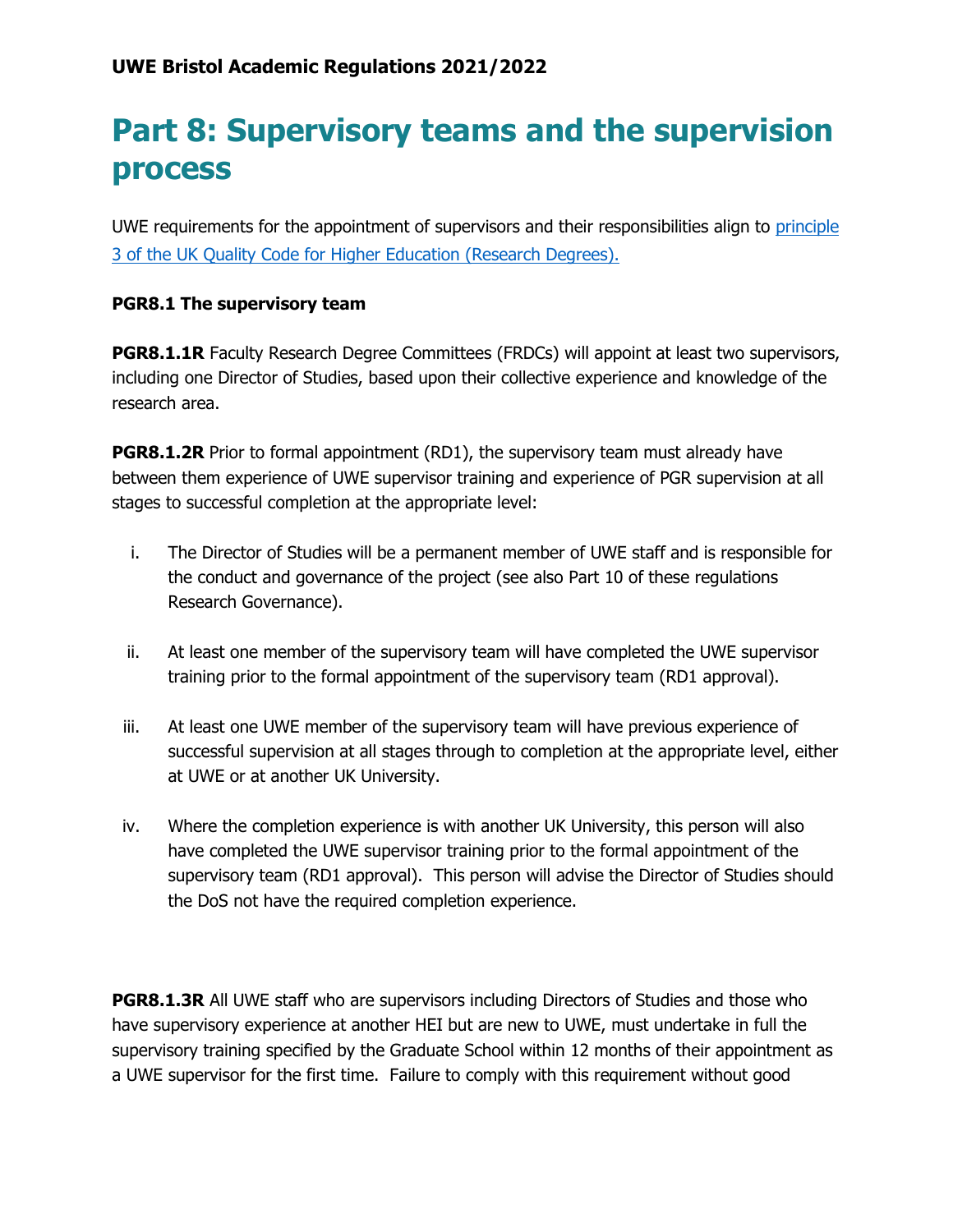reason will prevent the member of staff being allocated any further supervisory appointments of any kind until the training is completed.

**PGR8.1.4R** All external supervisors who are located in HEI academic settings (i.e., not UWE Staff) must confirm that they have completed equivalent supervisory training at their own institution or must complete the UWE supervisory training. All other external supervisors (i.e., those in industrial, professional practice or other settings) must complete UWE supervisor training made available to them via the Graduate School. All UWE training must be completed within 12 months of appointment wherever possible.

**PGR8.1.5R** Any changes to the supervisory team are subject to the consideration and approval of the FRDC.

#### **PGR8.2 The supervision process**

**PGR8.2.1R** The supervisory team is responsible for meeting with the candidate regularly, discussing progress made and agreeing any actions and objectives. With the agreement of all parties involved supervisions may take place online using video conferencing software as long as confidentiality and authenticity can be maintained.

**PGR8.2.2R** The supervisory team may raise concerns at any time with the Faculty Research Degrees Committee about progress being made by the candidate, which may result in further action being taken.

**PGR8.2.3R** The FRDC will monitor supervisory arrangements through data about progress and completion rates, progression and review reports, supervision training attendance, and feedback from PGRs.

NB. A detailed list of Director of Studies/supervisory team's required responsibilities may be found at PGR 8.3 – [8.4 in Part 8 of the online Graduate School Handbook](https://www1.uwe.ac.uk/research/postgraduateresearchstudy/currentpgresearchers/graduateschoolhandbook/part8-supervision.aspx)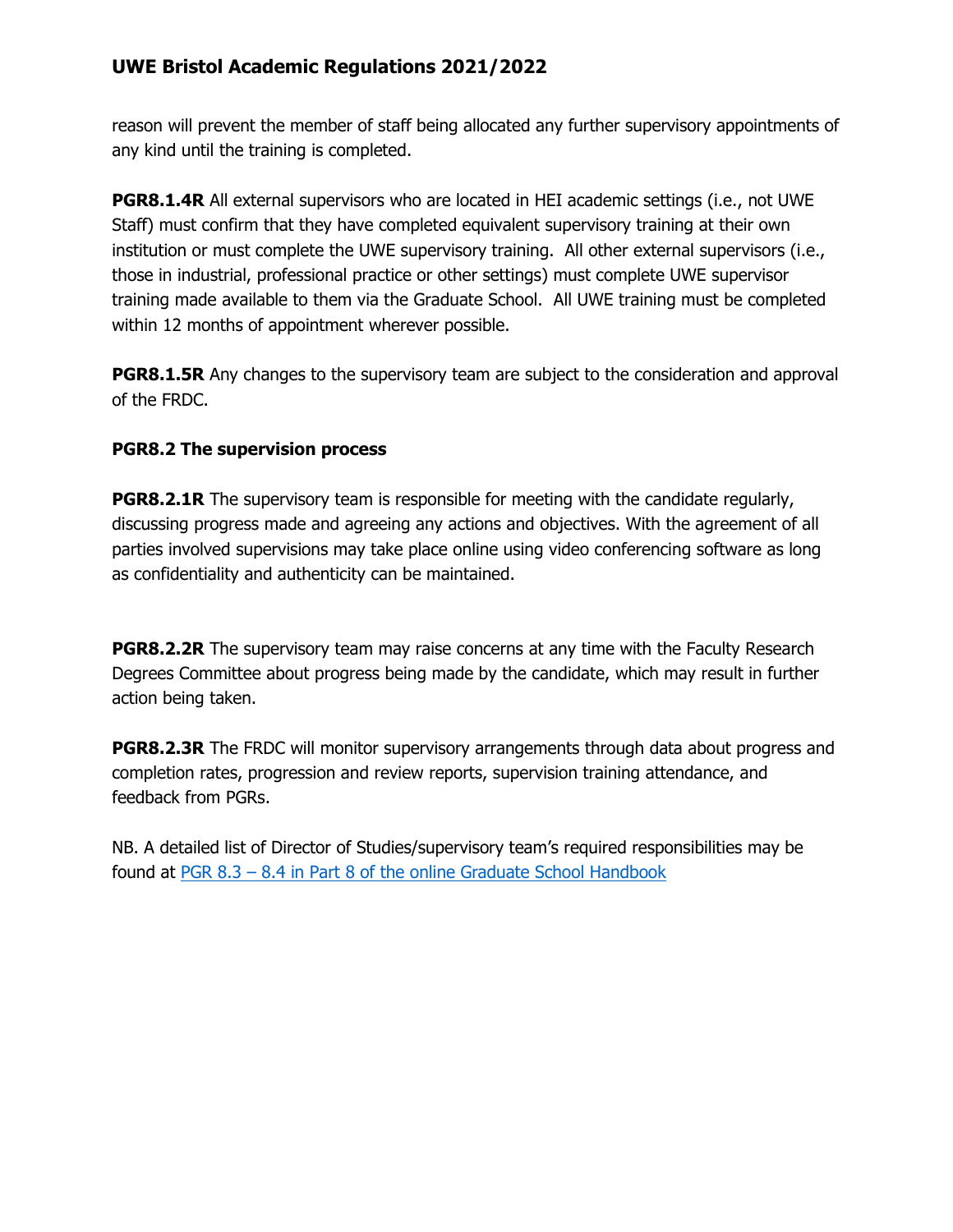# <span id="page-22-0"></span>**Part 9: Registration of the research project (RD1)**

#### **PGR 9.1 Purpose and objectives for project registration (RD1)**

- To demonstrate that the project proposed by the Postgraduate Researcher (PGR), including the methodology that will be used, together with the research governance and supervision arrangements that are in place, are appropriate and viable for study at Doctoral/MPhil level;
- To demonstrate that the PGR has a clear understanding of the scope of their responsibilities for the design and distinctive nature of their own research and its execution, and for their ongoing personal development as a researcher;
- PGRs must gain RD1 approval from the Faculty Research Degrees Committee (FRDC) to be able to continue with their research degree registration.

NB. Professional Doctorate awards may be subject to specific requirements as detailed in the Programme Specification.

#### **PGR 9.2 Confirmation of project registration (RD1)**

**PGR9.2.1R** Within 3 months for full-time and 6 months for part-time of their initial registration, all postgraduate researchers (PGRs) must submit their project registration proposal (RD1) for review and approval by the Faculty Research Degree Committees (FRDCs).

**PGR9.2.2R** The RD1 submitted must be written by the PGR should include:

- a. a definition of the research project title;
- b. supervision arrangements;
- c. a detailed schedule of work;
- d. an outline of proposed research skills development, training plan and module selection.

In addition, and where applicable to the project:

- e. an indication of ethical approval application;
- f. documentary evidence of a collaborative agreement with an external funder, identifying ownership of research data and/or Intellectual Property contract (IP);
- g. An application for the restriction of access to the final published thesis or critical commentary, and/or the core research data pertaining to it, where this is deemed necessary (see also Part 10 Research Governance).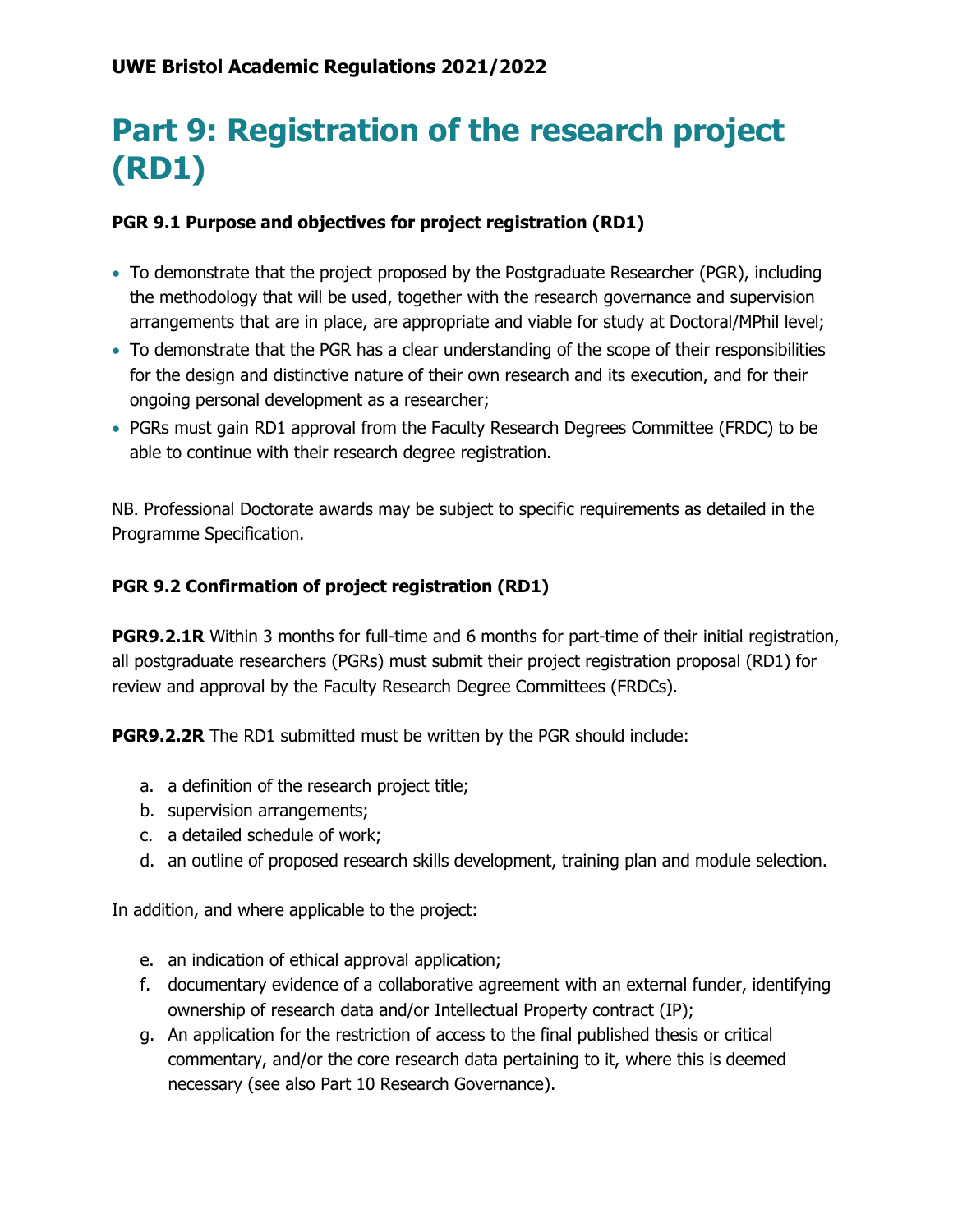**PGR9.2.3R** Consideration of the RD1 proposal has two possible outcomes which are:

- Satisfactory continue registration, **or**
- Unsatisfactory refer for resubmission

PGRs will have one opportunity to rework and resubmit their RD1 proposal.

**PGR9.2.4R** The resubmission deadline is normally 4 weeks for full-time PGRs and 6 weeks for part-time PGRs from the date of notification. At resubmission stage, the only outcomes available are:

- Satisfactory continue registration, **or**
- Fail registration withdrawn.

There will be no further opportunity for resubmission.

**PGR9.2.5R** The RD1 must be satisfactory in order to continue on the award and advance to the progression exam. Failure at this stage will result in the PGR's withdrawal from the award by the Taught and Research Degrees Award Board (RDAB).

#### **PGR 9.3 Major changes to the research project**

**PGR9.3.1R** Any fundamental or major change to the overall aims, scope or methodology of the research project requires the approval of the Faculty Research Degrees Committee using the appropriate RD form. (See also PGR8.3 and PGR8.7.1)

Explanatory note: examples of acceptable reasons for change include, but are not limited to, the following:

- A change in the PGR's employment;
- Lack of successful development of the project in its original form;
- A change to a collaborative agreement or contract, including funding;
- A change in access to resources or data previously agreed that cannot be resolved;
- A change in methodology or data collection, or other change due to restrictions required by prevailing conditions at the time.

NB in such circumstances a change in the composition of the supervisory team may also be necessary to ensure ongoing subject expertise (RD5).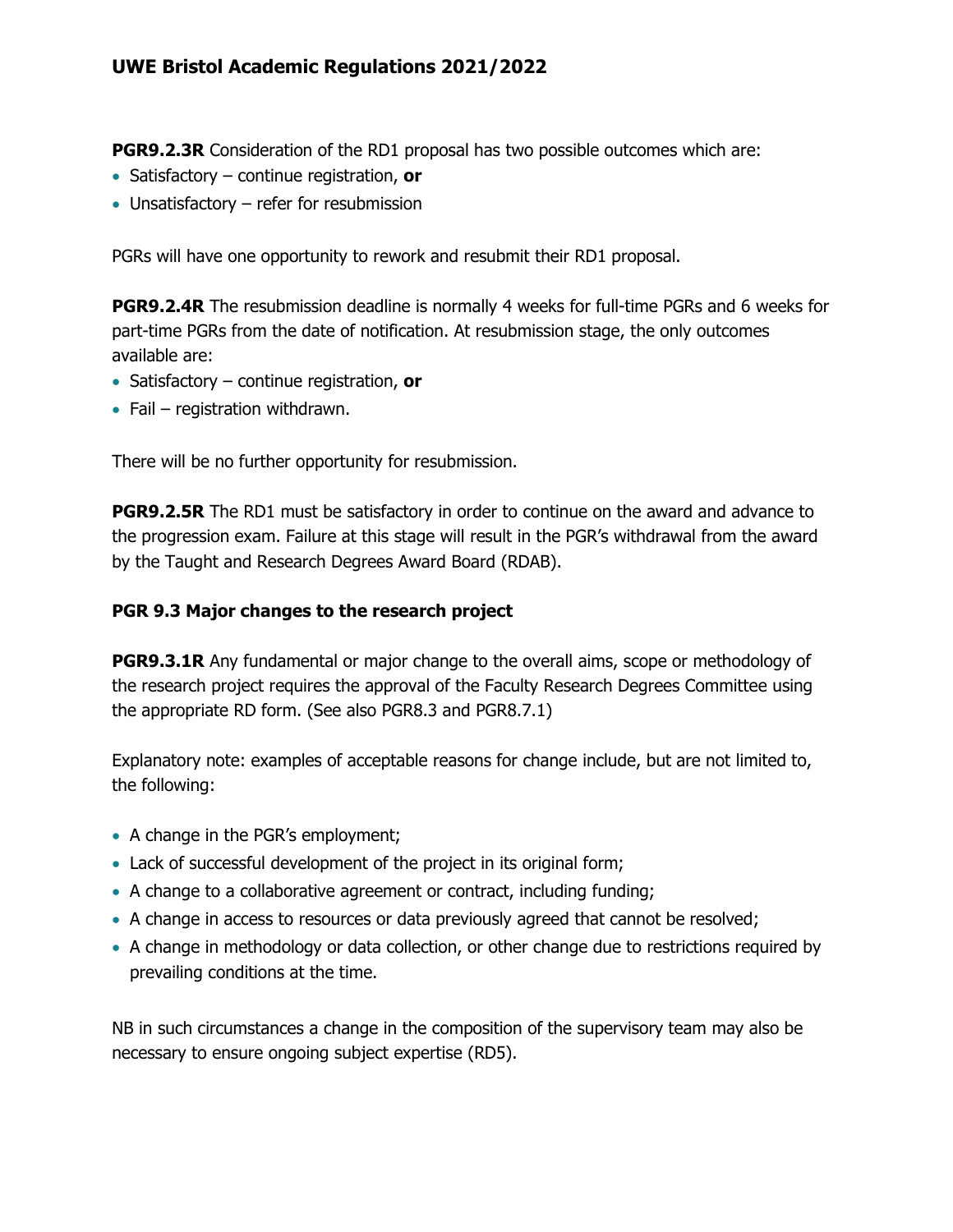### <span id="page-24-0"></span>**Part 10: Research governance including: research project conduct and expectations; ethics and research data management; intellectual property**

Research governance is the framework by which the University manages research to ensure research integrity is maintained. This framework includes principles, legal and regulatory provisions, standards of good practice, policies, guidance, systems, project management, research data management and supervision. Further information about UWE's framework for research governance is set out in the [University's Code of Good Research Conduct](http://www1.uwe.ac.uk/research/researchgovernance/codeofgoodresearchconduct.aspx)

#### **PGR 10.1.1R Expectations about PGR research project conduct**

All UWE Bristol research must have a designated project manager who is responsible for the conduct of the research including compliance with The University's Code of Good Research Conduct and University policies on:

- Health & safety and risk management
- Research ethics
- Research governance and research data management
- Intellectual property
- IT acceptable use
- Staff welfare and dignity at work

**PGR10.1.2R** For postgraduate research projects at UWE the designated project manager is a UWE member of staff, normally the Director of Studies, who is responsible for ensuring that the project is carried out in line with the University's [Code of Good Research Conduct,](http://www1.uwe.ac.uk/research/researchgovernance/codeofgoodresearchconduct.aspx) and meets the University's requirements for research governance, research [data management,](https://www1.uwe.ac.uk/research/researchgovernance/resourcesforresearchers/researchdatamanagement.aspx) intellectual property management, and timely [ethical approval](http://www1.uwe.ac.uk/research/researchethics.aspx) where appropriate.

It is the responsibility of the Director of Studies, and where appropriate other named supervisors, to ensure that the postgraduate researcher receives effective induction, training, support and monitoring to assure good research practice (see also Code of Good Research Conduct, annex 1, research role definitions).

**PGR10.1.3R** The Director of Studies is responsible for ensuring that the PGR submits any necessary application for [ethical approval](http://www1.uwe.ac.uk/research/researchethics.aspx) for the project where appropriate. Non-compliance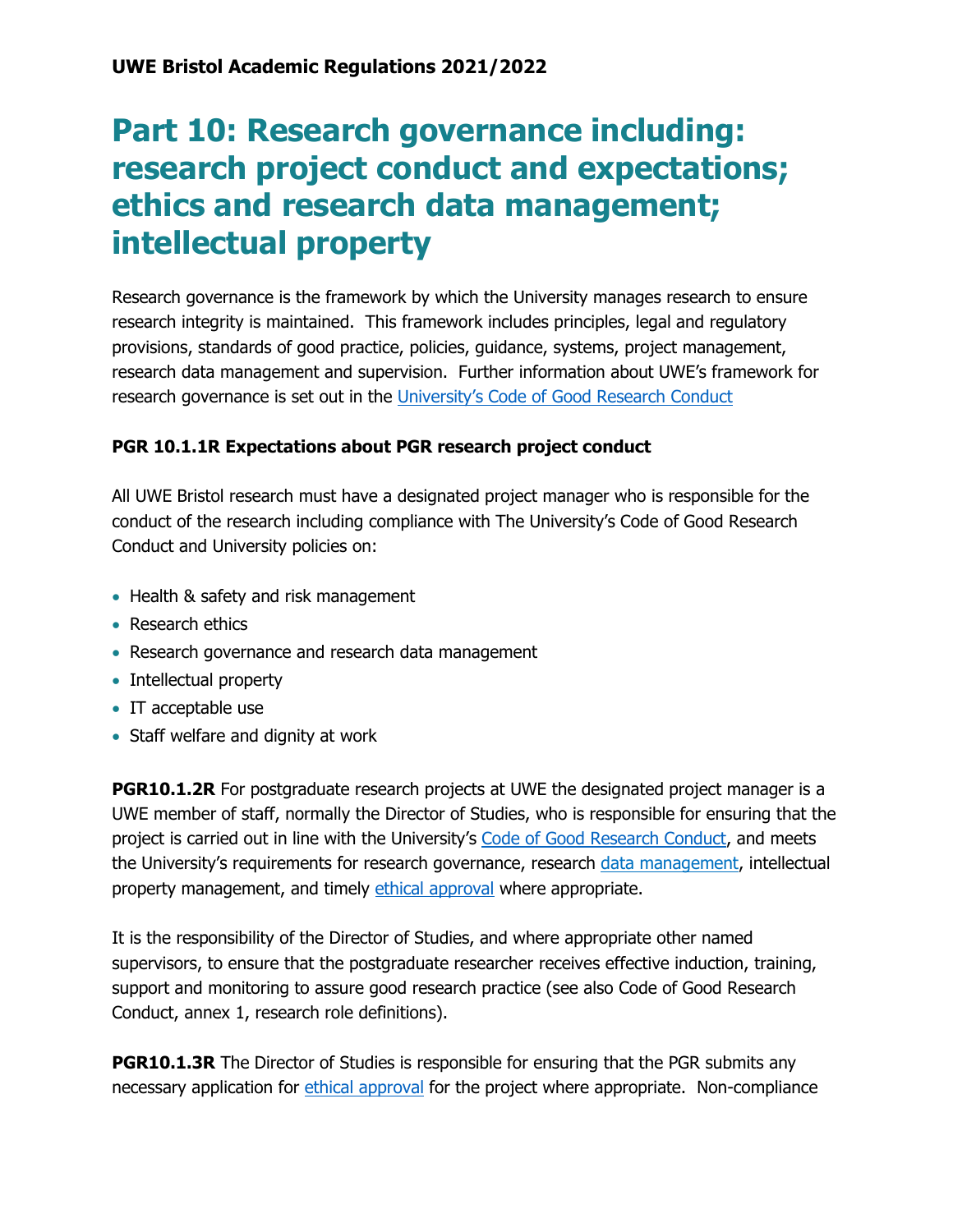with the University's ethics requirements may lead to investigation under research misconduct procedures.

**PGR10.1.4R** A PGR who, having received appropriate advice and quidance from their Director of Studies/supervisory team, deliberately and wilfully chooses to ignore it resulting in a breach of the requirements of the Code may be personally liable and lead to investigation under research misconduct procedures. (See Code Chapter 5, 5.3.1 pg. 1). <http://www1.uwe.ac.uk/research/researchgovernance/codeofgoodresearchconduct.aspx>

**Note:** For PGR Procedures and guidance about: Good research practice and monitoring – see PGR10.2 Research Ethics – see PGR10.3 Research Data Management – see PGR10.4 Restricting access to a thesis or research data – see PGR10.5 Intellectual Property – see PGR10.6 Third Party Copyright – see PGR10.7 [Available in the Graduate School Handbook online](https://www.uwe.ac.uk/research/postgraduate-research-study/current-postgraduate-researchers/graduate-school-handbook/part-ten-research-governance) [https://www.uwe.ac.uk/research/postgraduate-research-study/current-postgraduate](https://www.uwe.ac.uk/research/postgraduate-research-study/current-postgraduate-researchers/graduate-school-handbook/part-ten-research-governance)[researchers/graduate-school-handbook/part-ten-research-governance](https://www.uwe.ac.uk/research/postgraduate-research-study/current-postgraduate-researchers/graduate-school-handbook/part-ten-research-governance)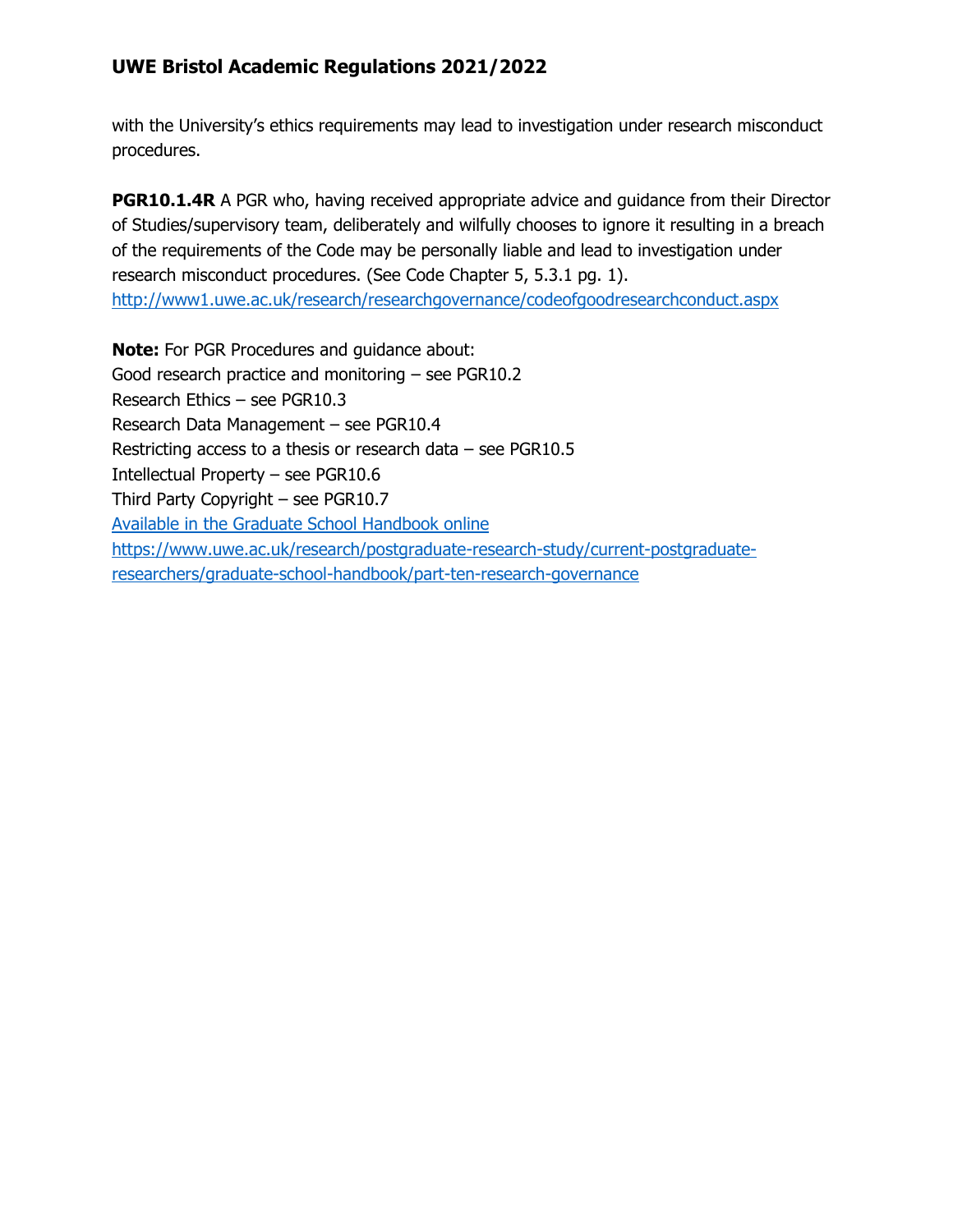# <span id="page-26-0"></span>**Part 11: The progression examination**

#### **PGR 11.1 Purpose of this progress milestone**

**PGR11.1.1** To demonstrate that the postgraduate researcher (PGR) is making satisfactory progress with their project so far.

#### **How progress is measured**

**PGR11.1.2** The University uses the Doctoral/MPhil award criteria (set out at PGR regulations [part 2\)](https://www1.uwe.ac.uk/research/postgraduateresearchstudy/currentpgresearchers/graduateschoolhandbook/part2-pgrdescriptors.aspx) as the benchmark for measuring progress. Two independent reviewers internal to the University consider the progression report submitted by the PGR against these criteria and discuss this with the PGR at viva voce (oral examination).

**PGR11.1.3** PGRs must pass the progression examination to be able to continue with their research degree.

#### **Milestone objectives**

**PGR11.1.4** In particular the reviewers must be confident that the PGR, supported by their supervisory team, has done the following:

- Defined the detailed objectives and scope of the research project;
- Been actively engaged in working on the research project and has made progress in line with initial objectives agreed at the registration of the project (RD1 stage) and with the time spent;
- Made a suitable survey of the relevant research literature and shown an ability to make a critical evaluation of published work;
- Developed an appropriate knowledge of research methods relevant to the area of research, and can explain and justify their choice of research methods;
- Taken action to deal with any conditions of ethical approval and / or identified any changes to ethical requirements;
- Developed an adequately detailed plan of future work so that the research degree can be completed within the registration period allowed;
- That a research data management plan is under development for the collection, ongoing management, storage and, where appropriate, sharing of research data relating to the project. (This is mandatory for PGRs registering on or after 1 October 2021);
- Been actively engaged in any professional development or training activities identified at RD1 stage.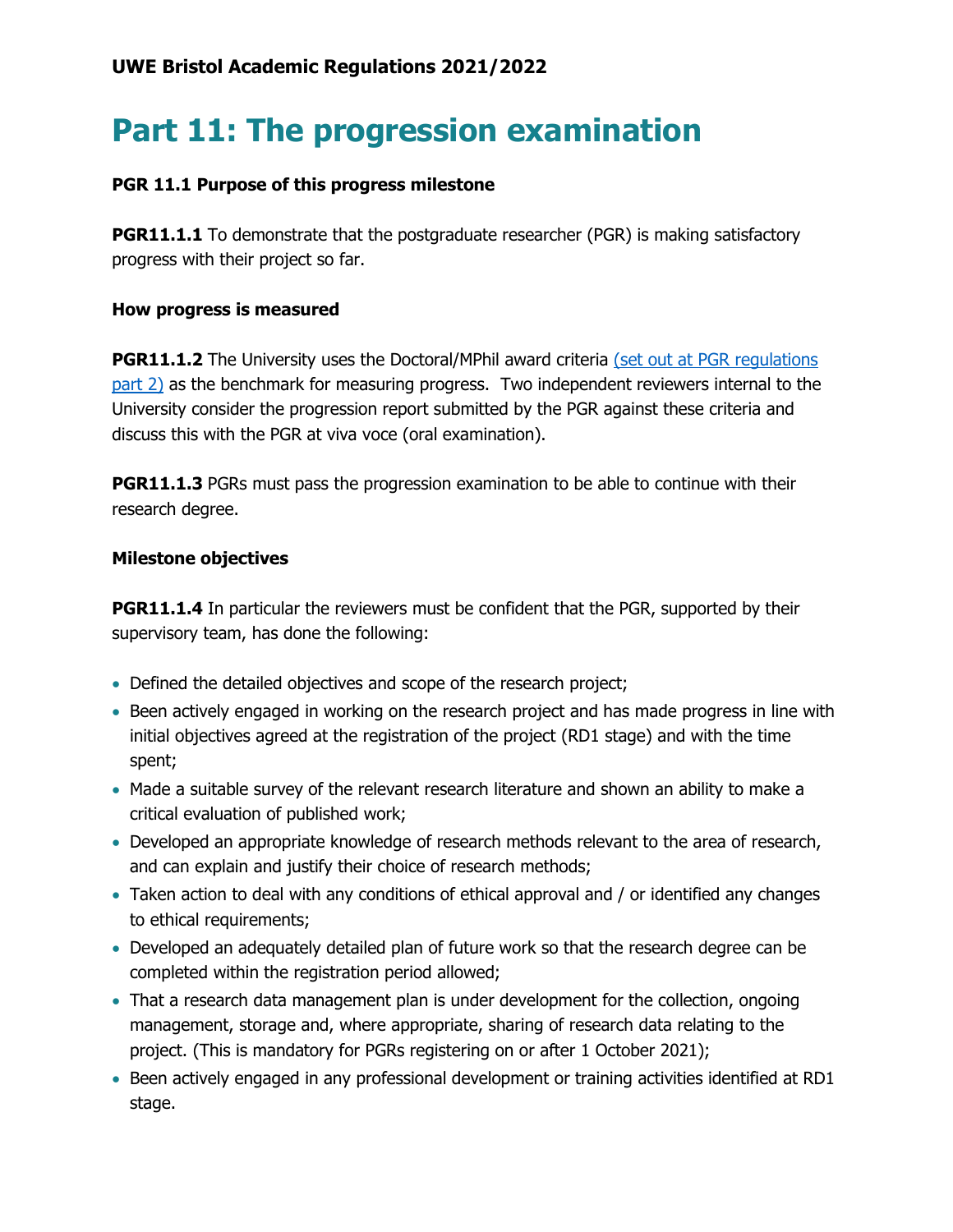#### **Regulations about the progression examination**

These regulations describe what must happen at the Progression Examination and are applicable to all PGRs including those registered on Professional Doctorate programmes.

**PGR11.2.1R** By the end of stage 1 of their research registration, all PGR candidates must have undertaken and passed the progression examination in order to continue on their award and move to Stage 2.

#### **PGR 11.3 Format of the progression examination**

**PGR11.3.1R** The progression examination has two components:

#### **Component 1**

Evidence of progress submitted in the form of a progression report (part 1), together with other work or outputs submitted by the PGR on an optional basis (part 2);

#### **Component 2**

A viva voce examination conducted by two independent internal reviewers unconnected with the project, the PGR or the supervisory team.

(Note: Programme specific requirements for component 1 (part 2) may apply to Professional Doctorate Awards).

**PGR11.3.2R** All PGRs are required to attend the viva voce examination on the date and at the time specified by the University. Subject to the requirements of any conditions prevailing at the time, the viva may take place:

- Face-to-face at one of the University's campus sites, or that of an affiliated academic institution as specified within an academic agreement or schedule, or
- Online using a video conferencing platform approved by the University.

All parties must consent to this format, and the Director of Studies is responsible for ensuring that confidentiality and academic integrity is maintained.

(Note: Where prevailing conditions require the operation of emergency regulations see appendix 2.)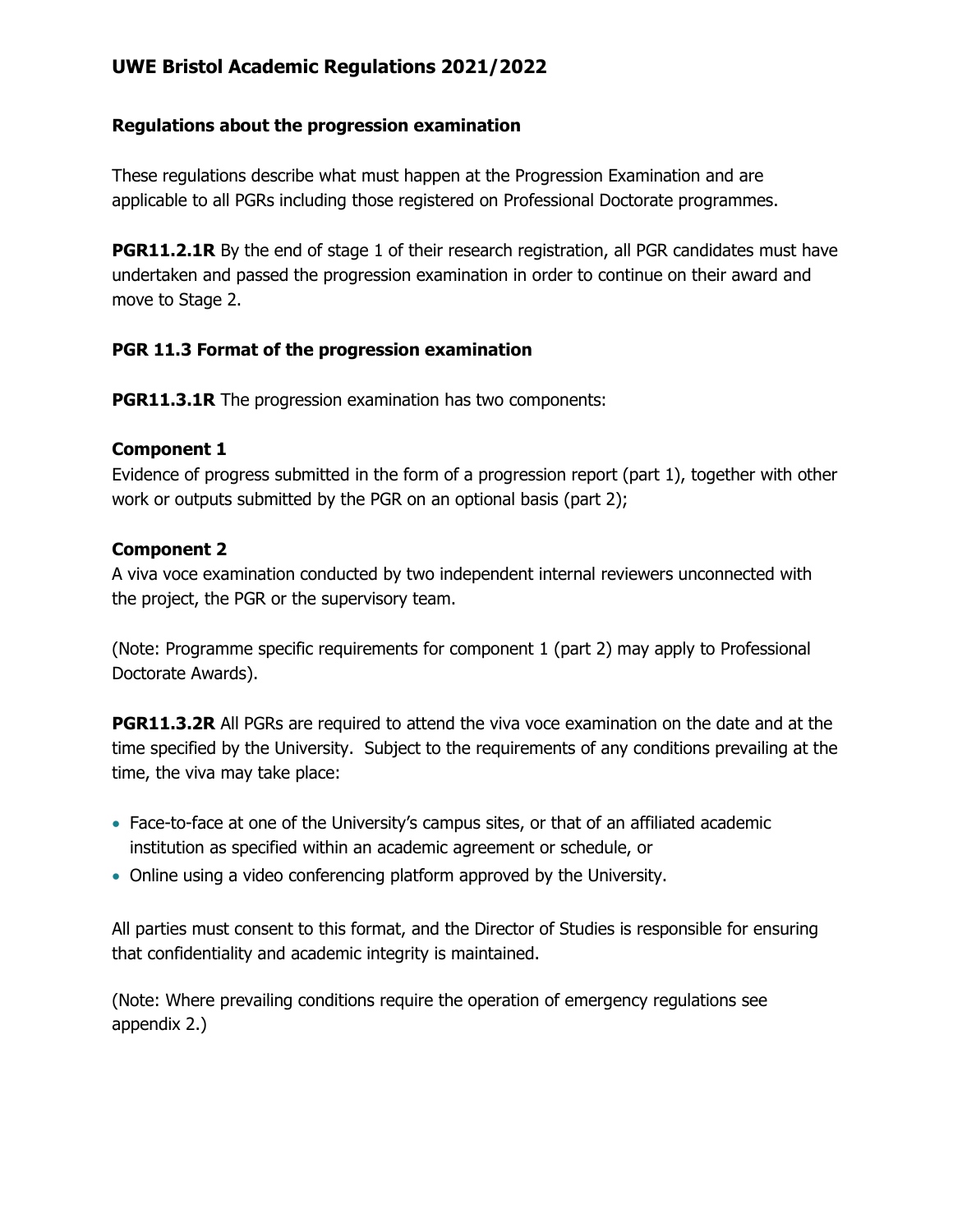#### **PGR 11.4 Outcomes of the progression examination**

**PGR11.4.1R** Possible outcomes from the progression examination are:

- Pass continue registration
- Fail withdrawal of registration
- Discretionary resubmission with or without a further viva voce examination

The outcome is of the examination as a whole; it is not possible to pass one component and be referred in the other.

**PGR11.4.2R** There is no automatic right to resubmission at progression examination stage and resubmission is not available at all to PGRs registered for PhD, MPhil, or DPhil whose initial registration date is prior to 1 October 2013, or to PGRs registered on Professional Doctorate programmes whose initial registration date is prior to 1 September 2013.

**PGR11.4.3R** At resubmission the only outcomes available are pass or fail. There will be no further resubmission opportunity.

**PGR11.4.4R** Failure to demonstrate appropriate progress and pass the progression examination will result in withdrawal of registration on the award by the Research Degrees Award Board (RDAB). Non submission of the progression report by the deadline advised without good reason and supporting evidence will result in loss of opportunity and may result in withdrawal of registration. Non submission at resubmission without good reason and supporting evidence will result in withdrawal of registration.

#### **PGR 11.5 Deciding the outcome of the progression examination**

**PGR11.5.1R** Faculty Research Degrees Committees (FRDCs) will consider the recommendation of the reviewers and decide the outcome of the progression examination.

**PGR11.5.2R** Where the FRDC agree a 'fail' recommendation this will be forwarded to the Research Degrees Award Board (RDAB) which will consider withdrawal of the PGR's registration from the award.

**PGR11.5.3R** Where the reviewers' recommendations are not unanimous, they shall each submit a separate report to the FRDC which will consider both reports and agree an outcome decision. There will be no further viva voce examination of the PGR within that assessment attempt.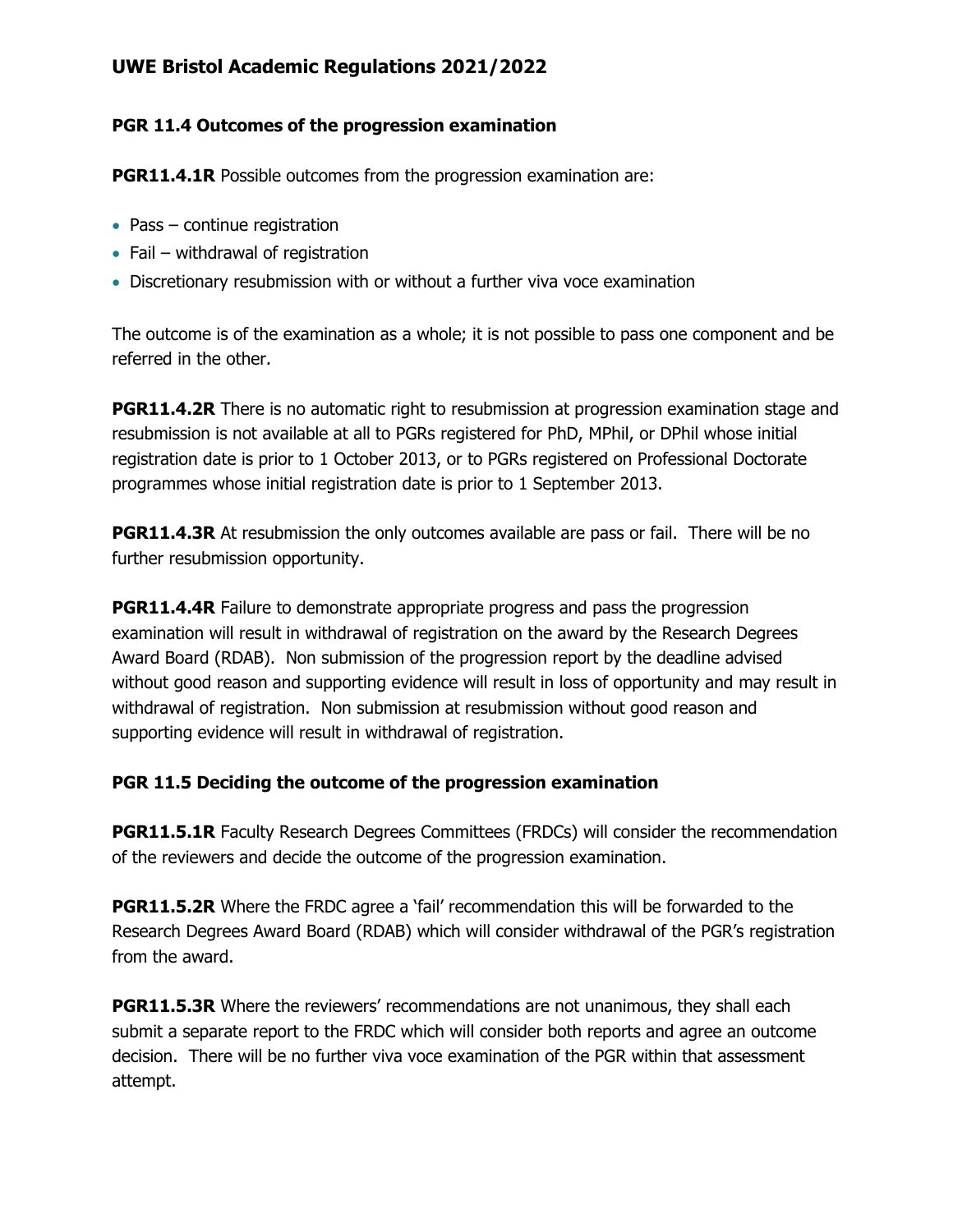**PGR11.5.4R** The FRDC may seek independent advice to inform this decision-making process from an academic colleague who is unconnected with the project, supervisory team, or the PGR, but has subject or other appropriate expertise.

**PGR11.5.5R** PGRs have the right of appeal against an RDAB decision only within specified limited grounds. These grounds and the process for submitting an appeal are set out in the [UWE Academic Appeals policy](https://www2.uwe.ac.uk/services/Marketing/about-us/pdf/Policies/Academic-Appeals-Policy.pdf)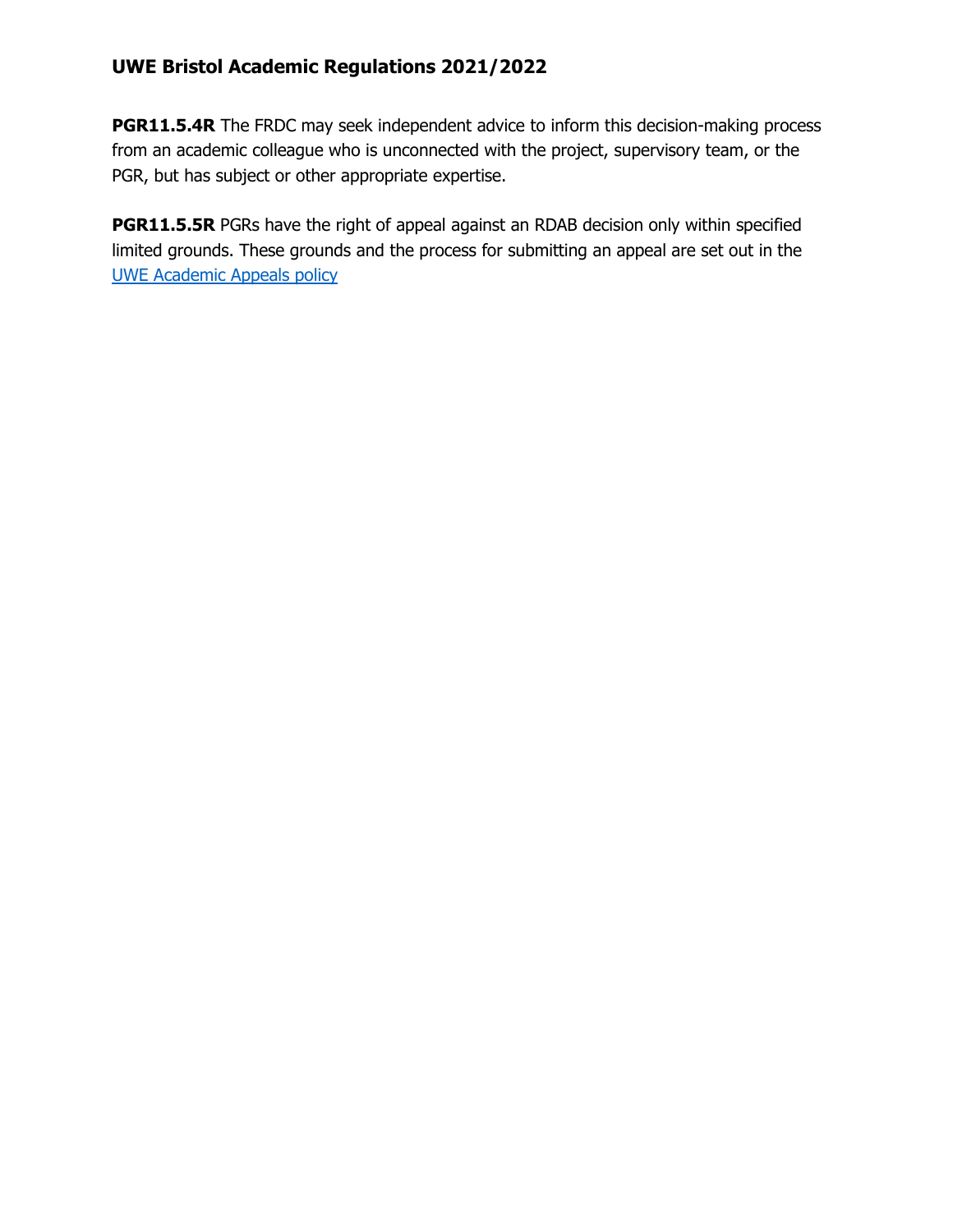# <span id="page-30-0"></span>**Part 12: Progress review in stages 2 and 3**

**PGR12.1R** Postgraduate researchers (PGRs) must demonstrate continuing satisfactory progress in order to progress to the next stage of their award and continue their registration.

#### **PGR12.2 Progress Review**

**PGR12.2.1R** A review of academic progress must be completed by the end of each stage of the PGR's award subsequent to the progression examination.

**PGR12.2.2R** The possible outcomes of the progress review are:

- Satisfactory progress progress to the next stage;
- Unsatisfactory progress refer for further work and resubmission

In the case of unsatisfactory progress, the reviewers' report must also indicate the nature of the additional work or evidence needed in the resubmission to demonstrate that the project is back on a satisfactory footing. Additional work or evidence tasks must be reasonable and achievable within the time permitted for the resubmission.

#### **PGR12.3 Deciding the outcome of the progress review**

**PGR12.3.1R** Faculty Research Degree Committees will consider the recommended outcome report of the progress review for each PGR and agree an outcome decision.

**PGR12.3.2R** Failure to submit both review form and evidence of progress by the deadline specified without good reason accepted by the FRDC will be deemed unsatisfactory and will result in loss of submission opportunity.

**PGR12.3.3R** At resubmission no PGR may be withdrawn without the opportunity to submit the additional work and have a further meeting with the reviewers.

**PGR 12.3.4R** Continued unsatisfactory progress at resubmission, or failure to resubmit by the deadline specified without good reason, will result in withdrawal of registration on the award by the Taught and Research Degrees Award Board (RDAB), no further resubmission will be permitted.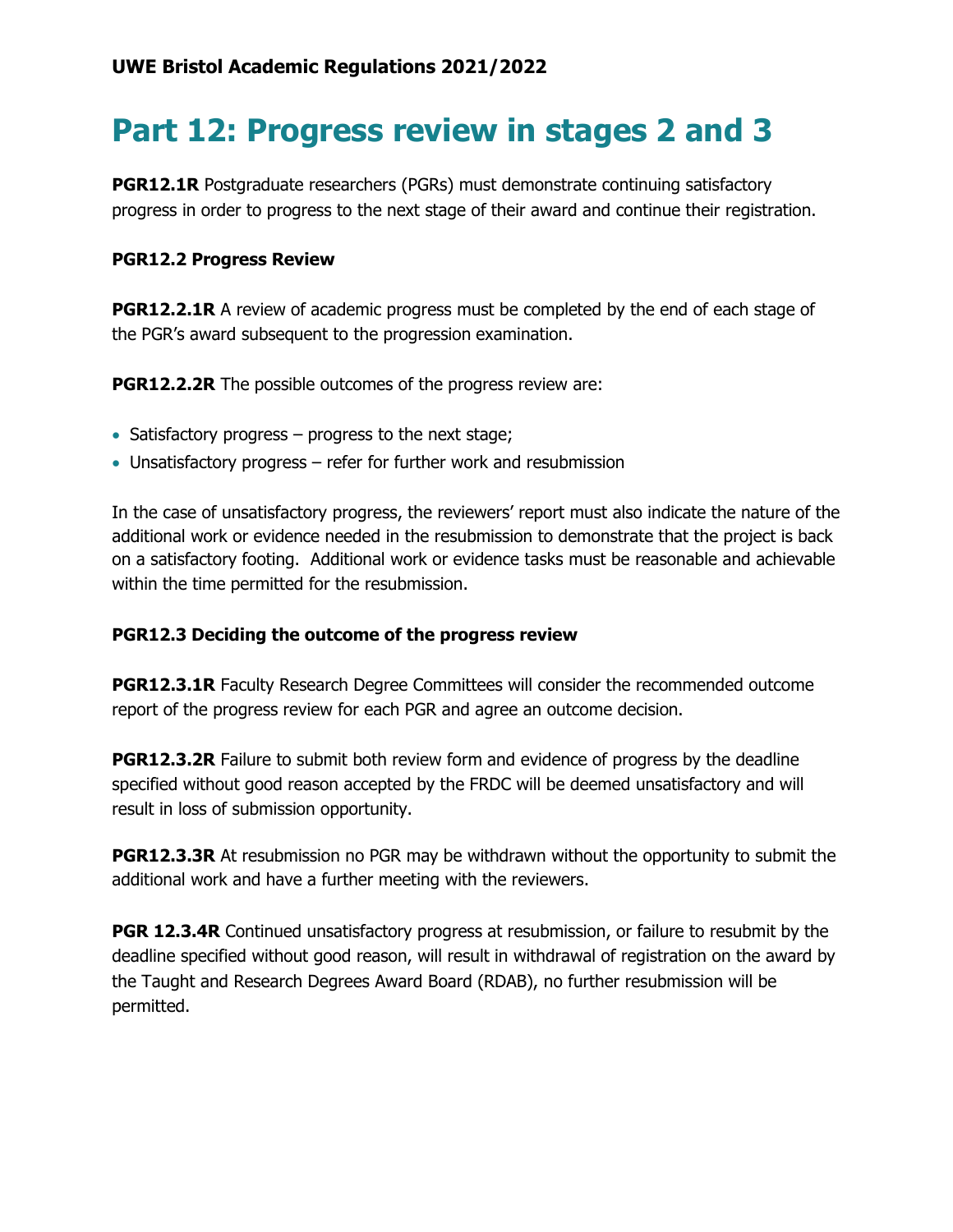# <span id="page-31-0"></span>**Part 13: Preparing for the final assessment**

#### **Expectations**

The final submission must enable the PGR candidate to demonstrate that they meet the full range of award criteria at **PGR2.2.1R/PGR2.3.1R** based on their individual contribution to the creation of new knowledge through original research or other advanced scholarship. The final assessment period begins once the thesis or critical commentary has been submitted for final assessment.

NB. In chapters concerning the final assessment process the PGR may be referred to as the PGR candidate, or simply the candidate.

By the time the final submission is made by the candidate the following requirements must also have been complied with:

- The supervisory team has received a full draft of the thesis/critical commentary for comment and supplied comments about the draft to the PGR.
- The thesis/critical commentary must comply with current published requirements regarding format and mode of submission.
- The PGR and their supervisory team have discussed the PGR's preference for a face-to-face viva or an online viva (indicated on the EX1 form. NB. subject to examiner agreement).
- An appropriate examination team has been identified and appointed (the EX1 process).

Note: the method and mode of submission of work for final assessment may be subject to change to reflect prevailing conditions and emergency regulations (see appendix 2.). PGRs must ensure they follow the current advice from the Graduate School.

#### **Regulations about preparing for the final assessment**

#### **PGR 13.1 Responsibility for submitting the thesis for final assessment (PhD, MPhil, Prof Doc)**

**PGR13.1.1R** The PGR candidate is ultimately responsible for deciding on the content of the thesis and when to submit the thesis for assessment. Submission can only take place between the minimum and maximum registration periods.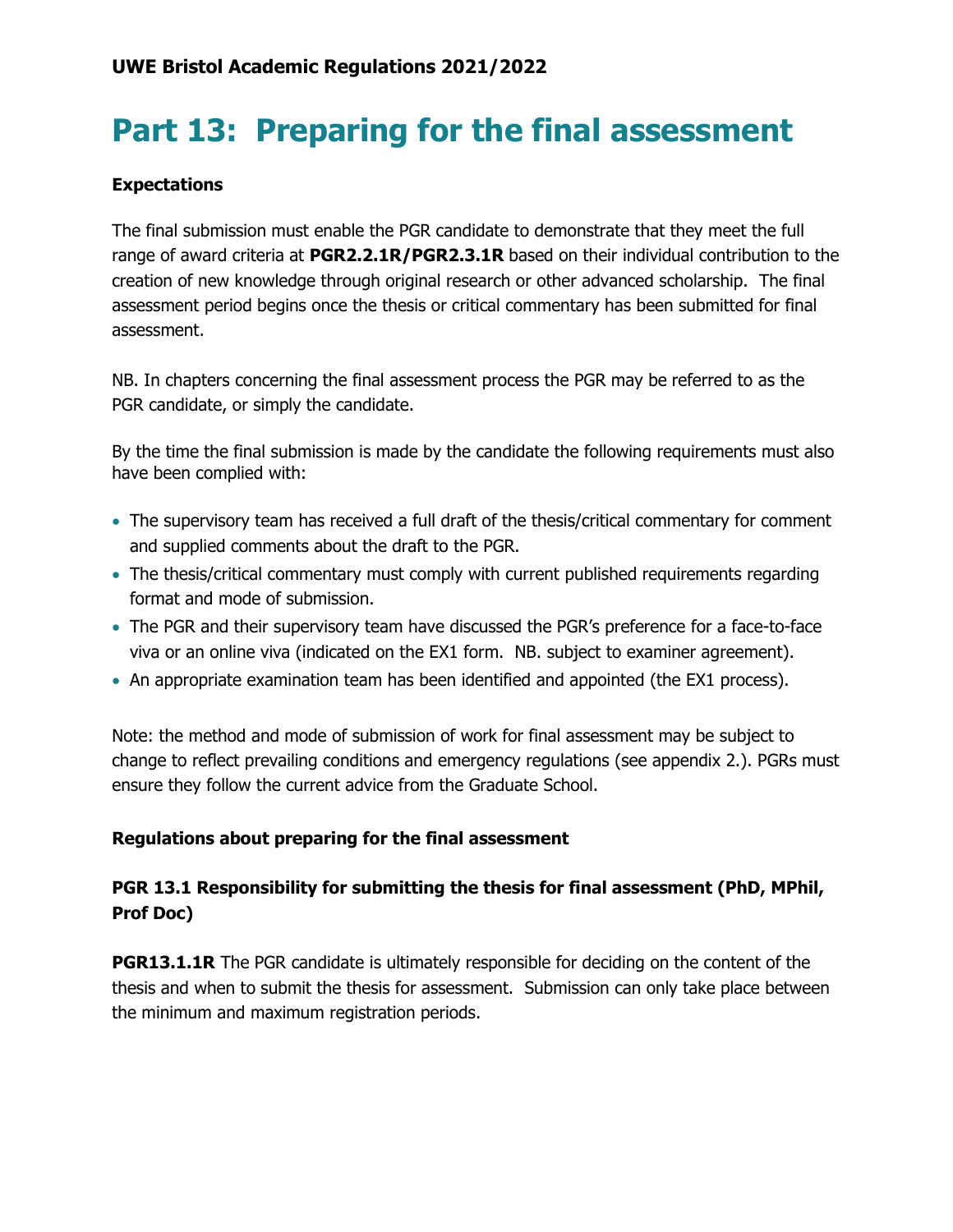**PGR13.1.2R** The candidate will submit a full first draft of their thesis to their Director of Studies (DoS) for comment and receive comments from the DoS and/or other members of the supervisory team prior to submitting the thesis for assessment.

#### **PGR 13.2 Preparing the thesis for submission and final assessment (PhD, MPhil, Prof Doc)**

**PGR13.2.1R** The language of the thesis will be English, unless an application for an alternative has been approved by the Taught and Research Degrees Award Board (RDAB), and will be submitted electronically via the UWE Bristol Research Repository in the PDF format specified by the University.

**PGR13.2.2R [PGR14.2.2R]** Where candidates are assessed for MPhil and PhD awards with an approved creative practice focus, the assessment will be by submitted thesis and viva voce but may also include submission of original creative work in any medium undertaken as part of the registered research project. This creative work may include but is not limited to: one or more scholarly texts, works of fiction, musical or choreographic works, designs, devices and products, short film, exhibition of work, installation, or other original artefacts.

#### **PGR 13.3 Preparing the collection of published works and commentary for submission and final assessment (MPhil or DPhil by publication)**

**PGR13.3.1R** A candidate for an MPhil or DPhil by publication will submit a critical commentary and their collection of published works. Published work may include books, original and exhibited creative work in any medium, peer reviewed publications in the public domain, published patents or designs, or other forms of published scholarly output embodying original research.

**PGR13.3.2R** The language of the critical commentary will be English and will be submitted electronically via the UWE Bristol Research Repository in the PDF format specified by the University.

#### **PGR13.4 Storage of the submission on the University Research Repository**

**PGR13.4.1R** The candidate's submission will be held by the University in the UWE Bristol Research Repository on a closed access basis until the completion of the award, when it will be replaced by the final version of the thesis or critical commentary.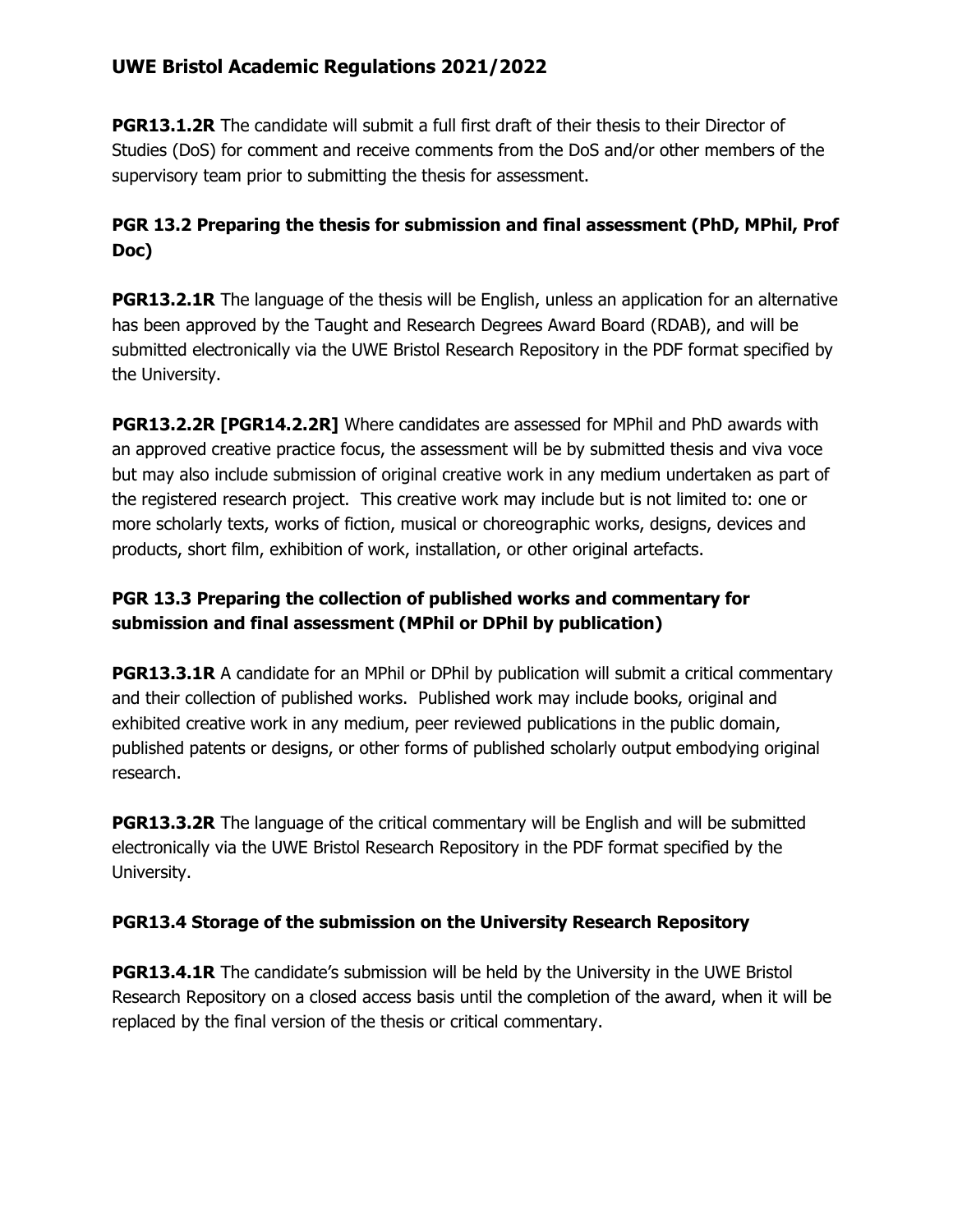#### **PGR13.5 The Examining Panel**

#### **Appointment of the panel**

**PGR13.5.1R** Examining panels for postgraduate research degrees are appointed by the Taught and Research Degrees Award Board (RDAB) on behalf of the Academic Board, in accordance with published procedures for the nomination and appointment of PGR Examiners and are aligned to the requirements of the QAA Quality Code for Research Degrees (Principle 6).

#### **Composition of the panel**

**PGR13.5.2R** Candidates for MPhil, PhD and Professional Doctorates are normally examined by two examiners. Excepting PGR13.5.3R, at least one examiner will be external to the University, the other will normally be an internal examiner.

**PGR13.5.3R** All candidates for doctoral or MPhil awards, including DPhil/MPhil by publication, who are members of permanent staff at UWE, or an affiliated institution as defined in UWE procedures (PGR13.22.5), are examined by two examiners who are external to the University, or external to the relevant affiliated institution where appropriate. An additional internal examiner will not normally be required.

**PGR13.5.4R** All examinations will be overseen by an Independent Chair appointed by RDAB. The role of the Independent Chair is to make sure the assessment is fair and held in line with the regulations.

#### **Criteria for examiner appointment**

#### **External examiners**

**PGR13.5.5R** External examiners for postgraduate research degrees will be:

- a. independent of the University and affiliated institutions registering candidates with the University for research degrees, and any collaborating establishment linked to the research project;
- b. must not have acted previously as the candidate's supervisor or adviser, and
- c. their own work must not be the focus of the research being examined.

#### **Internal examiners**

**PGR13.5.6R** Internal examiners for postgraduate research degrees will be:

a. a member of staff of the University;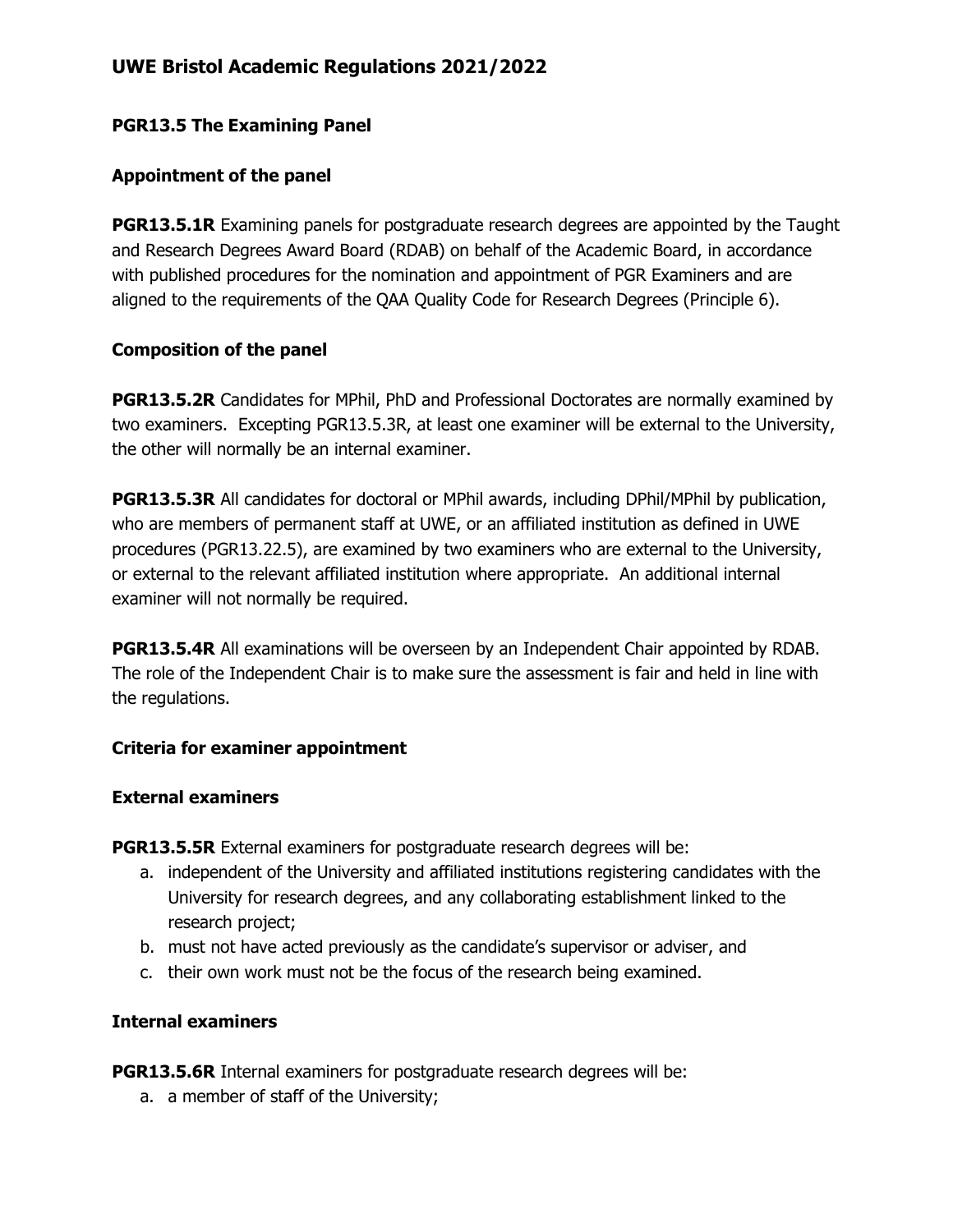or

- b. a member of staff of the candidate's collaborating establishment;
	- or
- c. a member of staff of an affiliated institution where the candidate is registered.
- d. Will not have been the candidate's Director of Studies, supervisor or adviser.

In addition:

- e. an internal examiner who is also a candidate for a research degree at UWE may only be used if the Board is confident there is no potential for conflict of interest;
- f. members of staff who have previously acted as an independent reviewer for the candidate may be appointed as internal examiners but must also meet examiner appointment criteria.

\*Directors of studies who are unsure about the eligibility of a member of staff for appointment as an internal examiner should seek advice from the Officer to the Research Degrees Award Board before submitting the EX1 examination arrangements form.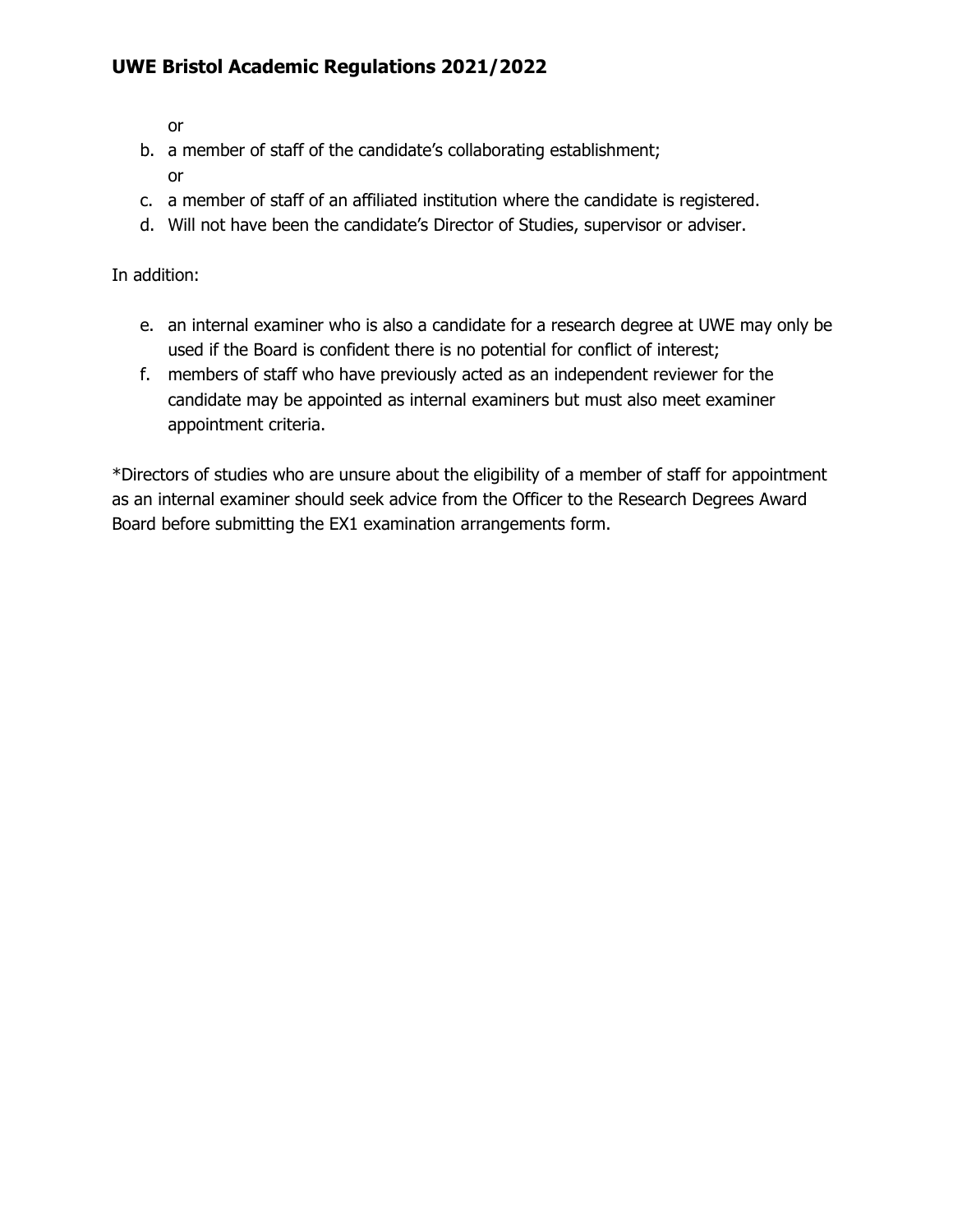## <span id="page-35-0"></span>**Part 14: Final assessment**

NB. In all chapters concerning the final assessment process the PGR may be referred to as the 'PGR candidate', or simply 'the candidate'.

#### **PGR14.1 Principles of assessment for MPhil and Doctoral level research-based awards**

**PGR14.1.1R** To be awarded an MPhil or Doctoral level research degree by the University, PGR candidates must demonstrate to the satisfaction of the examiners that they meet the requirements of the University's published qualification descriptor for that degree (see PGR Part 2 postgraduate qualification descriptors).

**PGR14.1.2R** In addition, candidates must successfully complete assessment of any required taught credit, and fulfil any other academic or professional assessment requirements for the award as detailed in published award specifications and elsewhere in these regulations.

#### **PGR14.2 Forms of assessment for MPhil and Doctoral level research-based awards**

#### **MPhil and Doctoral level research-based awards**

**PGR14.2.1R** MPhil and Doctoral level research-based awards (PhD, Professional Doctorate degrees) are assessed by submission of a written thesis and a viva voce (oral) examination.

**PGR14.2.2R** Where PGR candidates are assessed for MPhil and PhD awards with an approved creative practice focus, the assessment will be by submitted thesis and viva voce but may also include submission of original creative work in any medium undertaken as part of the registered research project. This creative work may include but is not limited to: one or more scholarly texts, works of fiction, musical or choreographic works, designs, devices and products, short film, exhibition of works, installation or other original artefacts, or examples of creative work.

#### **Research awards by publication**

**PGR14.2.3R** Research awards by publication (including MPhil and DPhil degrees by publication) are assessed by submission of a collection of published work together with a critical commentary setting out the nature and significance of the collection as a whole in terms of its contribution to new knowledge within the subject field, and a viva voce (oral) examination.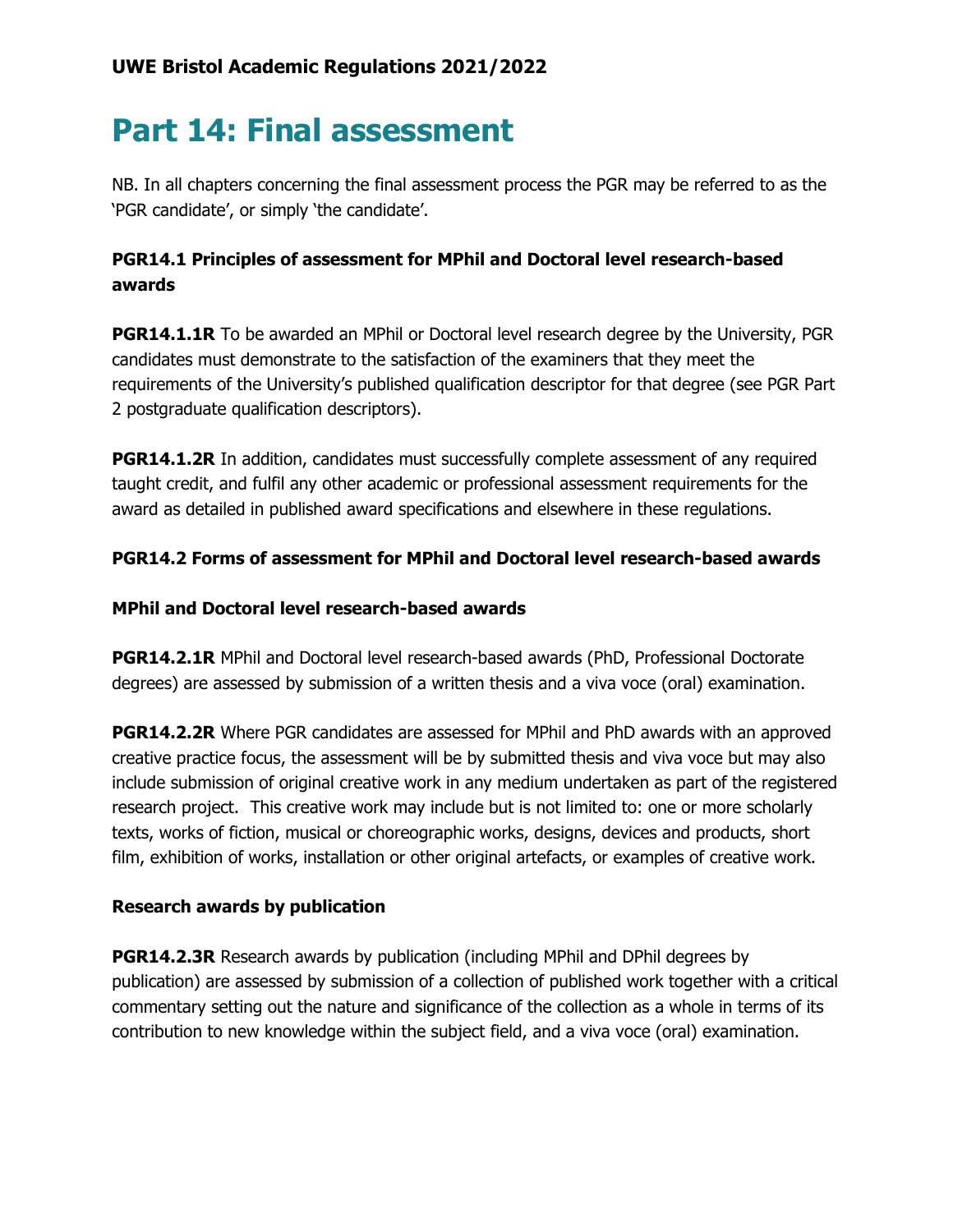**PGR14.2.4R** Published work may include books, original and exhibited creative work in any medium, peer reviewed publications in the public domain, published patents or designs, or other forms of published scholarly output embodying original research.

#### **Variations to the prescribed submission formats**

**PGR14.2.5R** Very exceptionally parts of the thesis, or all of it, may be presented other than in written, printable form where it can be demonstrated that the contents can be better expressed in that form and are capable of being assessed. In all such cases the permission of the Taught and Research Degrees Award Board (RDAB) must be obtained as early in the PGR's registration as possible and before the final examination arrangements have been approved.

#### **Variations to examination by viva voce**

**PGR14.2.6R** Exceptionally RDAB may approve an alternative to the viva voce where it is satisfied that a candidate would be seriously disadvantaged on health, disability, or other grounds by being required to undergo an oral examination. Normally RDAB's permission must be sought and obtained before the final examination arrangements have been approved.

#### **Viva location and mode**

**PGR14.2.7R** All candidates are required to attend the viva voce examination on the date and at the time specified by the University. Subject to the requirements of any conditions prevailing at the time the viva may take place:

- Face-to-face at one of the University's campus sites, or that of an affiliated academic institution as specified within an academic agreement or schedule, or
- Online using a video conferencing platform approved by the University.

#### **PGR14.3 Regulations about the final assessment process for postgraduate research degrees**

**PGR14.3.1R** A candidate for PhD, MPhil or Professional Doctorate is normally assessed by a panel of two examiners, of whom at least one must be an external examiner and one is normally an internal examiner. All candidates for doctoral or MPhil awards, including DPhil/MPhil by publication, who are members of permanent staff at UWE or an affiliated institution, as defined in UWE procedures (PGR13.22.5), are examined by two examiners who are external to the University, or external to the relevant affiliated institution where appropriate. An additional internal examiner will not normally be required in such cases.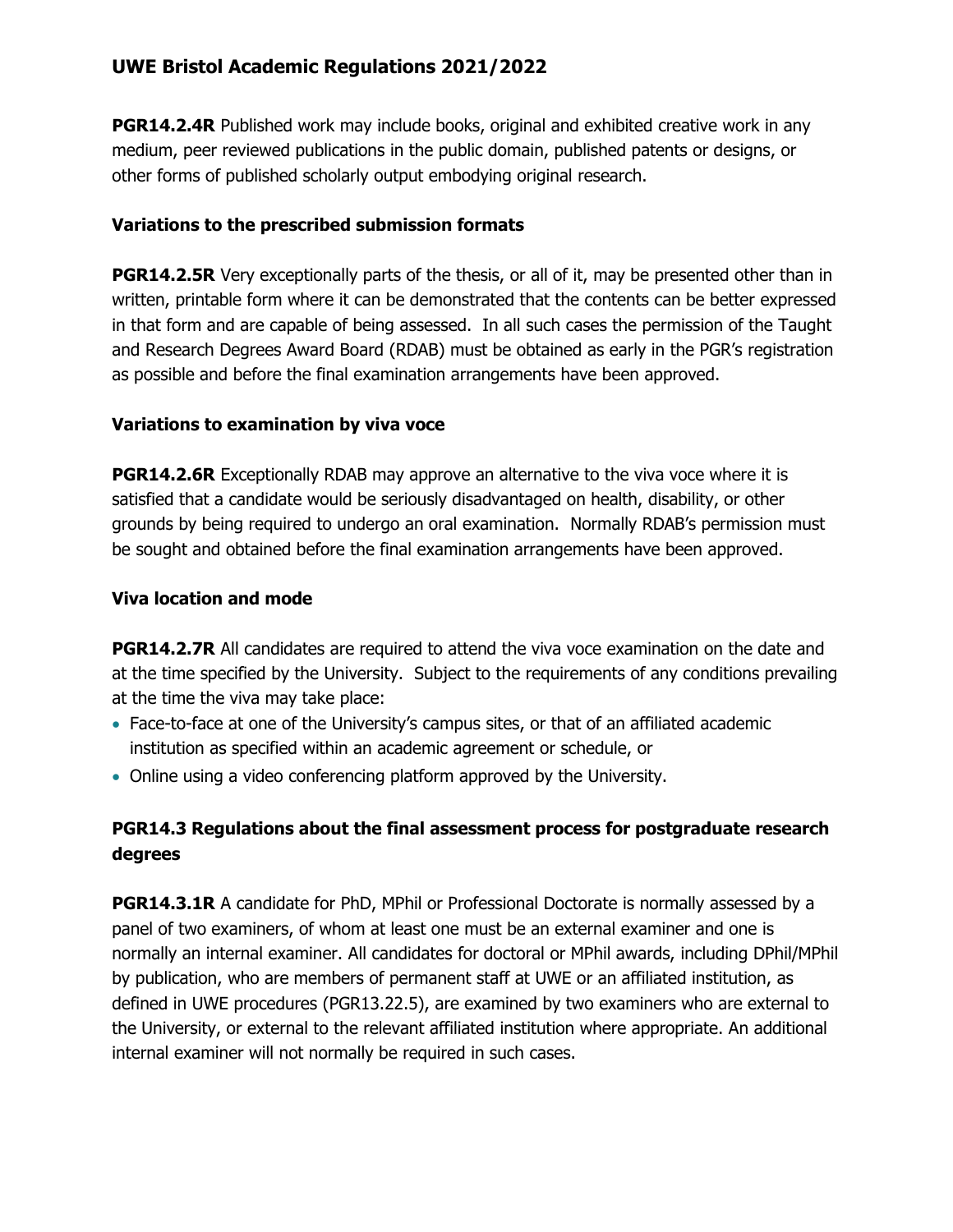**PGR14.3.2R** The final assessment has two parts:

- i. The examiners' independent reports (one per examiner) containing a preliminary assessment of the work submitted by the candidate;
- ii. A viva voce (oral) defence by the candidate of the submitted work in the context of the field of study in which the research lies.

The viva voce will normally be conducted in English.

(\*NB. 'Submitted work' in this context means the thesis, or the published work and critical commentary, or other approved variant).

**PGR14.3.3R** Both the viva voce examination and examiners' reporting processes are overseen by an Independent Chair appointed by RDAB for this purpose.

**PGR14.3.4R** No candidate may be failed, and the degree not awarded without having had the opportunity of a viva voce examination, either at first attempt or where a resubmission attempt has been granted. But there is no automatic right to resubmission.

NB. Part 15 Assessment Offences, PGR15.2.2R provides the exception to this regulation in the case of a proven assessment offence.

**PGR14.3.5R** At final assessment a candidate may be referred for resubmission and reassessment once only, and may undergo a maximum of two viva voce examinations in total, unless the Taught and Research Degrees Award Board (RDAB) permits otherwise on the grounds of accepted personal circumstances or other exceptional grounds.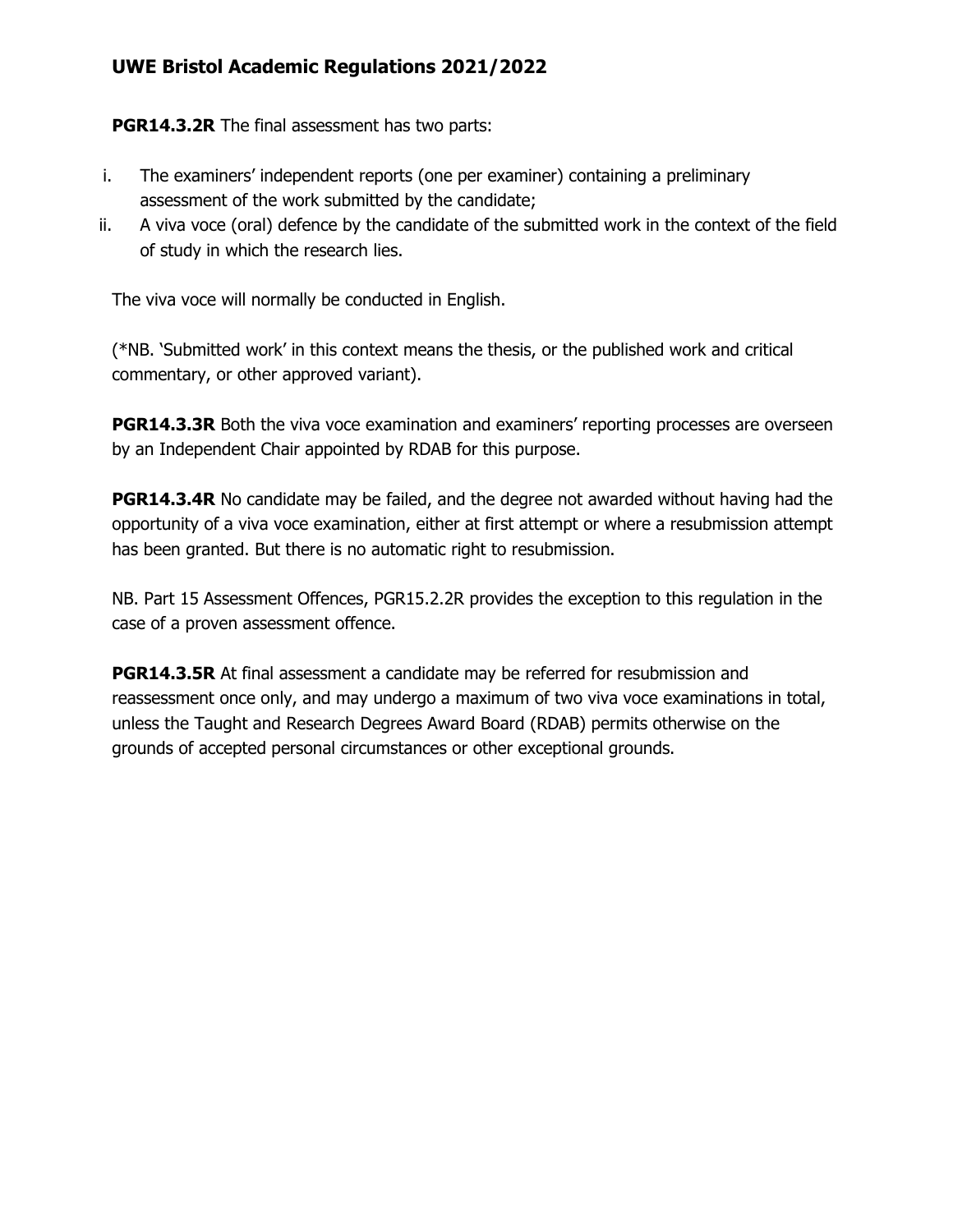#### **PGR 14.6. The range of outcomes of the final assessment following viva**

**PGR14.6.1R** Following the viva voce examination the examiners may recommend to the Taught and Research Degrees Award Board one of the following outcomes:

#### **A. The candidate fulfils the criteria for the award on which they are registered:**

(These recommendations are collectively known as **Pass** outcomes)

The candidate fulfils the Doctoral / MPhil award criteria, and the candidate is recommended for the degree:

i. Without further correction or amendment;

or

ii. Subject to **satisfactory correction** of presentational / typographical errors within the material† (maximum 4 weeks FT / 6 weeks PT). Corrections to be approved by one or all examiners;

or

iii. Subject to **satisfactory minor amendment** of the material† as indicated by the examiners and which can reasonably be completed within a maximum 12 weeks FT / 18 weeks PT. Amendments to be approved by one or all examiners;

or

iv. Subject to **satisfactory major amendments**. The material† submitted displays some deficiencies of content, analysis and / or presentation in areas specified by the examiners requiring additional work which can reasonably be expected to be completed within a maximum 6 months FT / 9 months PT. No further viva examination is required, amendments to be approved by all examiners.

#### **B. The candidate does not currently fulfil the criteria for the award on which they are registered:**

(This recommendation is a **referral** outcome, at this point the candidate has not yet passed their degree).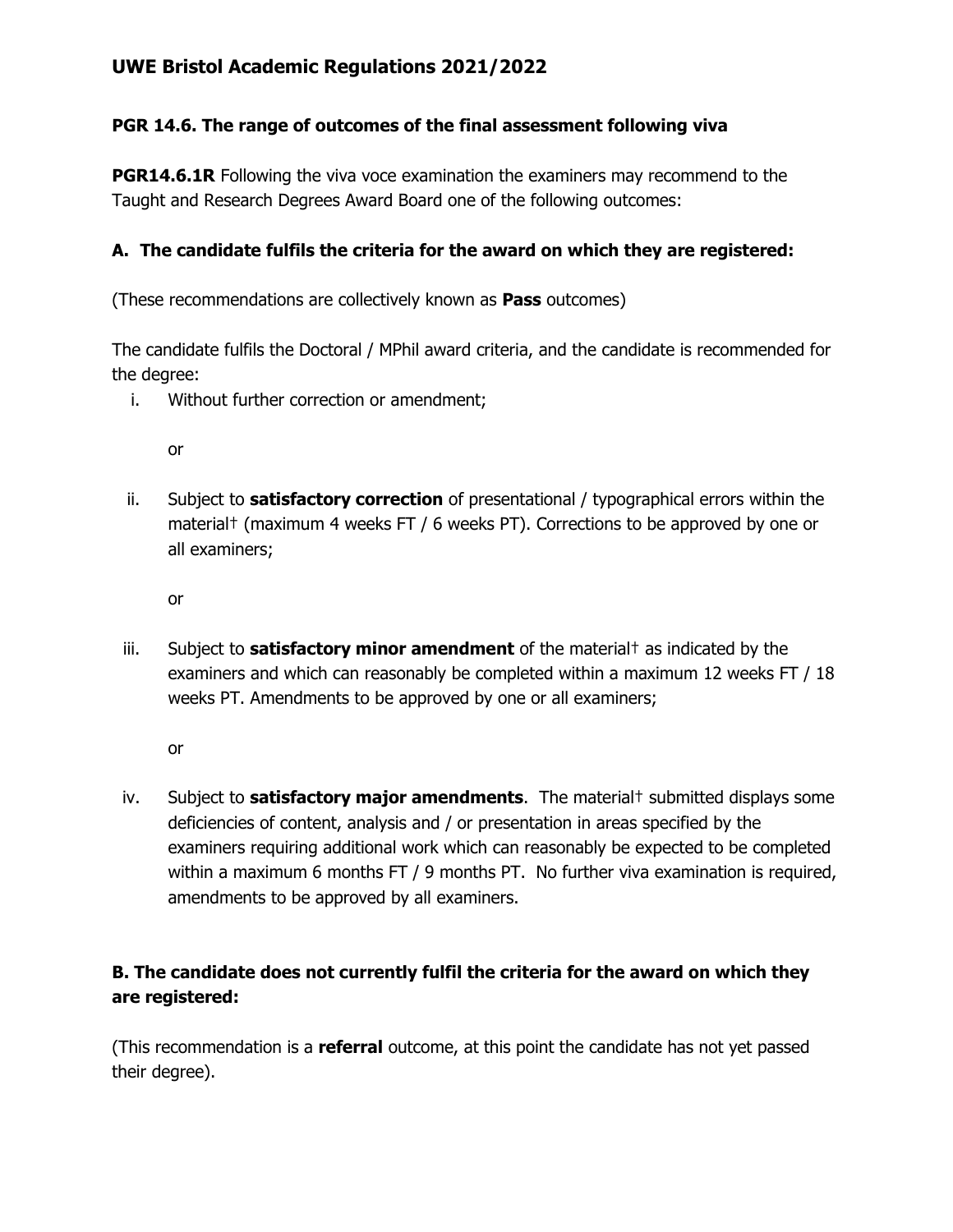The examiners recommend that the candidate is referred for resubmission and re-assessment.

The candidate does not currently fulfil the Doctoral / MPhil criteria and the material† as submitted displays significant deficiencies of content and / or presentation in areas specified by the examiners. The candidate may be permitted to revise and re-submit the material for the degree and be re-assessed on one further occasion with or without viva voce examination. Revisions indicated by examiners may reasonably be expected to be completed within a maximum 12 months FT / 18 months PT. The re-assessment shall be of the submitted material† as a whole and undertaken by all examiners.

#### **C. Additional outcomes for PhD or DPhil assessment only:**

#### **MPhil with amendments**

The candidate does not fulfil the doctoral award descriptor criteria but does meet the award criteria for MPhil and may be recommended for this award subject to satisfactory amendment of the material† in a manner and to a timescale as recommended by the examiners (**up to** a maximum of 6 months FT / 9 months PT). No further viva voce examination is required. Amendments to be approved by one or all examiners;

**or**

#### **Resubmit and be assessed for MPhil**

The candidate does not fulfil the doctoral award criteria but has the potential to meet the award criteria for MPhil and may revise and resubmit the material† as indicated by the examiners for assessment for the award of MPhil (within a maximum of 12 months FT / 18 months PT). The assessment shall be of the submitted material †as a whole, conducted by all examiners and a viva voce examination will be required.

†NB. Material and/or amendment of material in the case of DPhil / MPhil by publication refers to the critical commentary element of the submission only, since the publications/outputs will already be in the public domain.

#### **D. Degree not awarded**

(This recommendation is a **Fail** outcome).

The candidate is not recommended for the award of any degree and is not permitted to resubmit for re-assessment. Unsuccessful candidates for DPhil / MPhil by publication may be permitted to re-apply after a period of three years.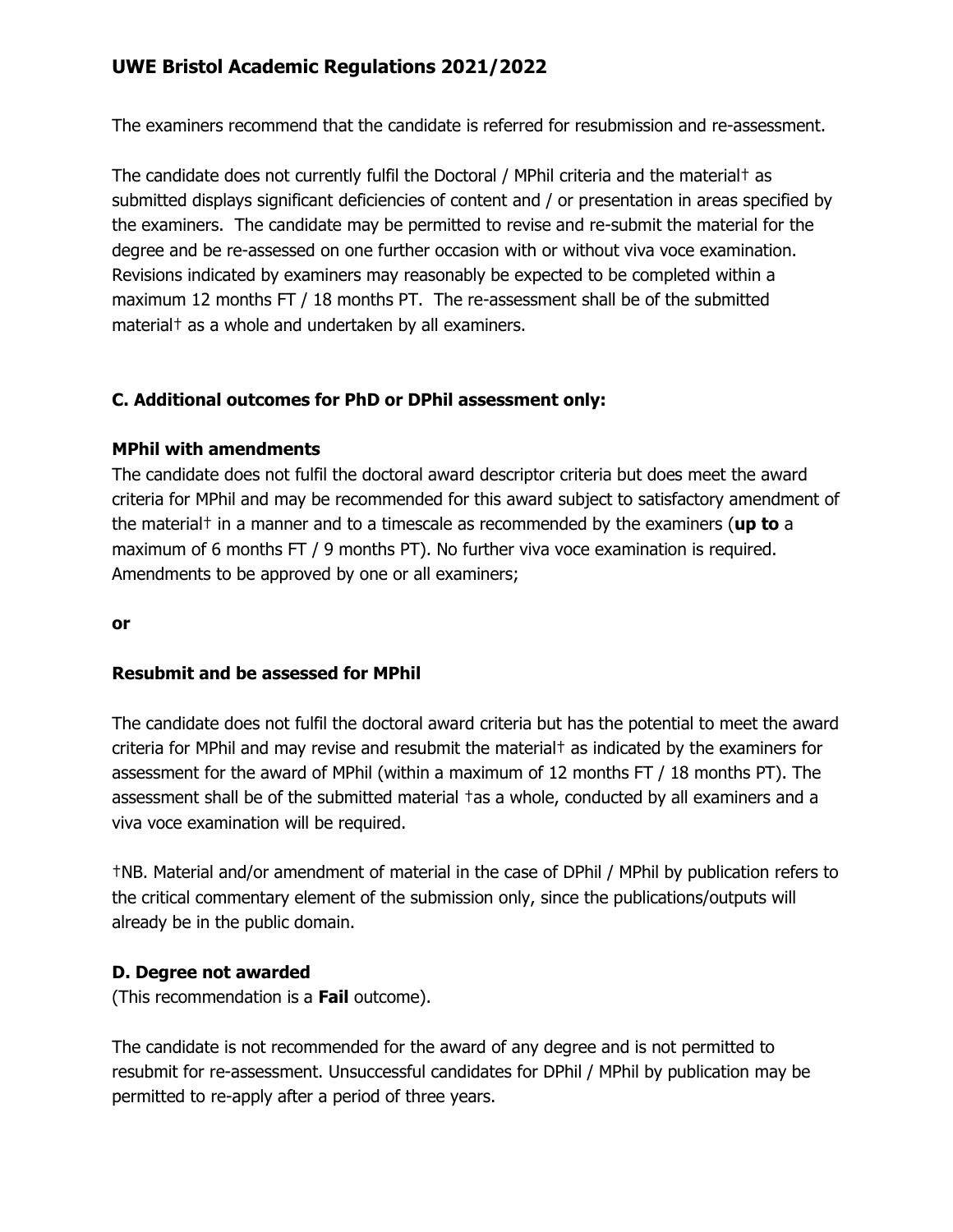#### **PGR 14.7 Regulations in the event of disagreement between examiners**

**PGR14.7.1R** Where the examiners' recommendations are not unanimous, this will be reported by the Independent Chair to the Taught and Research Degrees Award Board (RDAB) which may:

- a. uphold the recommendation of the external examiner (where there is one external examiner);
	- **or**
- b. appoint an independent external assessor to review the thesis and make an independent report together with an outcome recommendation to RDAB. No further viva voce examination of the candidate will take place within that assessment attempt. RDAB will consider all reports and agree an outcome decision in accordance with regulations at PGR14.6.1R. Where this process takes place in the context of resubmission assessment however, outcome B (i.e., a further resubmission for that degree) cannot be granted.

#### **PGR14.8 Regulations in the case of unsatisfactory amendments following category A outcomes**

**PGR14.8.1R** Should the amendments submitted, whether major or minor, not be considered satisfactory by the examiners the candidate will be given 12 additional weeks to make the necessary adjustments.

**PGR14.8.2R** If after this additional time the examiners confirm that they are not yet content with the amended material, exceptionally the Taught and Research Degrees Award Board (RDAB) may permit the candidate up to a maximum of 12 further weeks to make final adjustments. There is no automatic right to this further time.

**PGR14.8.3R** If the amended material continues to be unsatisfactory the candidate will be considered not to have complied with the academic requirements of the award, will be withdrawn by RDAB and the degree will not be awarded.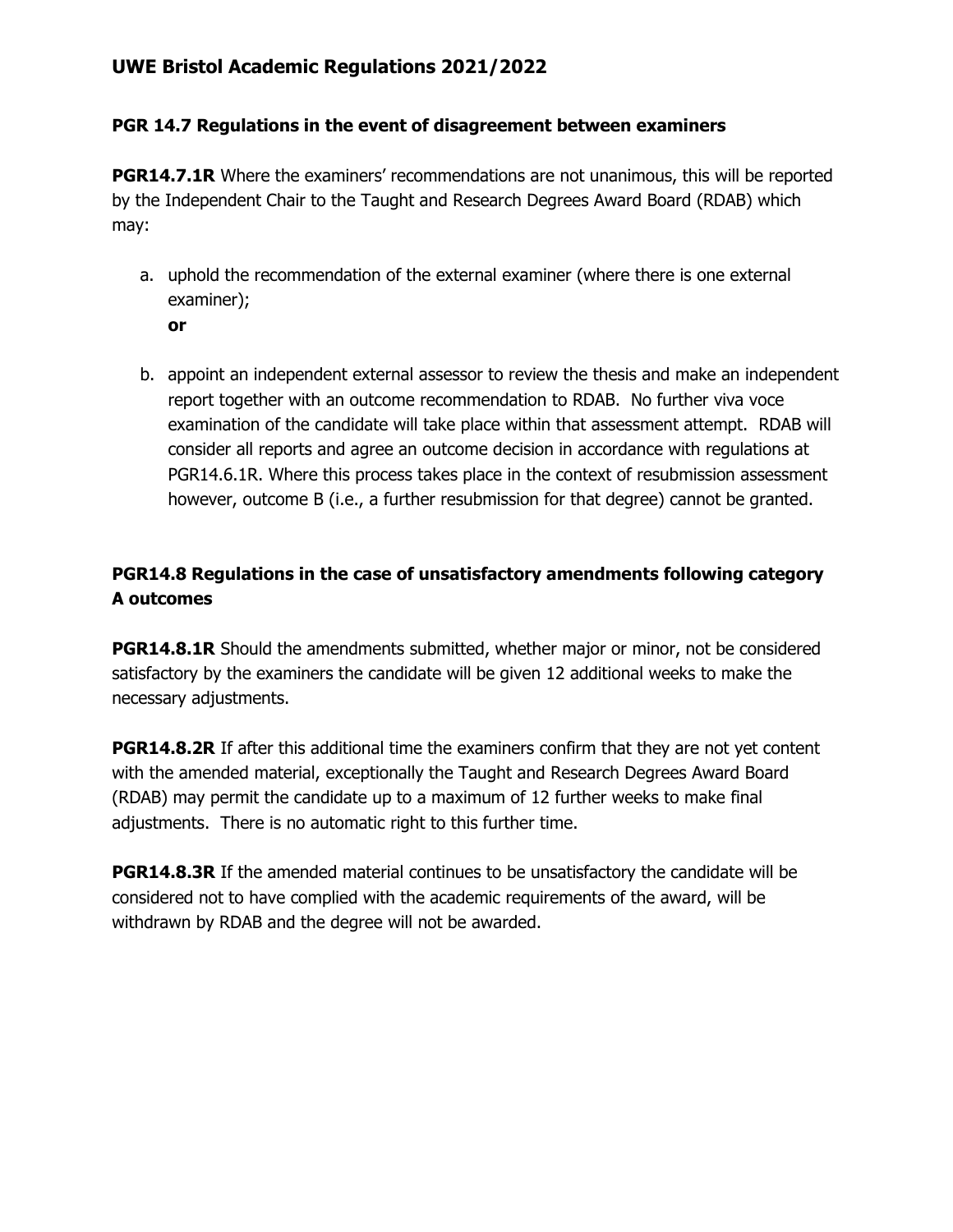#### **PGR14.9 Regulations about the resubmission process following a category B outcome, and the range of possible outcomes at resubmission**

**PGR14.9.1R** Only one re-assessment, with or without a viva, may be permitted by the Taught and Research Degrees Award Board (RDAB), subject to the candidate submitting for reassessment within 12 months FT / 18 months PT of the date of the formal notification of the outcome of the first assessment.

**PGR14.9.2R** RDAB may require that an additional external examiner is appointed for the reassessment.

**PGR14.9.3R** RDAB may, where there is good reason, approve an extension of the resubmission period.

**PGR14.9.4R** In all other respects the re-assessment will be conducted in the same way as the first assessment, and the candidate will be required to submit a draft of the resubmission to their Director of Studies and receive comments as at regulation PGR13.1.2R.

**PGR14.9.5R** Following completion of the re-assessment the examiners may recommend an outcome from the list set out in PGR14.6.1R with the following exceptions:

- Outcome option B (resubmission for the same degree) **is not** available.
- A PhD or DPhil candidate may be recommended for the award of MPhil subject to satisfactory amendments (outcome option C.i), but **may not** be recommended for a further resubmission to be assessed for MPhil (outcome option C.ii).
- A PhD or DPhil candidate who, as an outcome of their first assessment, has resubmitted and been assessed for the award of MPhil (i.e., outcome C.ii) **may not** be given a further resubmission opportunity for MPhil.

#### **PGR14.10 Regulations when the examiners recommend outcome D: Degree not awarded, and no resubmission is permitted.**

**PGR14.10.1R** Where the examiners recommend that the degree is not awarded i.e., that the candidate has 'failed' the award, the examiners will prepare an agreed joint statement of the deficiencies of the thesis or collection of published work and critical commentary including the rationale for their recommendation. This will be considered by the Taught and Research Degrees Award Board (RDAB). Where RDAB agrees this outcome, the examiners' statement will be forwarded to the candidate by the Board together with the formal notification of the outcome. The candidate will be withdrawn from the award.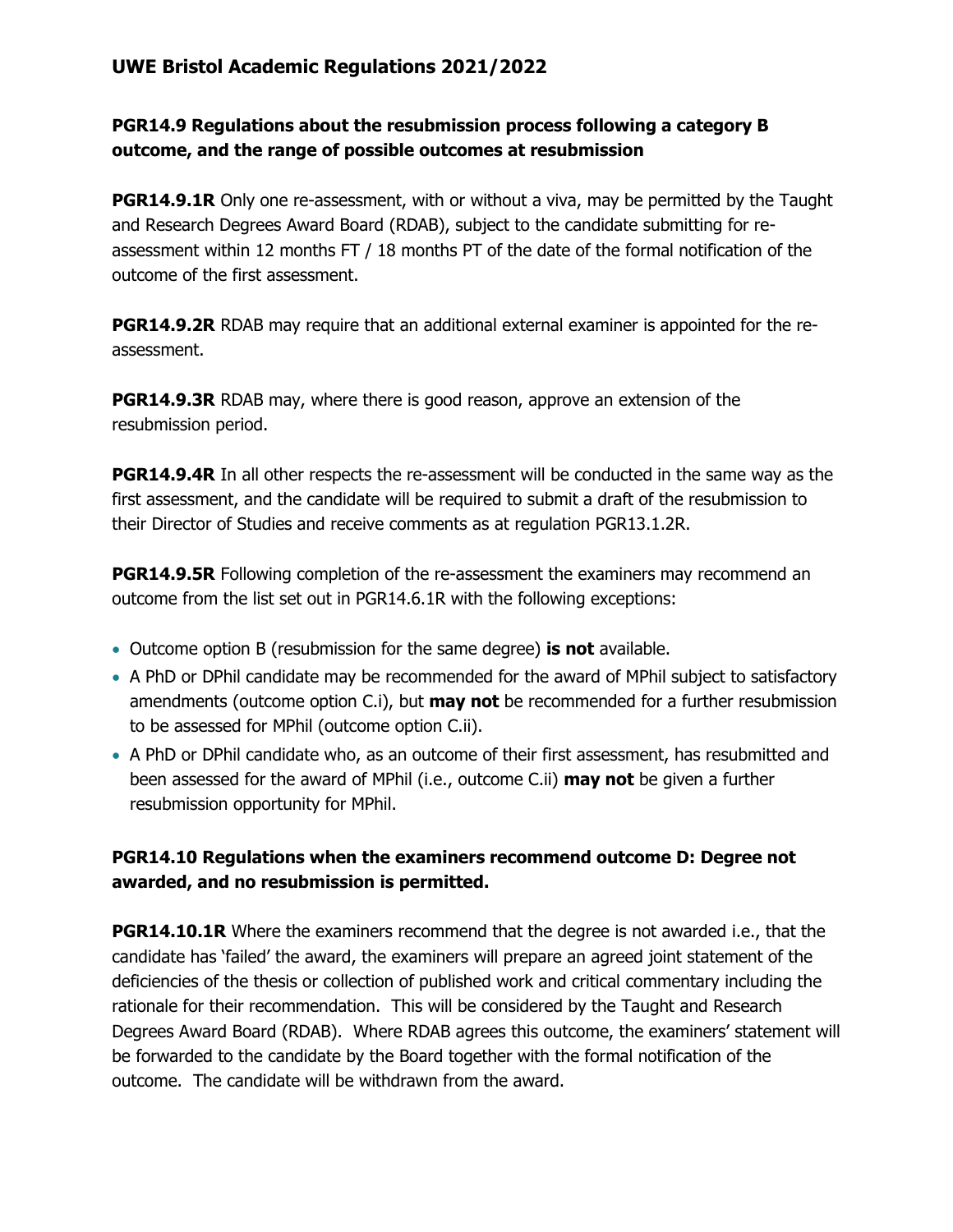#### **PGR 14.11 Responsibility for deciding the assessment outcome and granting the research degree award: the Taught and Research Degrees Award Board**

**PGR14.11.1R** The Taught and Research Degrees Award Board (RDAB) is the examining board approved by the University to be responsible for granting postgraduate research degree awards, or amending a properly executed decision about postgraduate research degree awards, on behalf of the Academic Board. RDAB must include a Chief External Examiner appointed by the Academic Registrar on behalf of the Academic Board.

**PGR14.11.2R** RDAB will decide the assessment outcome and grant research degree awards on behalf of Academic Board on consideration of the reports and recommendation of the examiners following the viva voce examination, and on consideration of outcomes from taught components/modules from the appropriate Field Boards.

**PGR14.11.3R** The result of the candidate's assessment and the award granted will be produced by the Graduate School, signed by the Chair of RDAB and published in the format approved by the University.

**PGR14.11.4R** The candidate will be considered to have completed their award on the date that RDAB decides that the award is granted.

**PGR14.11.5R** The University may withhold an award from a candidate who:

- has outstanding obligations, financial or otherwise, to the University; or
- has not successfully completed the requirement for accredited learning (i.e. taught modules) for the programme;
- is the subject of an ongoing investigation concerning an allegation of a breach of discipline or an assessment offence allegation.

#### **PGR14.12 Making an appeal against the RDAB decision**

**PGR14.12.1R** Candidates may appeal against the decision of RDAB only on the grounds that there has been material and significant administrative error or other material irregularity such that the assessment was not conducted in accordance with the approved regulations for the award.

**The processes governing the consideration of such appeals for all students of the University including postgraduate research degree candidates are described in the [UWE Academic Appeals Policy.](https://www2.uwe.ac.uk/services/Marketing/about-us/pdf/Policies/Academic-Appeals-Policy.pdf)**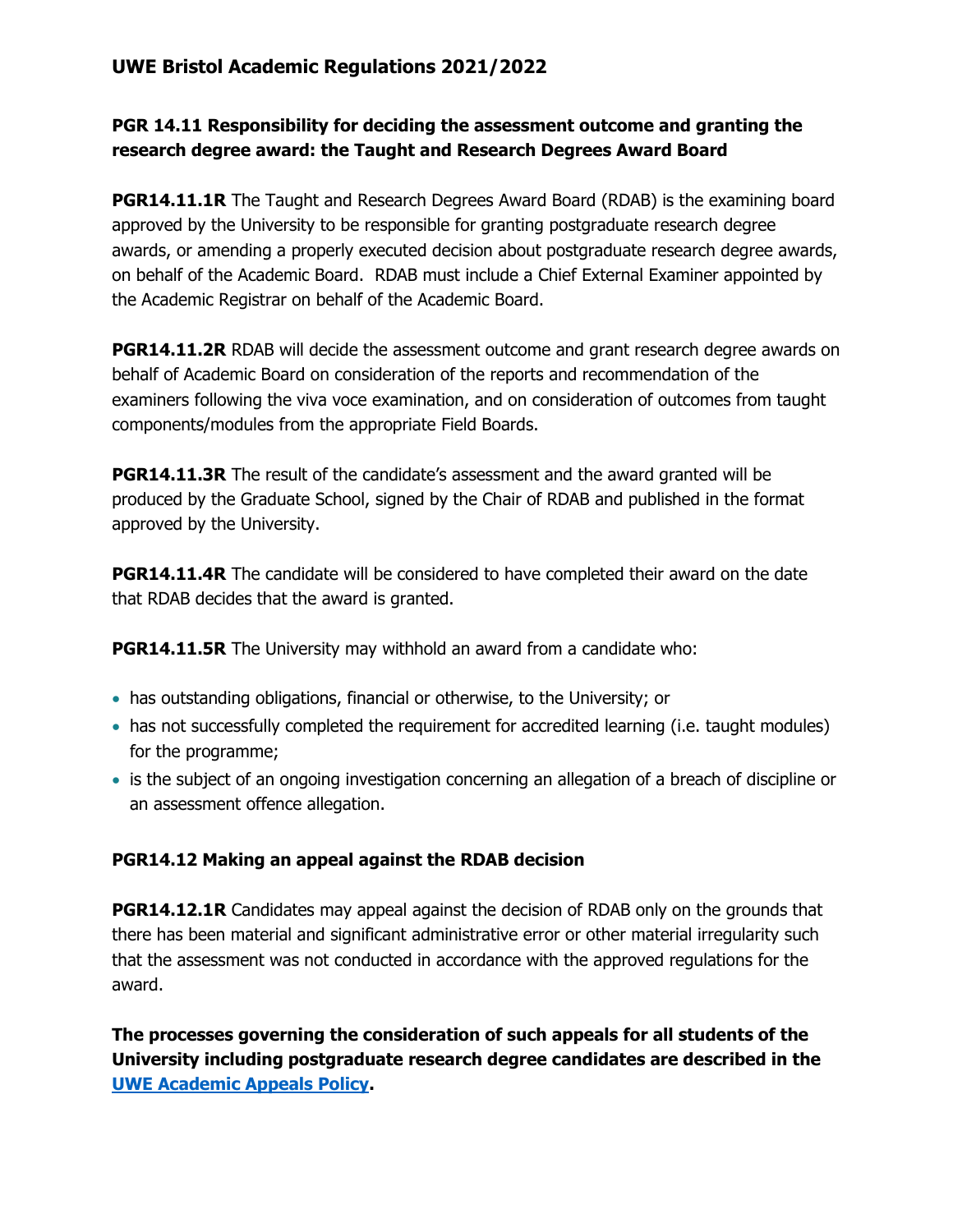#### **PGR14.13 Deposition of the final version of the thesis or collection of published works and critical commentary, and intellectual property requirements.**

**PGR14.13.1R** All candidates for PhD, Professional Doctorate and MPhil awards must deposit the final version of their thesis, incorporating any amendments required by the examiners, on the UWE Bristol Research Repository before the award can be conferred.

**PGR14.13.2R** For the awards of DPhil/MPhil by publication the final deposition to the UWE Bristol Research Repository must include:

- The critical commentary;
- Any research outputs published during the award registration and submitted for the award;
- The bibliography listing all the published works submitted for consideration for the award.

#### **PGR14.14 Posthumous awards**

The processes governing the granting of a posthumous award to a deceased student of the University, including postgraduate researchers, are described at section M2 of the UWE Academic Regulations and Procedures.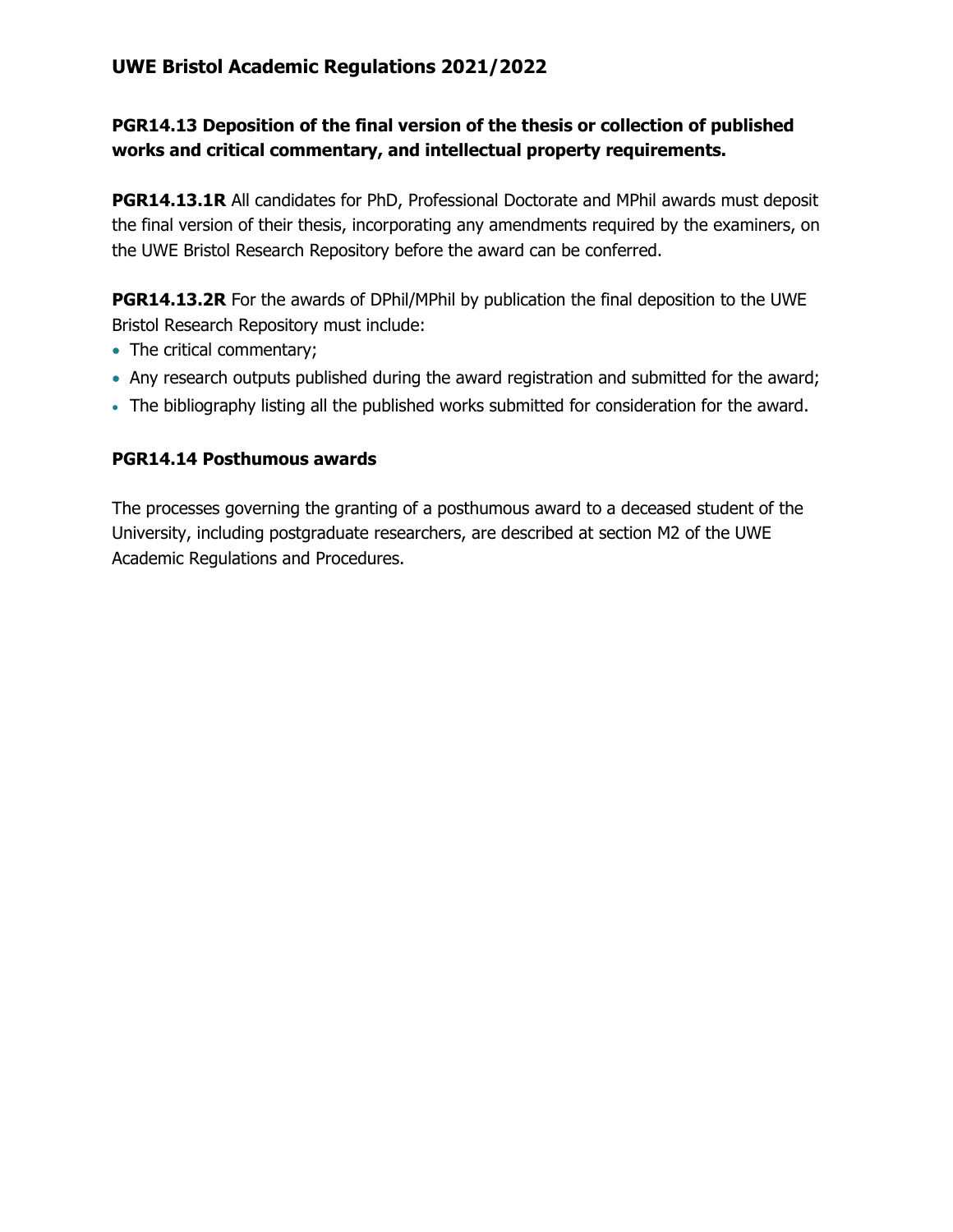# <span id="page-44-0"></span>**Part 15: Assessment offences in postgraduate research**

#### **Expectations**

The University considers that allegations of assessment offences relating to research study undertaken by postgraduate researchers for the purpose of an MPhil or Doctoral level award are serious, and must be investigated accordingly. All students of the University, including PGRs, are subject to the University's published policy about academic integrity and assessment offences.

#### **PGR15.1 Investigation of assessment offence allegations**

**PGR15.1.1R** Assessment offence allegations made against PGRs registered on an MPhil or doctoral level award (including those who are also members of University Staff or affiliated Staff) will be investigated under the University's Academic Regulations and Procedures or where appropriate the UWE research misconduct procedures.

- i. Assessment offence allegations made against PGRs relating to the assessment of taught elements of the award for which UWE credit is awarded (e.g., taught modules) will be investigated in accordance with procedures at Part G of the University regulations and procedures.
- ii. Assessment offence allegations made against PGRs relating to the assessment of the research project, the thesis, or the critical commentary (MPhil/DPhil by publication), or any other element of research undertaken directly relating to the award, will be investigated under PGR regulations and procedures at PGR Part 15. The investigation will align with the principles of the University [Code of Good Research Conduct](http://www1.uwe.ac.uk/research/researchgovernance/codeofgoodresearchconduct.aspx) as appropriate.
- iii. Allegations of research misconduct relating to any other area of research with which the postgraduate researcher is connected will be investigated under procedures set out in the University [Code of Good Research Conduct](http://www1.uwe.ac.uk/research/researchgovernance/codeofgoodresearchconduct.aspx) and [Research misconduct procedures.](http://www1.uwe.ac.uk/research/researchgovernance.aspx)

**PGR15.1.2R** Investigation of assessment offence allegations will normally be led by the Chair of the Faculty Research Degrees Committee for the faculty in which the PGR is registered, who will act as the Executive Dean's nominee. If there is potential for conflict of interest, the allegation will be investigated by another member of the FRDC, or the Chair of the FRDC for another Faculty.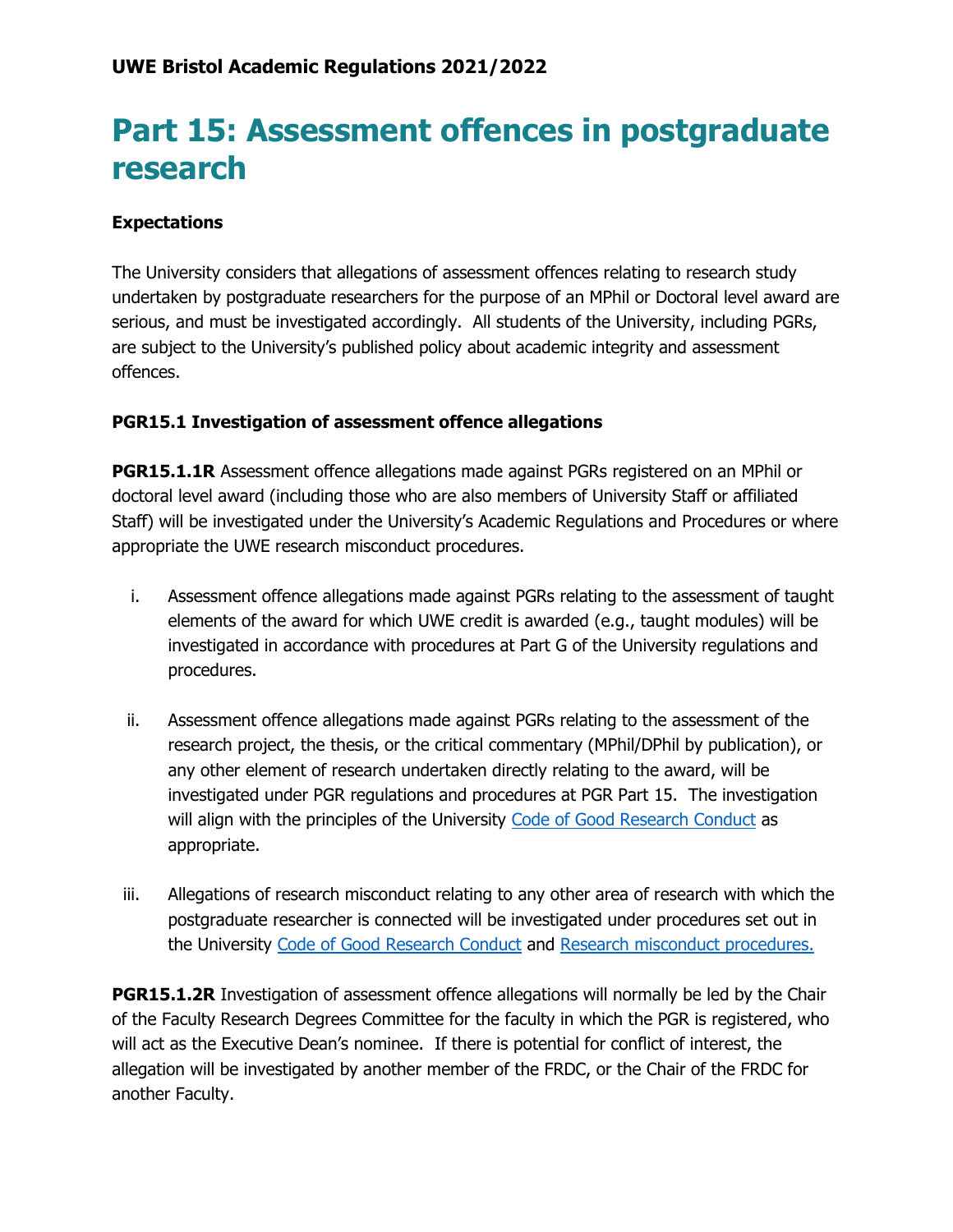#### **Procedures for investigating assessment offence allegations in PGR research**

These procedures are used for investigating assessment offence allegations within research relating postgraduate research degree awards as defined at PGR15.1.1R ii) only. The process is summarised in the diagram below.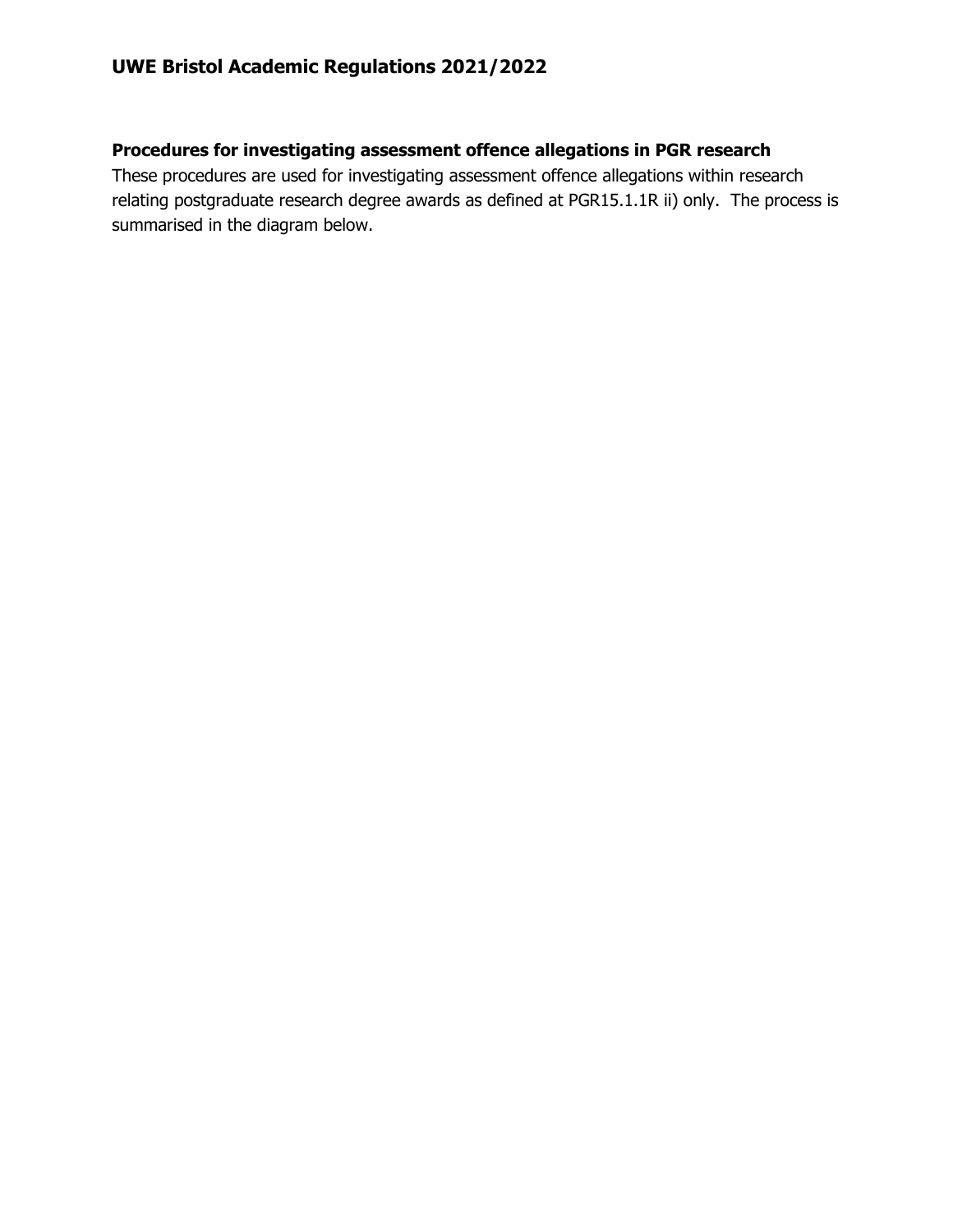**UWE Graduate School**

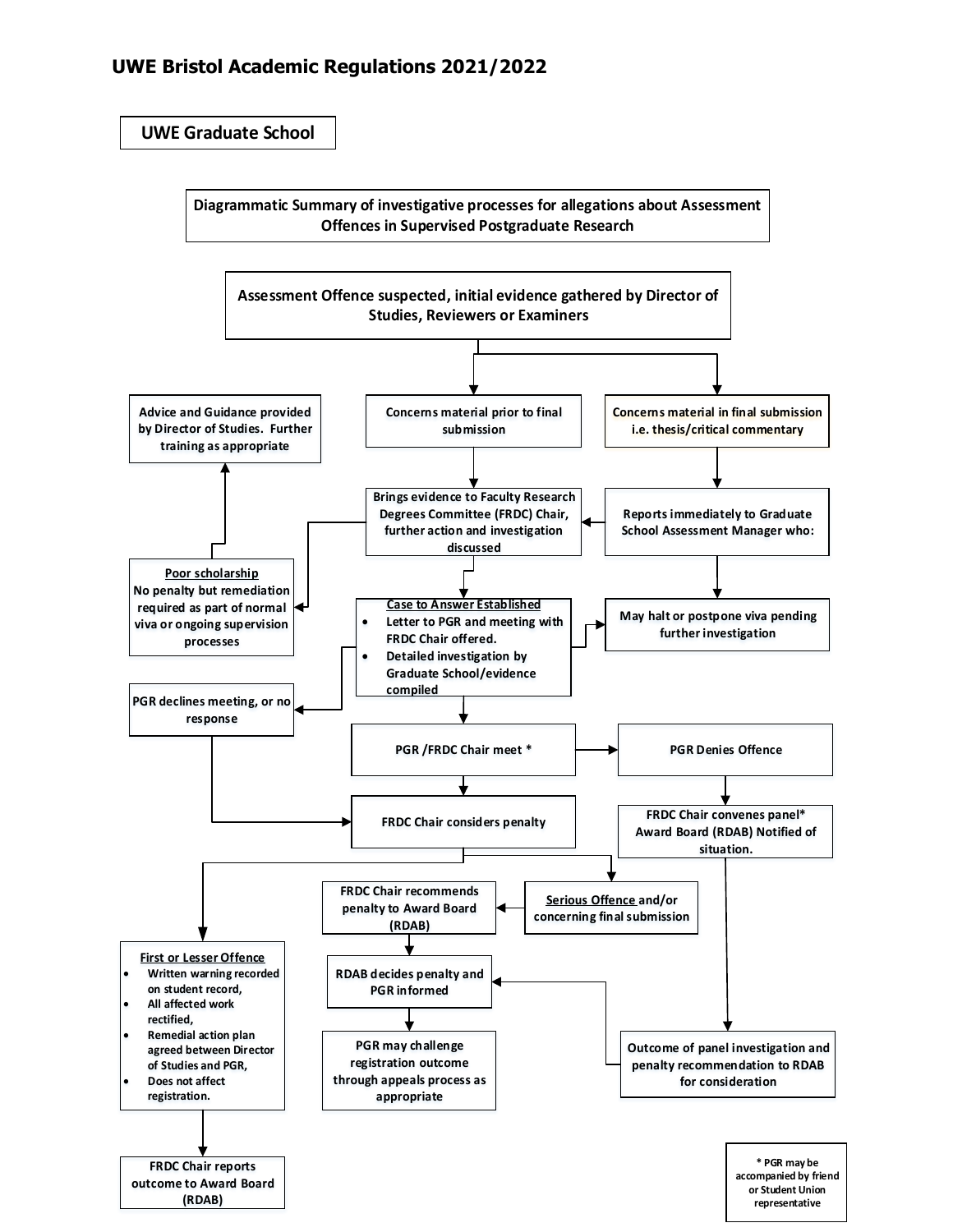| <b>Offence Outcomes</b>                                                                             | <b>Nature of the Offence</b>                                                                                                                           | Normal penalty to be applied, or                                                                                                                                                                                                                                                                      |
|-----------------------------------------------------------------------------------------------------|--------------------------------------------------------------------------------------------------------------------------------------------------------|-------------------------------------------------------------------------------------------------------------------------------------------------------------------------------------------------------------------------------------------------------------------------------------------------------|
|                                                                                                     | committed                                                                                                                                              | range of penalties where there is                                                                                                                                                                                                                                                                     |
|                                                                                                     |                                                                                                                                                        | more than one available.                                                                                                                                                                                                                                                                              |
| Poor scholarship                                                                                    | Incomplete, inaccurate or<br>missing citation in a small<br>number of instances.                                                                       | • Details of areas for concern are<br>included in written feedback and<br>sent to both the candidate and the<br>Director of Studies (DoS), who<br>must meet to agree a plan of action<br>to improve the candidate's<br>understanding of good academic<br>practice and any further training<br>needed. |
|                                                                                                     |                                                                                                                                                        | • All examples must be rectified<br>within the work concerned.                                                                                                                                                                                                                                        |
|                                                                                                     |                                                                                                                                                        | Poor scholarship within a thesis<br>submitted for final examination will<br>be raised as part of the viva<br>process and will require correction<br>and / or amendment as<br>appropriate.                                                                                                             |
|                                                                                                     |                                                                                                                                                        | • No offence will be recorded on the<br>candidate's student file/record.                                                                                                                                                                                                                              |
| <b>First and lesser</b>                                                                             | Evidence shows                                                                                                                                         | • FRDC Chair/Panel issues a formal                                                                                                                                                                                                                                                                    |
| offence<br>(Not applicable for<br>offences found in a<br>thesis submitted for final<br>examination) | plagiarism or other<br>assessment offence of a<br>minor nature in terms of<br>volume with very little<br>significance to the piece<br>of work overall. | written warning to the candidate<br>copied to the DoS, advising that<br>further offences will be deemed<br>'serious' and may result in a severe<br>penalty being applied from the<br>range described.                                                                                                 |
|                                                                                                     |                                                                                                                                                        | • The offence is recorded on the<br>candidate's student file/record until<br>graduation.<br>Candidate and DoS must meet to<br>agree an action plan as above<br>which will be subject to FRDC<br>scrutiny.                                                                                             |
|                                                                                                     |                                                                                                                                                        | • All examples must be rectified<br>within the work concerned.                                                                                                                                                                                                                                        |

**PGR15.2.1R Summary of possible outcomes and applicable penalties**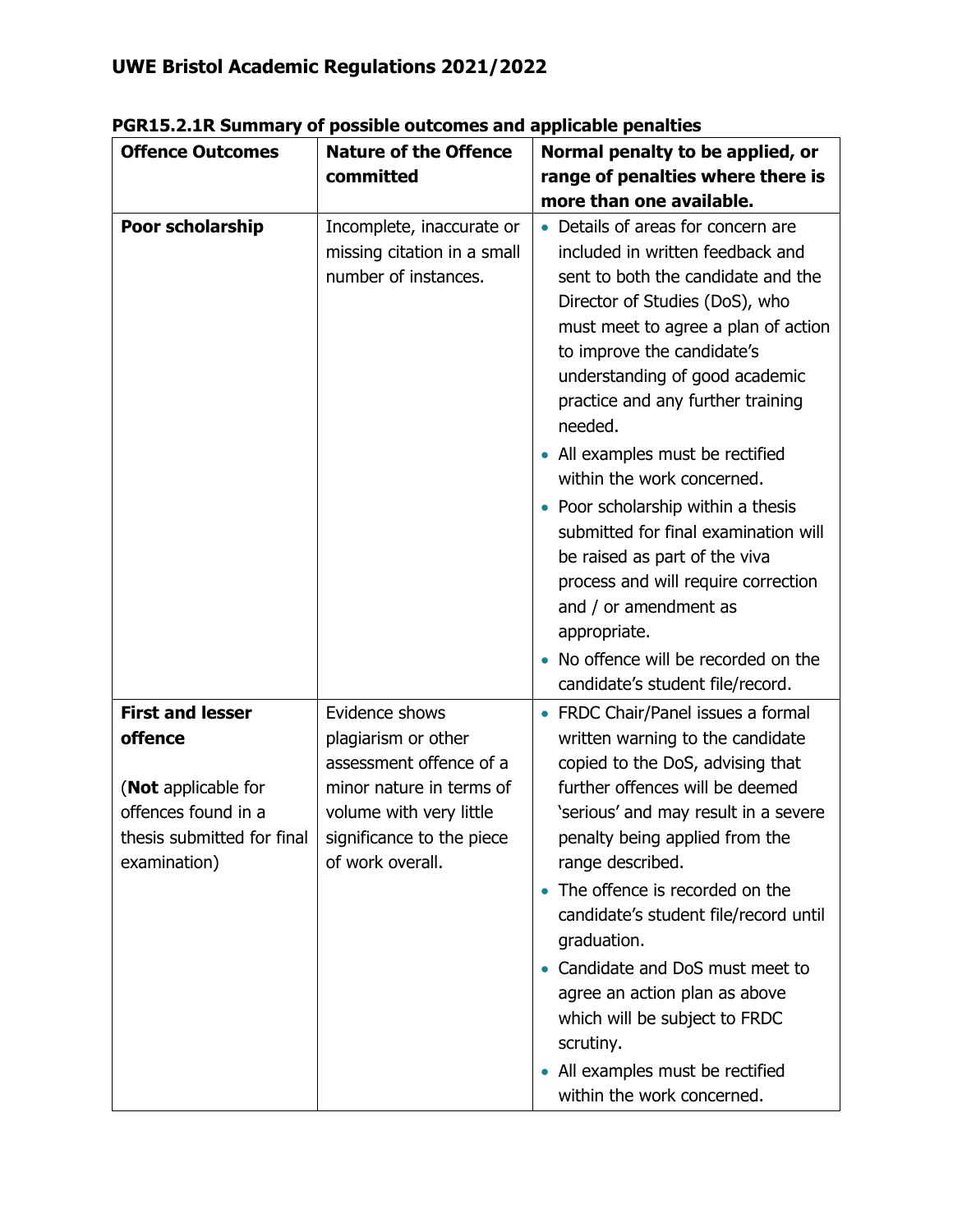| <b>All other offences</b><br>including:<br>First and serious<br>offence;<br>Second / subsequent<br>offences;<br><b>All</b> offences detected<br>within the thesis after<br>its submission for final<br>examination, other<br>than instances of poor<br>scholarship. | Evidence shows<br>plagiarism or other<br>assessment offence that:<br>Is not extensive and is of<br>relatively minor<br>significance to the piece<br>of work or thesis;<br>or<br>a considerable portion of<br>the piece of work or<br>thesis, or there are<br>numerous occurrences<br>throughout the work. | • Affected material is redacted within<br>the work and RDAB permits the<br>assessment to go ahead.<br>or<br>• Candidate is required to resubmit<br>the work or thesis for assessment<br>in a manner and within a timescale<br>approved by RDAB, no further<br>resubmission outcome permitted;<br>or<br>Candidate is required to withdraw<br>by RDAB, and their registration is<br>terminated, no resubmission is<br>permitted. The candidate will not<br>qualify for the award on which they |
|---------------------------------------------------------------------------------------------------------------------------------------------------------------------------------------------------------------------------------------------------------------------|-----------------------------------------------------------------------------------------------------------------------------------------------------------------------------------------------------------------------------------------------------------------------------------------------------------|----------------------------------------------------------------------------------------------------------------------------------------------------------------------------------------------------------------------------------------------------------------------------------------------------------------------------------------------------------------------------------------------------------------------------------------------------------------------------------------------|
|                                                                                                                                                                                                                                                                     | Is extensive amounting to<br>or<br>Is significant and<br>compromises the<br>academic integrity of<br>piece of work or thesis as<br>a whole;<br>or<br>The candidate has<br>committed a second /<br>subsequent offence,<br>where previously found<br>guilty of a first offence.                             | are registered;<br>In all cases the offence will be<br>$\bullet$<br>recorded on the candidate's student<br>file/record and included in future<br>academic references.                                                                                                                                                                                                                                                                                                                        |

**PGR is required to withdraw; registration is terminated, and no award is made.**

**PGR 15.2.2R** Where the offence committed is sufficiently serious the Research Degrees Award Board may require the PGR to withdraw. Their registration will be terminated, and no award will be made. In the case of an offence in work submitted for final assessment this decision will override regulation PGR14.3.4R and the PGR candidate may be withdrawn without a viva voce examination.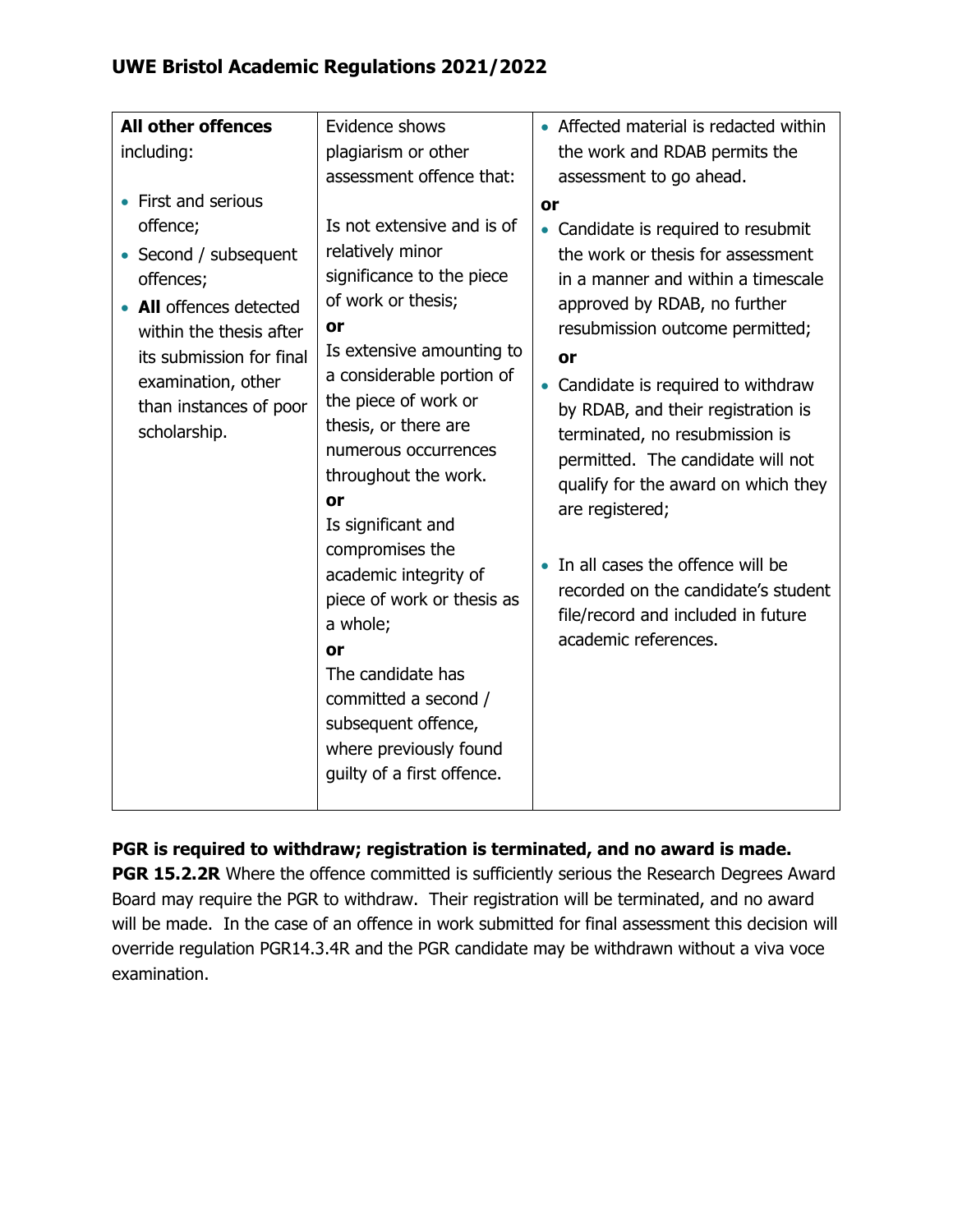### <span id="page-49-0"></span>**Part 16: Quality assurance matters, representation, consultation, complaints, monitoring and evaluation**

#### **PGR 16.1 Representation**

**PGR 16.1.1R** All Academic Board Committees concerned with the provision of postgraduate research degrees will have opportunities for postgraduate researcher (PGR) representation within their membership. These include Faculty Research Degree Committees (FRDC), the Graduate School Sub Committee (GSSC) and the Research and Knowledge Exchange Committee (URKE).

#### **PGR 16.2 Consultation and feedback**

**PGR 16.2.1R** The Academic Board requires faculties and Academic Partners to establish and promote arrangements for securing consultation with, and feedback from, all students including postgraduate researchers. The Graduate School will provide mechanisms to enable those concerned with postgraduate research programmes to provide regular feedback both collectively and individually.

#### **PGR 16.3 Complaints about PGR academic provision**

**PGR 16.3.1R** An academic complaint is defined as a matter of concern to a student, including a PGR, about the delivery, management, assessment methods and procedures of an award that includes supervised research which has not been resolved through the normal consultation process.

**PGR 16.3.2** Procedures for dealing with complaints from students, including PGRs, about academic matters are available on the [University complaints webpage.](http://www1.uwe.ac.uk/about/contactus/complaints.aspx)

#### **PGR 16.4 Annual Monitoring and evaluation**

**PGR16.4.1R** All provision contributing to MPhil and doctoral awards of the University is subject to annual monitoring to an approved format and in accordance with policies and procedures established by Academic Board.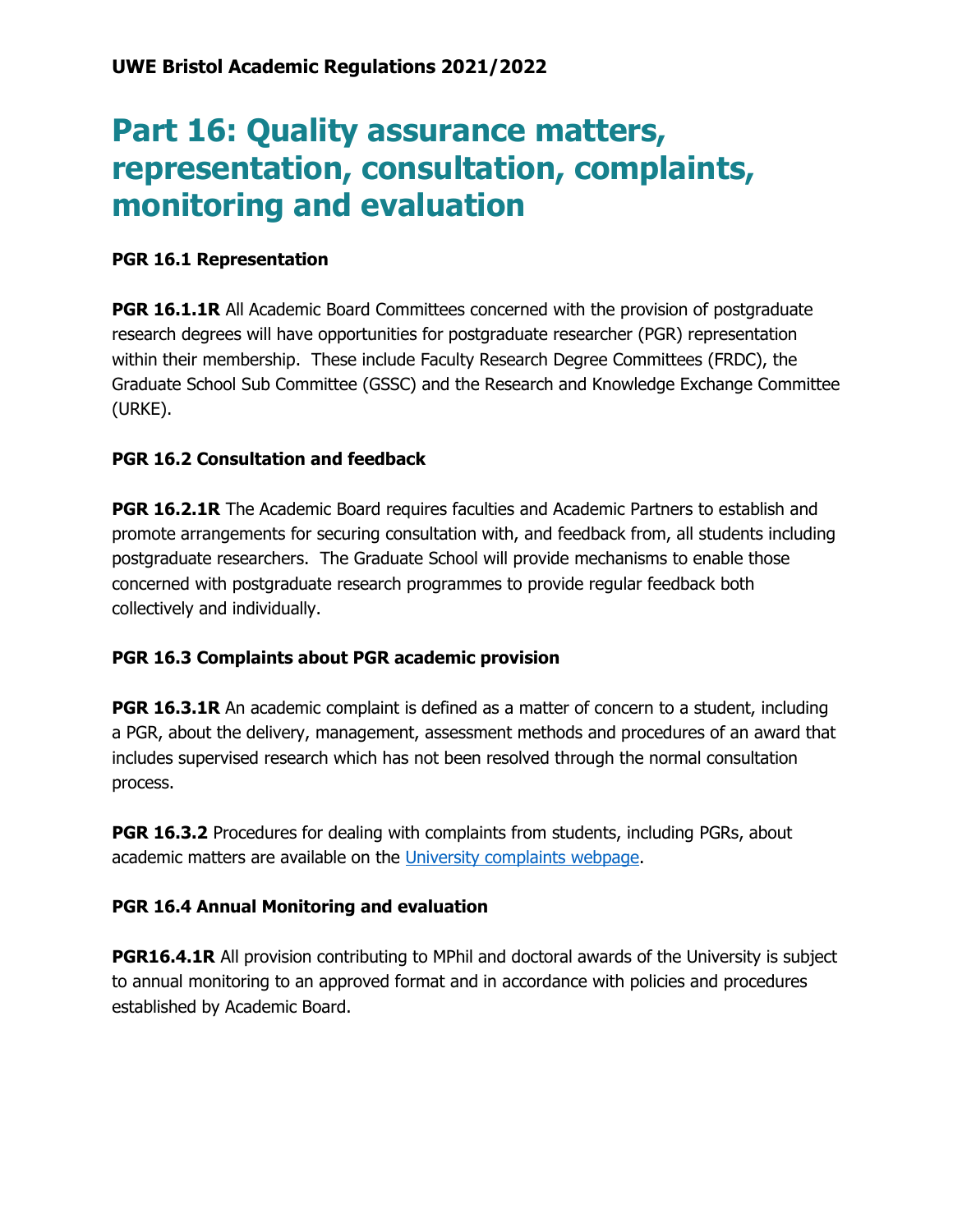### <span id="page-50-0"></span>**Appendix 1 to the Postgraduate Research Degrees regulations: higher doctorates**

#### **Definition**

A higher tier of research doctorates, awarded based on a formally submitted and substantial body of published research outputs of high distinction indicating a sustained, consistent and significant contribution to the advancement of knowledge or scholarship through research, and a beneficial impact for communities, a sustainable economy and/or society more broadly.

See regulations at **[PGR1.8.1R.](https://www1.uwe.ac.uk/research/postgraduateresearchstudy/currentpgresearchers/graduateschoolhandbook/part1-degreeawards.aspx)**The following awards may be granted to persons who provide evidence of work of high distinction in accordance with the Academic Regulations:

- Doctor of Letters (DLitt)
- Doctor of Science (DSc)

#### **Regulations about Higher Doctorate Awards: applications, eligibility & submission**

#### **PGR APP 1.1 Application**

**PGR APP 1.1.1R** The Academic Board shall delegate its authority to consider applications for higher doctorates and to determine whether to grant such awards on behalf of the University to the Research Degrees Award Board, hereafter referred to as RDAB or the Board.

**PGR APP 1.1.2R** Applications, specifying the higher doctorate applied for, as listed in PGR 1.8.1R shall be made in writing to the Officer to the Taught and Research Degrees Award Board.

#### **PGR APP 1.2 Eligibility to Apply**

**PGR APP 1.2.1R** Applicants will be leading authorities in their field or fields of study, as evidenced by, inter alia, an established reputation in an academic community, evidence of citation of published work, or a significant and sustained contribution to the public domain.

They will also be:

a) Current or previous members of UWE staff, or of an affiliated academic institution, having been employed by the University or the affiliated academic institution on permanent contract for a period of no less than four years, and being holders of at least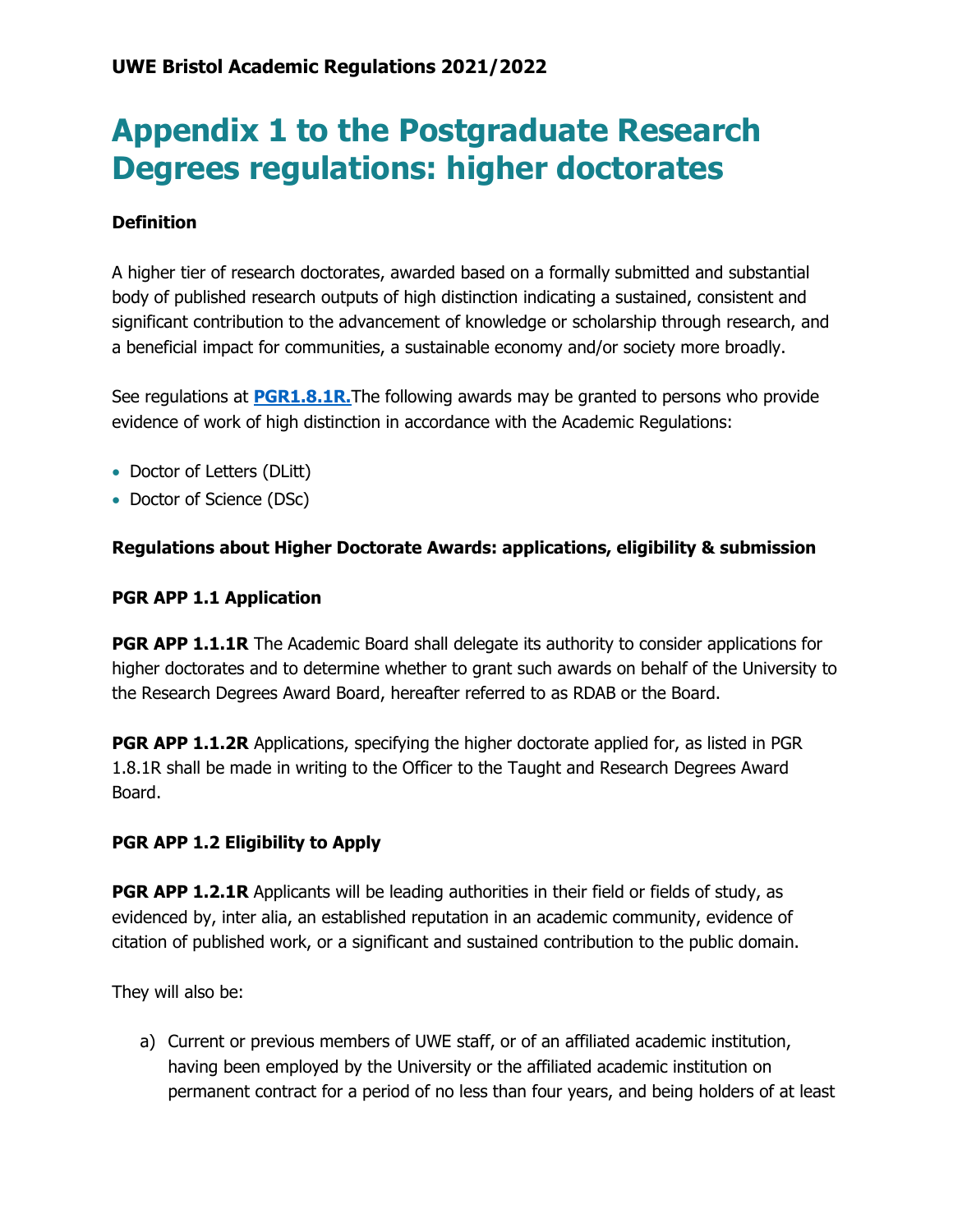four years standing of a doctoral level degree awarded by a UK University or recognised equivalent academic institution.

Or

b) Alumni of the University of at least seven years standing being also the holders of a doctoral level award of at least four years standing awarded by UWE or another UK University or recognised equivalent academic institution;

Or

c) Individuals with a close, long standing, and significant research association with the University that has resulted in a sustained record of collaborative research of considerable impact upon the advancement of knowledge at the highest level and who are invited to apply by the Executive Dean of the faculty in which field the research lies, or by the Vice Chancellor. Such individuals are normally be expected to already hold a doctoral level degree and in all other respects would be subject to the same assessment process as applicants a) or b).

#### **PGR APP 1.3 Submission Criteria**

**PGR APP 1.3.1R** The application shall comprise a completed and signed application form and the following:

- a) A specimen set of research outputs that the applicant wishes to submit in support of their application for the award;
- b) A statement of the extent of the applicant's individual contribution to each of the outputs submitted where joint authorship or other types of collaboration are involved;
- c) Where relevant, a statement confirming which part of the work, if any, has previously been submitted for another academic award;
- d) A curriculum vitae and full list of publications and other significant research outputs;
- e) A statement of no more than 6,000 words in support of the application which should set out the applicant's view of the nature and significance of the body work submitted in relation to:
- Its contribution to knowledge at the time of publication;
- Its impact and influence on subsequent research and the development of knowledge in the field or fields of study;
- Its impact outside the academic field, to show how it has led to benefits to communities, a sustainable economy and/or society more broadly;
- An indication of the relationship, if any, between the various topics covered by the work;
- The ways in which the submitted work demonstrates a sustained and consistent contribution to advanced scholarship over a number of years.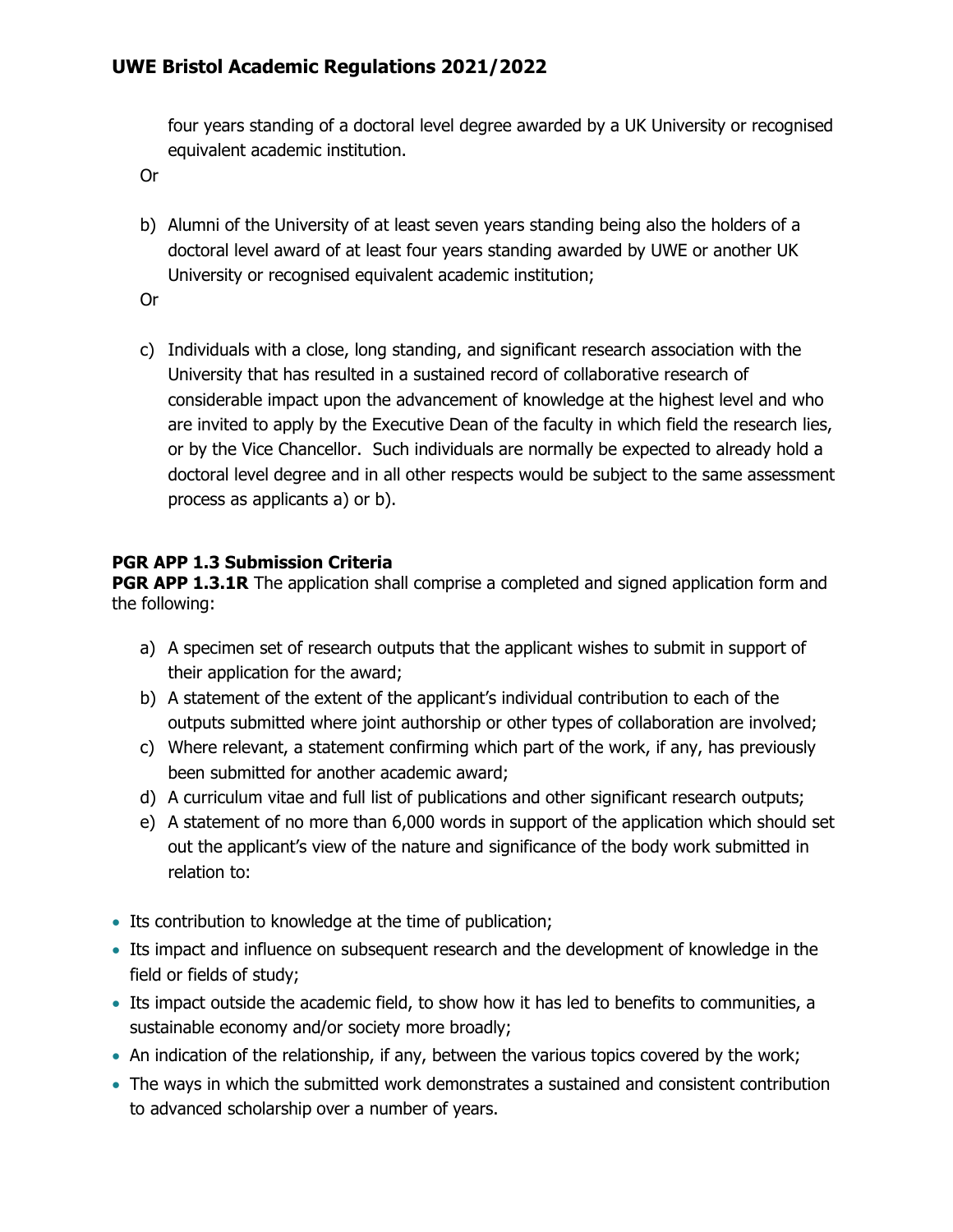**PGR APP 1.3.2R** Parts b, c d and e of the application shall be in English. Part a) of the application shall normally be in English unless the field of study is another language or unless the subject matter involves substantial language and related studies. Permission to submit in another language will need to be considered as part of the application taking account of expertise and examining arrangements.

**PGR APP 1.3.3R** Written research outputs submitted within the specimen set may include scholarly texts (journal articles, books, parts of books, conference articles, working papers), research reports, research-informed policy documents (usually of national significance or above), patents (published or in application), translations, and case studies of innovative work at the highest level.

**PGR APP 1.3.4R** Other research outputs submitted within the specimen set may include artefacts, devices, products, exhibitions, performances, compositions, portfolios, designs, software, digital/visual media or other material that provides evidence of original research of significance and impact at the highest level. These outputs should be represented by a written and/or visual record of the output or details of how they can be freely accessed.

#### **PGR APP 1.4 Application and examination fees for higher doctorates**

**PGR APP 1.4.1R** The applicant shall pay such fees and at such time as are determined by the University and published in its fees policy.

#### **Regulations about examining Higher Doctorates**

#### **PGR APP 1.7 Criteria for appointment of external examiners**

**PGR APP 1.7.1R** There shall be a minimum of two external examiners for higher doctorate awards who shall be:

- a) Pre-eminent in the field of study of the submission;
- b) Experienced examiners to at least doctoral level (examiner of at least ten doctoral level awards) and preferably at higher doctoral level;
- c) Wholly unconnected with the University, the candidate, or their research.

#### **PGR APP 1.8 Consideration by the Examiners**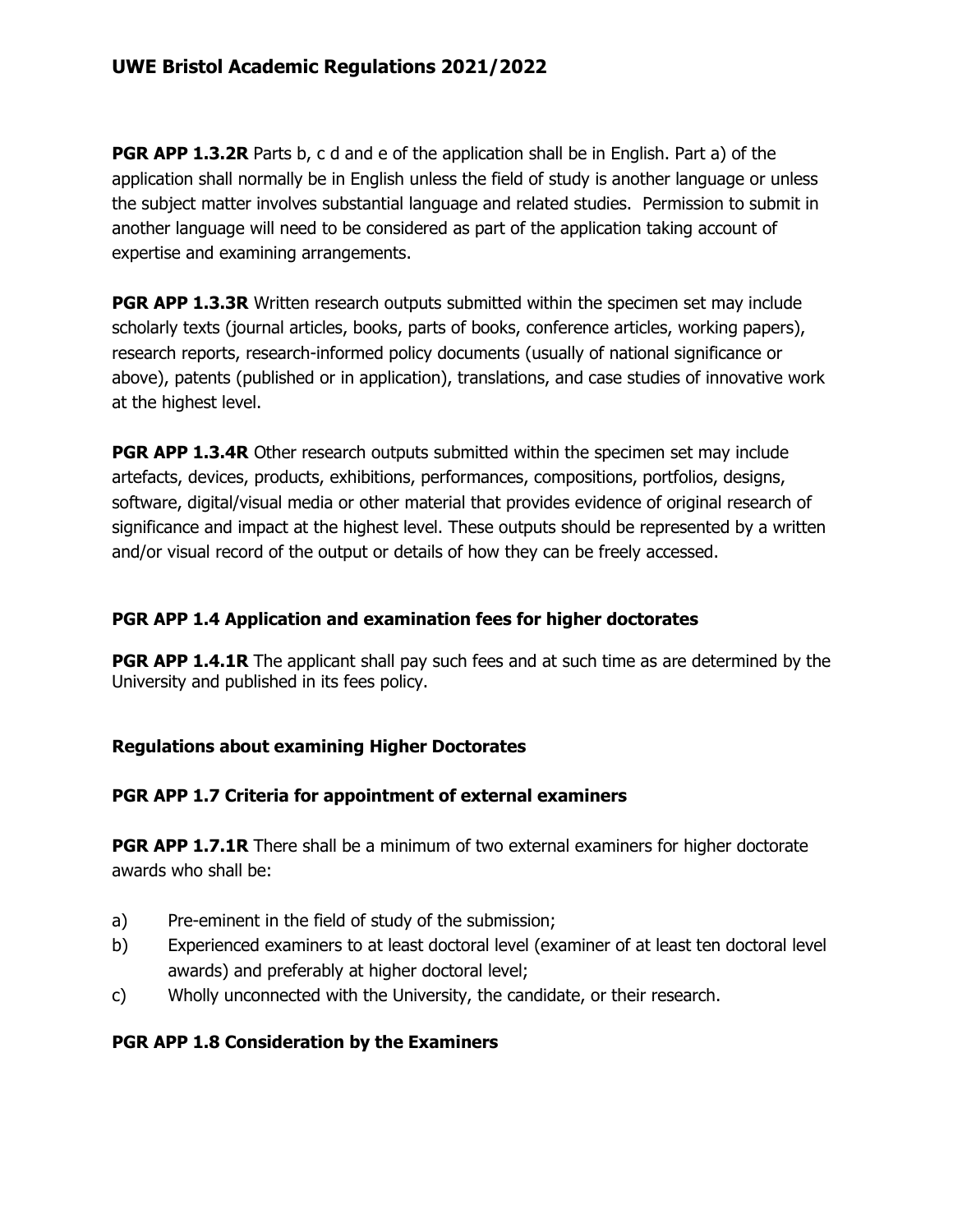**PGR APP 1.8.1R** The time permitted for the consideration of submitted research outputs by the examiners and submission of examiner reports to the Graduate School will be five months from the date of circulation of the submission to the examiners.

**PGR APP 1.8.2R** The examiners will report independently in detail on the extent to which the application satisfies the criteria set out below and on the appropriateness of the specific award sought by the candidate. They will each make an independent recommendation to the Research Degrees Award Board regarding the granting the award (PGR APP1.9.1R refers):

- a) that the research work submitted is of high distinction;
- b) that it constitutes an original and significant contribution to the advancement of knowledge or to the application of knowledge or to both; and
- c) that the work and other supporting evidence (cv and full publications list) has established that the applicant is a leading authority in the field or fields of study concerned having made a sustained and significant contribution to advanced scholarship, as evidenced by, inter alia, an established reputation in an academic community, citation of published work, demonstration of contribution to the public domain and impact outside the academic field e.g. via benefits to communities, a sustainable economy and/or society more broadly.

**PGR APP 1.8.3R** The examination shall be undertaken by reference to the submitted material only, there will be no viva voce. If the examiners recommendations do not accord the Board may appoint a third external examiner to carry out a further independent assessment of the body of research work submitted.

**PGR APP 1.8.4R** The Board may, at its discretion, invite the applicant to discuss his or her submitted work with representatives of the Board (normally including those who served on the panel at preliminary consideration (PGR APP 1.6.1) and/or the appointed examiners.

#### **PGR APP 1.9 Possible outcomes of the assessment of the submission**

**PGR APP 1.9.1R** Taking into account of the recommendations of the examiners, the Board may decide:

- to grant the award of the higher doctorate degree, specifying which award is being granted (DSc or DLitt); or
- not to grant the award of the higher doctorate degree.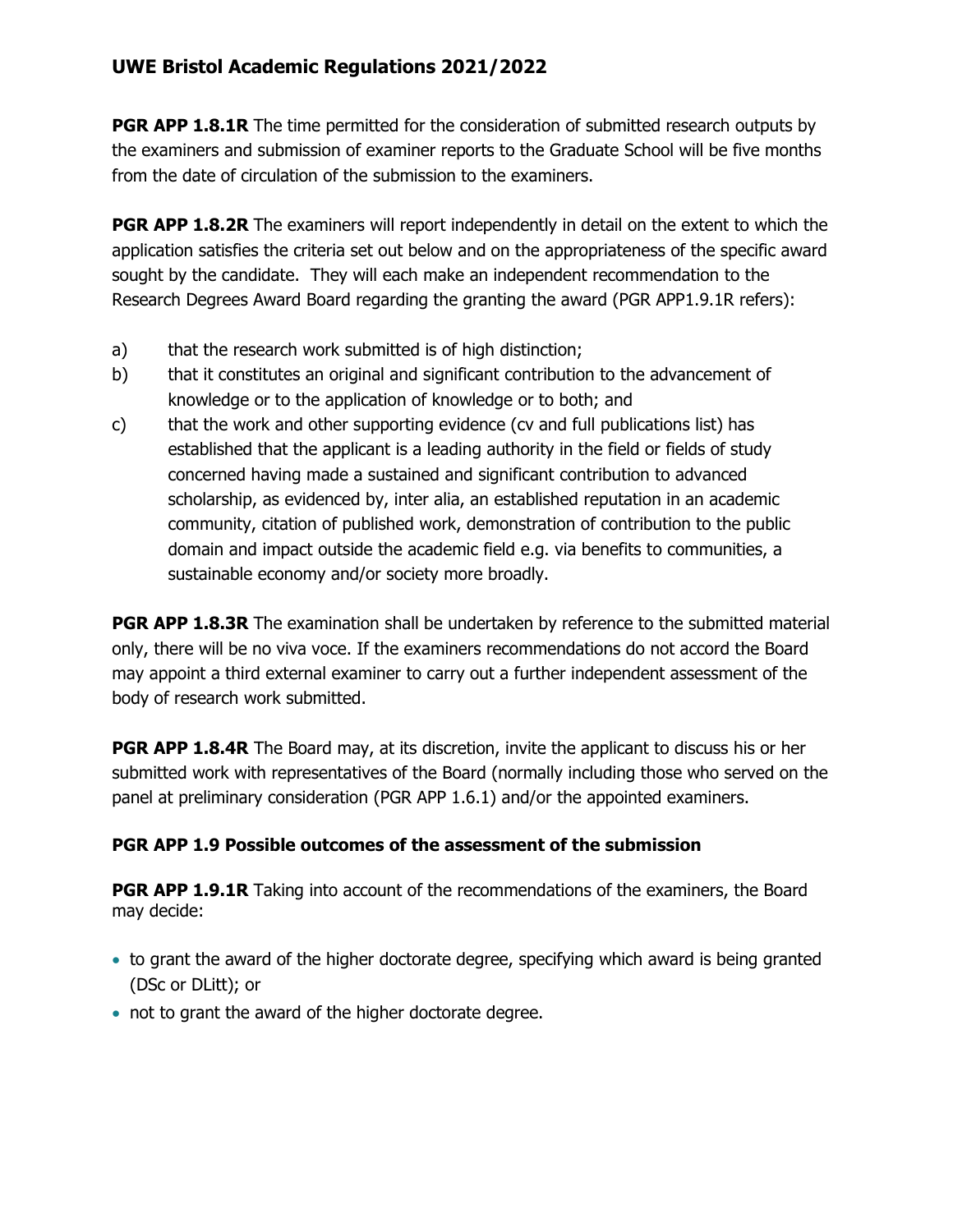**PGR APP 1.9.2R** There shall be no resubmission opportunity, no option to award a lower level of degree and no opportunity for appeal against the decision of the Board. Unsuccessful candidates may reapply after a minimum period of three years as long as they remain eligible.

**PGR APP 1.9.3R** While there will be no detailed process for feedback to the candidate, in notifying a candidate of a decision not to grant the award the Board may decide to provide general feedback, or comments that examiners have indicated they particularly wish to be passed to the candidate.

**PGR APP 1.9.4R** The result of the candidate's assessment and the award granted will be produced by the Graduate School, signed by the Chair of the Taught and Research Degrees Award Board and published in the format approved by the University.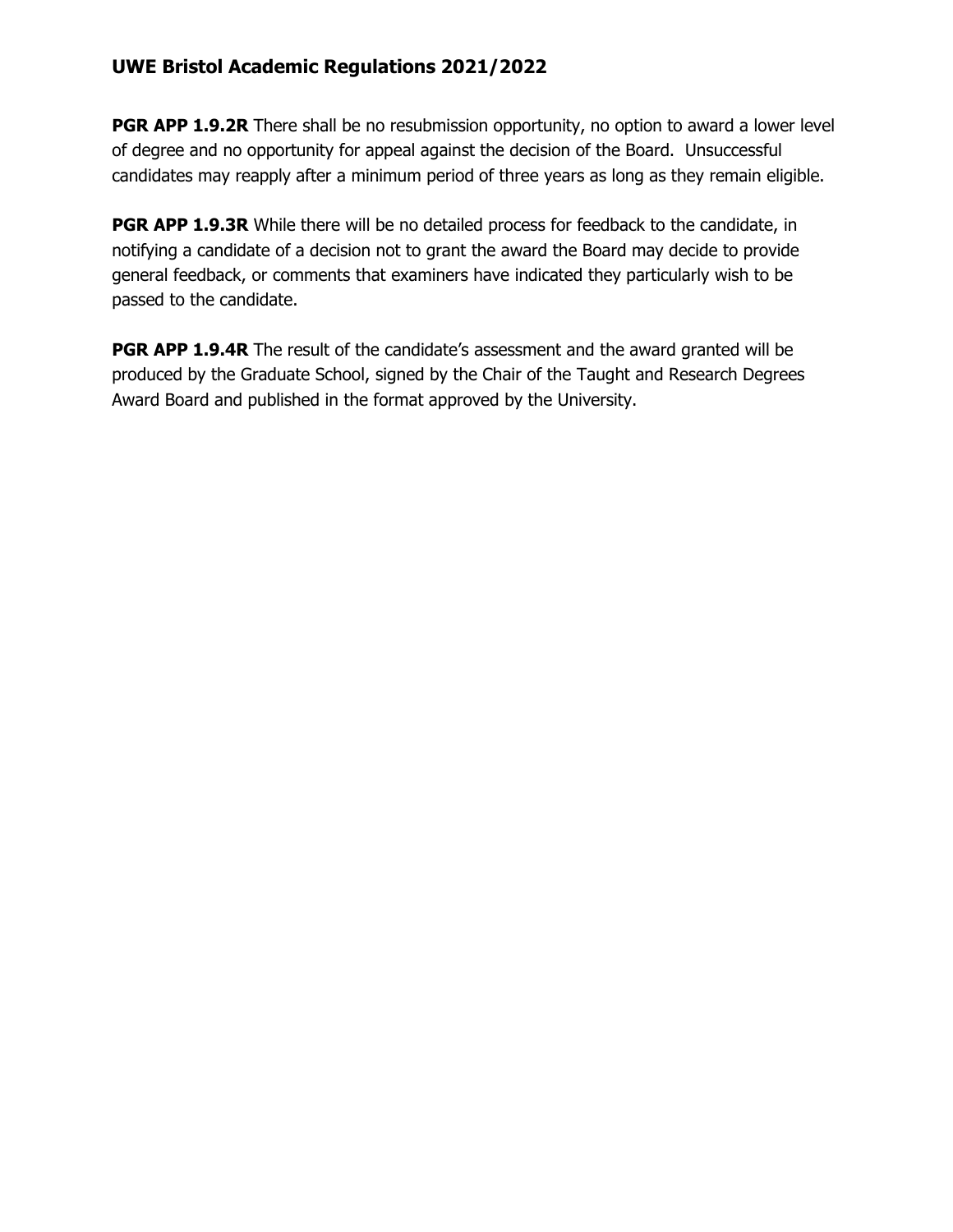### <span id="page-55-0"></span>**Appendix 2 to the Postgraduate Research Degrees Regulations: PGR force majeure regulations**

The Chair of Academic Board may formally invoke mitigating processes in response to circumstances where the University's business has been significantly disrupted by force majeure. Such action will be reported to the first subsequent meeting of Academic Board.

During the period of operation of the force majeure these regulations apply in all cases and cover all doctoral research programmes (including the research phase of Professional Doctorate awards), and the MPhil delivered under the UWE regulations. If a regulation is not listed below, then there is no change. In cases of doubt these regulations will override the same relevant published PGR regulations at PGR Parts 4, 7a, 9, 11, and 14.

**During the period of operation of the force majeure regulations:** 

### **Part 4. Postgraduate Researcher Registration**

**PGR4.2.2R** A PGR can apply for suspension from their registration if they are unable to work on their research degree due to health or other acceptable reasons. The Faculty Research Degrees Committee (FRDC) will not normally approve a suspension of more than one year at a time. There will be no requirement to supply supporting evidence for circumstances relating to the impact of the force majeure, whether personal or professional.

**PGR4.2.3R** Where recommended by the FRDC, the Taught and Research Degrees Award Board (RDAB) may extend the PGR's registration where there are acceptable reasons, presented together with a realistic timescale for completion. There will be no requirement to supply supporting evidence for circumstances relating to the impact of the force majeure, whether personal or professional.

(See also information about personal circumstances at Part 7 of these PGR Regulations.)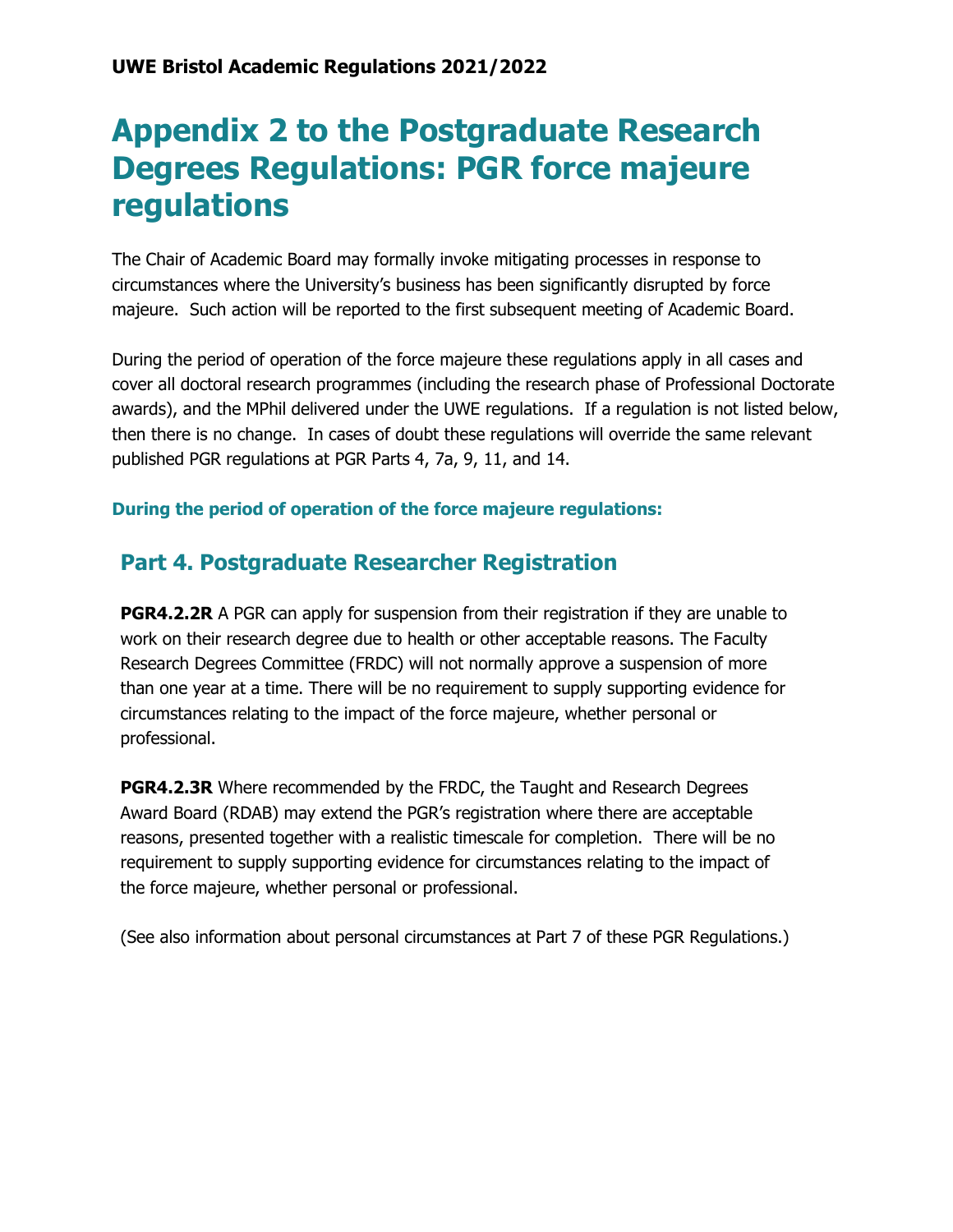### **Part 7a. Personal Circumstances for Postgraduate Researchers**

#### **PGR7.2.4R**

During the period of operation of the force majeure regulations there will be no requirement to supply supporting evidence for circumstances relating to the impact of the force majeure, whether personal or professional.

Processes for making applications are described in [Graduate School PGR personal](http://www1.uwe.ac.uk/research/postgraduateresearchstudy/currentpgresearchers/researchdegreeforms.aspx)  [circumstances guidance,](http://www1.uwe.ac.uk/research/postgraduateresearchstudy/currentpgresearchers/researchdegreeforms.aspx) available on the Graduate School website.

### **Part 9. Registration of the research project (RD1)**

**PGR9.3.1R** Any fundamental or major change to the overall aims, scope or methodology of the research project requires the approval of the Faculty Research Degrees Committee using the appropriate RD form. (See also PGR8.3 and PGR8.7.1)

Explanatory note: examples of acceptable reasons for change include, but are not limited to, the following:

- A change in the PGR's employment.
- Lack of successful development of the project in its original form.
- A change to a collaborative agreement or contract, including funding.
- A change in access to resources or data previously agreed that cannot be resolved.
- A change in methodology or data collection, or other change due to restrictions required by prevailing conditions at the time.

### **Part 11. The progression examination**

#### **PGR 11.3 Format of the progression examination**

**PGR11.3.2R** Where prevailing conditions prevent face-to-face viva voce examinations from taking place, all vivas will be held online on the date and at the time specified by the University using a video conferencing platform approved by the University.